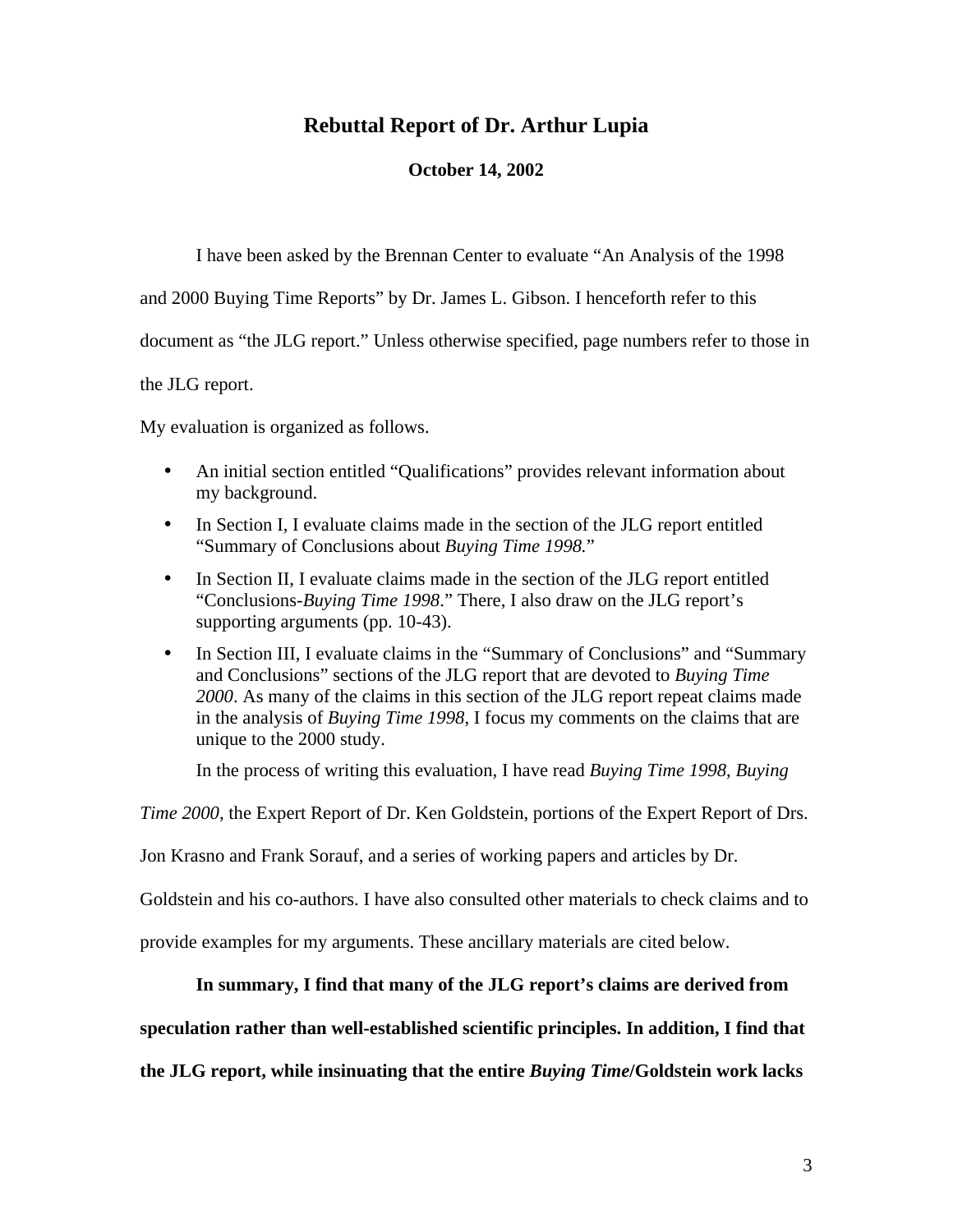**credibility, in fact addresses relatively few of the work's key findings.** *Almost all of the main claims of the Buying Time reports and the Goldstein expert reports are unaffected by the JLG report.* **Therefore, the JLG report's core criticisms of the**  *Buying Time* **reports and Goldstein work do little or nothing to undermine their key findings.** 

The JLG report is strongest when it presents standards for scientific inference, most notably replicability, and when it derives conclusions from methods or arguments whose logic is transparent. However, the JLG report itself fails to adhere to these standards consistently.

**Indeed, to draw conclusions, the JLG report repeatedly substitutes speculation and innuendo for direct evidence and transparent, replicable methods.**  This is particularly apparent with respect to two of the JLG report's most important claims. For example, pages 31 to 35 of the JLG report ask us to discount the idea that "genuine issue ads" can actually constitute electioneering. Throughout Section II.d, I demonstrate that the JLG report's claims are not the product of scientific research applied directly to the question at hand. Instead, they are based on false assumptions and interpretations of data that are inconsistent not only with standard practices, but also with Dr. Gibson's previous research.

Similarly, pages 35-43 of the JLG report focus on how many current ads the proposed regulatory change would impact. The *Buying Time* and JLG estimates of this effect are determined in large part by different assumptions about appropriate denominators. In other words, they take different points-of-view on which set of advertisements should be included when assessing the regulation's impact. The JLG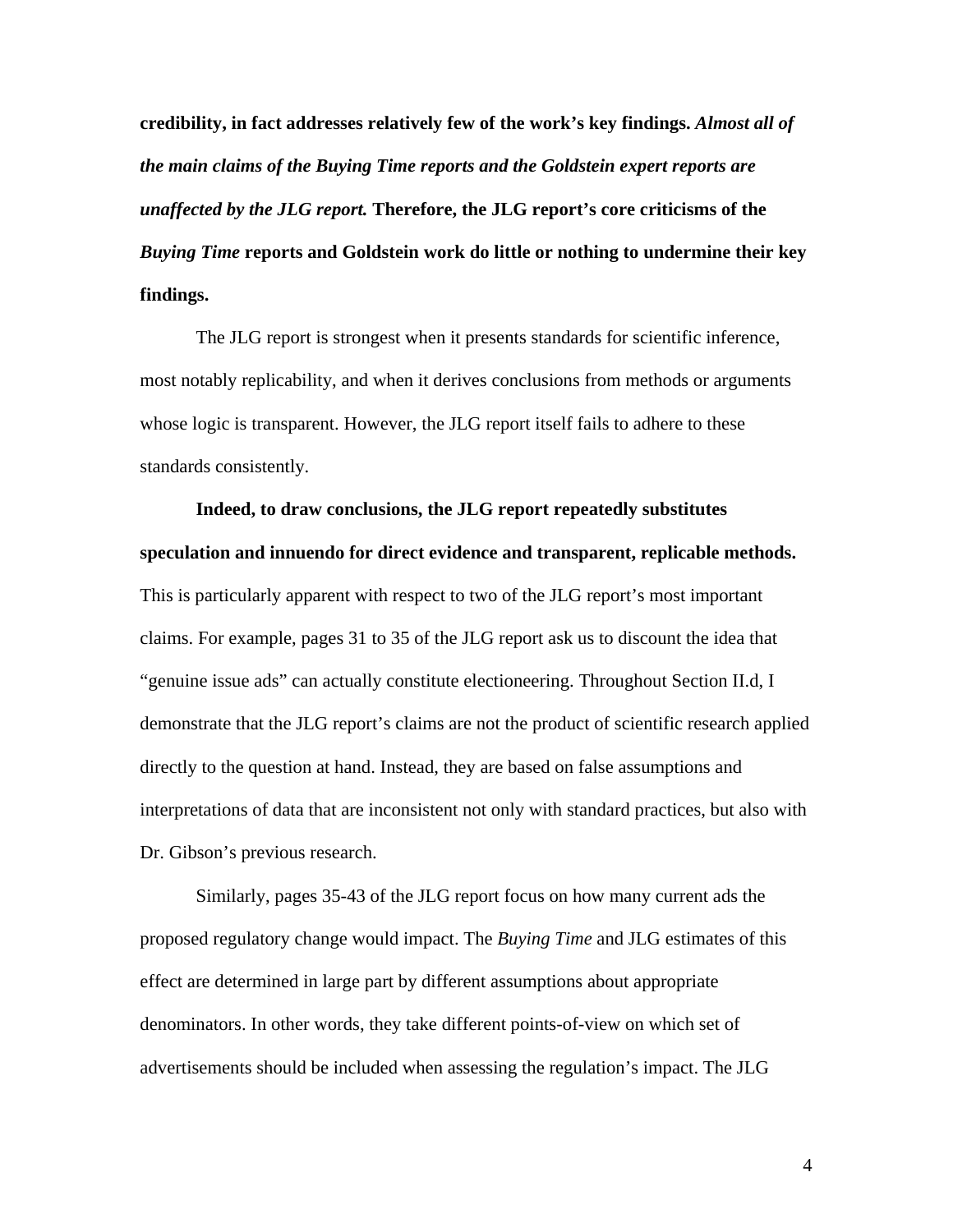report makes strong claims about validity of its preferred denominator relative to the one used in *Buying Time 1998* -- claiming that only its preferred denominator is relevant to this case. However, I demonstrate throughout Section II.a that the JLG report's claims on this matter are indistinguishable from pure result-oriented advocacy and are of questionable scientific validity.

It is also noticeable that the Plaintiffs' expert reports no attempt to replicate the data collection procedures that the JLG report so vocally criticizes. In light of the work already performed by Goldstein, such an exercise would have been extremely easy and relatively inexpensive to conduct particularly given that Plaintiffs could have run a test on some sample of the storyboards. It would also have given the Plaintiffs' experts a more credible basis for critique than the speculations on which the JLG report repeatedly rely. The JLG report has almost no impact on my assessment of the credibility of the *Buying Time*/Goldstein endeavor. Having read two sides of the argument on this matter, I conclude that the Buying Time reports and the Goldstein expert report are a product of innovative scientific procedures that clarify important dynamics of political advertising.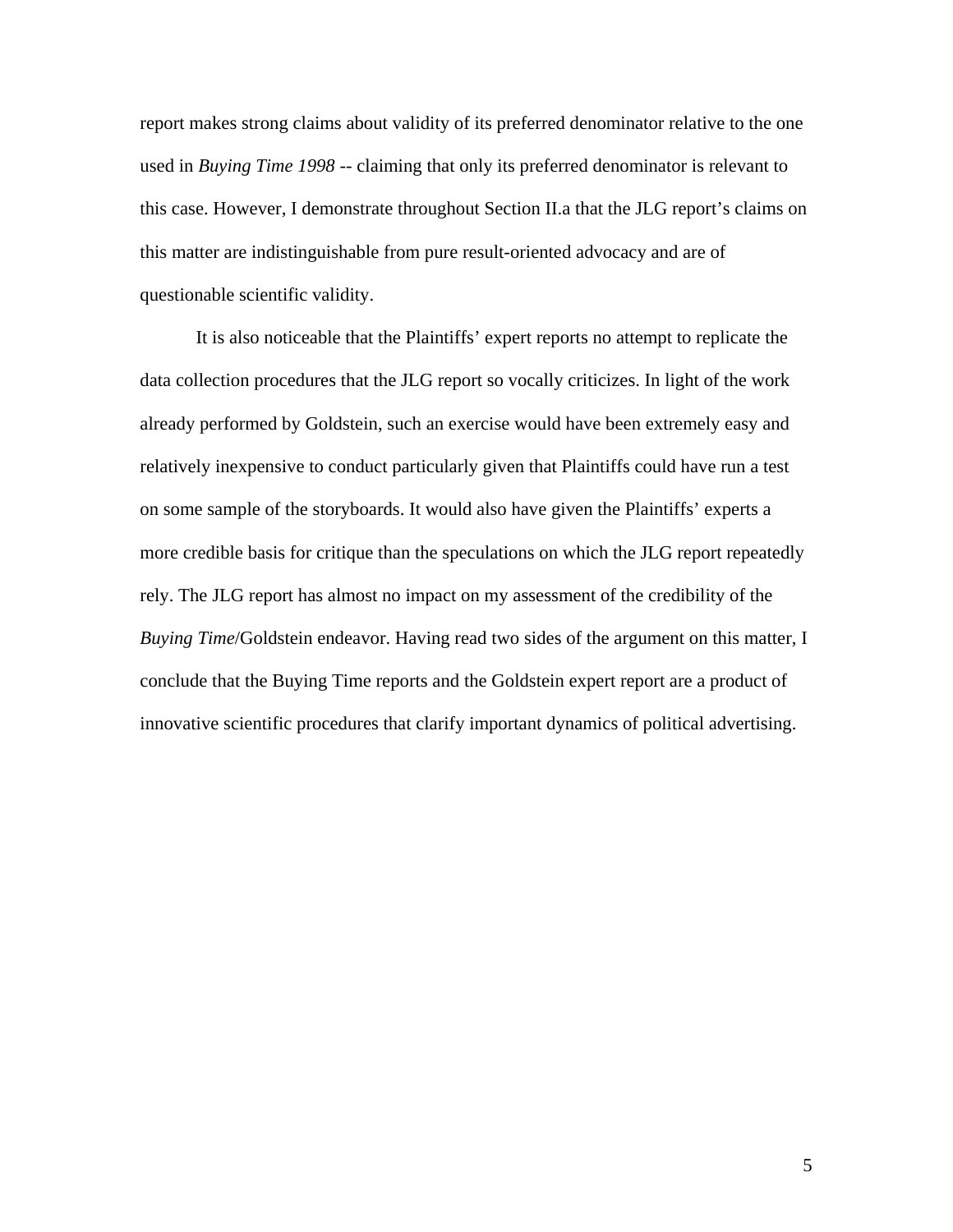#### **INTRODUCTION**

### **Overview**

The JLG report has two main sections. The first section, pages 3-43 offer a critique of *Buying Time 1998*; the second, pages 44-64 offer a critique of *Buying Time 2000*. In what follows, I address the JLG report's charges against *Buying Time 1998* and *Buying Time 2000*, and show that many of the JLG report's main conclusions are speculative or erroneous.

While the JLG report is my primary focus, I feel it informative to give a brief overview of *Buying Time 1998*, *Buying Time 2000*, and the Goldstein research agenda. These efforts provide a unique and valuable source of information about political advertising. The Goldstein database, which combines information from numerous political advertisements with information about when and where they were aired, is advancing the emerging science that seeks to clarify the impact of these broadcasts. The innovative and painstaking service that Goldstein and his collaborators are providing is increasingly recognized as a valuable public good. At a minimum, it is creating a kind of database that did not exist before.

The *Buying Time* publications provide a unique and clear presentation of trends in political advertising. No other publicly available document that I know of matches these volumes in their attempts to bring this range of hard data to important questions about the correspondence between issue advocacy and electioneering and other important questions relating to political advertising. *Buying Time 1998* and *Buying Time 2000*, with their presentational clarity and dependence on data more than anecdote, provide future debates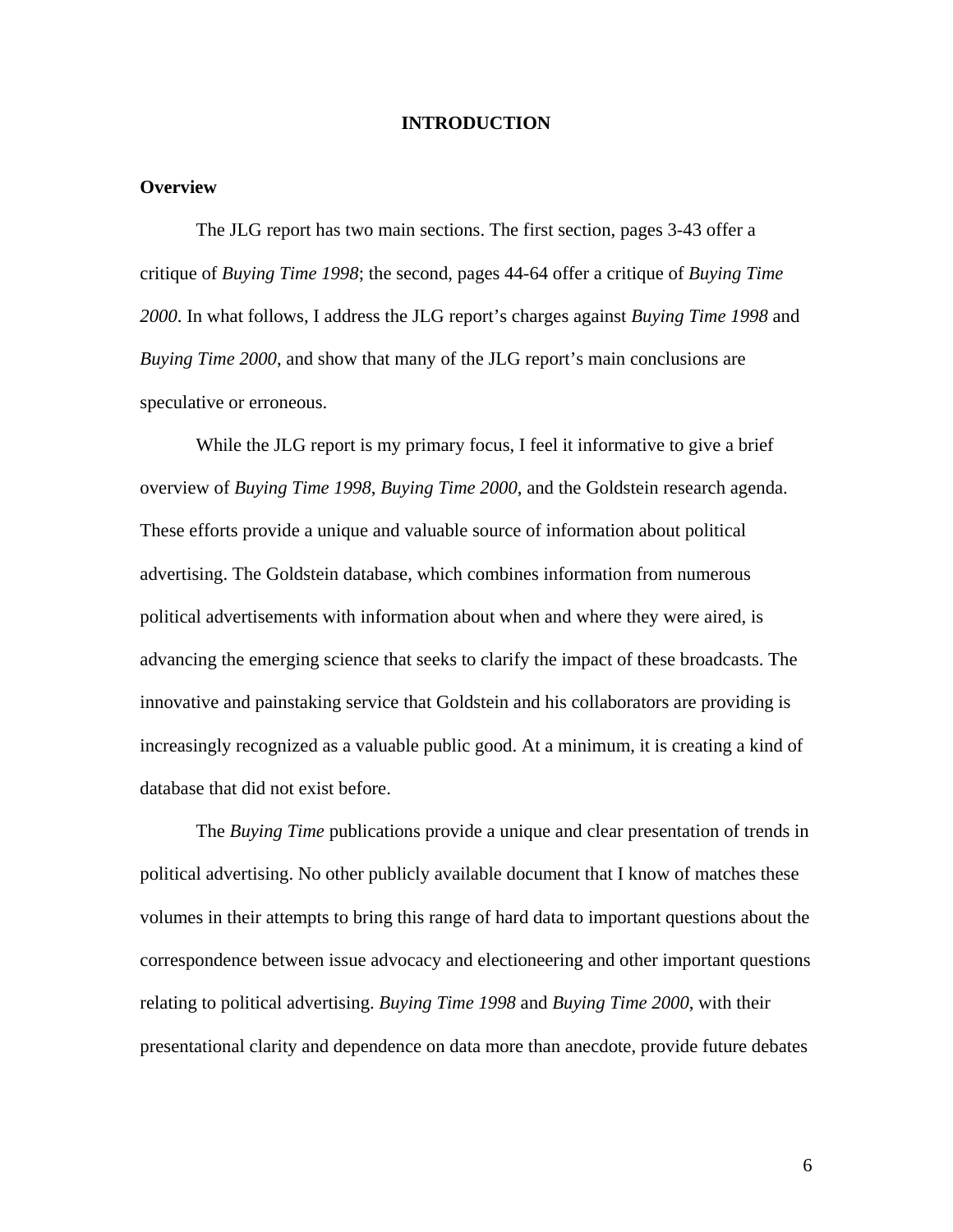– both scientific and legal – with important new methods, interesting results, and improved empirical and conceptual foundations from which to build.

The Goldstein research agenda is also having a broad scientific impact. For example, the methodological improvements that Goldstein has brought to studies of how political advertising impacts viewers have caused one of the most recent and important changes to the National Election Studies. The studies now ask better and more detailed questions about citizens' viewing habits – questions about when and what they watch. These new questions, which the studies designed with ample counsel from Goldstein, are providing the thousands of scientists who use the NES new opportunities to conduct more precise studies of advertising influence. Having helped to design these studies in official capacities dating back to 1998, I can tell you that the Goldstein research agenda is the direct cause of these improvements.

In sum, the Goldstein research agenda, which helped to produce the data and findings for the *Buying Time* and Goldstein expert reports, is making a unique, valuable and increasingly recognizable impact on the conduct of political science.

### **Providing a Context for the Critique**

The JLG report primarily addresses the *Buying Time* reports and also reviews Dr. Goldstein's conclusions more generally. I begin my evaluation of the JLG report by providing a context for its actual scope. The JLG report contests very few findings in each of these publications. Figure 1, for example, sets out the principal conclusions of Dr. Goldstein's expert report.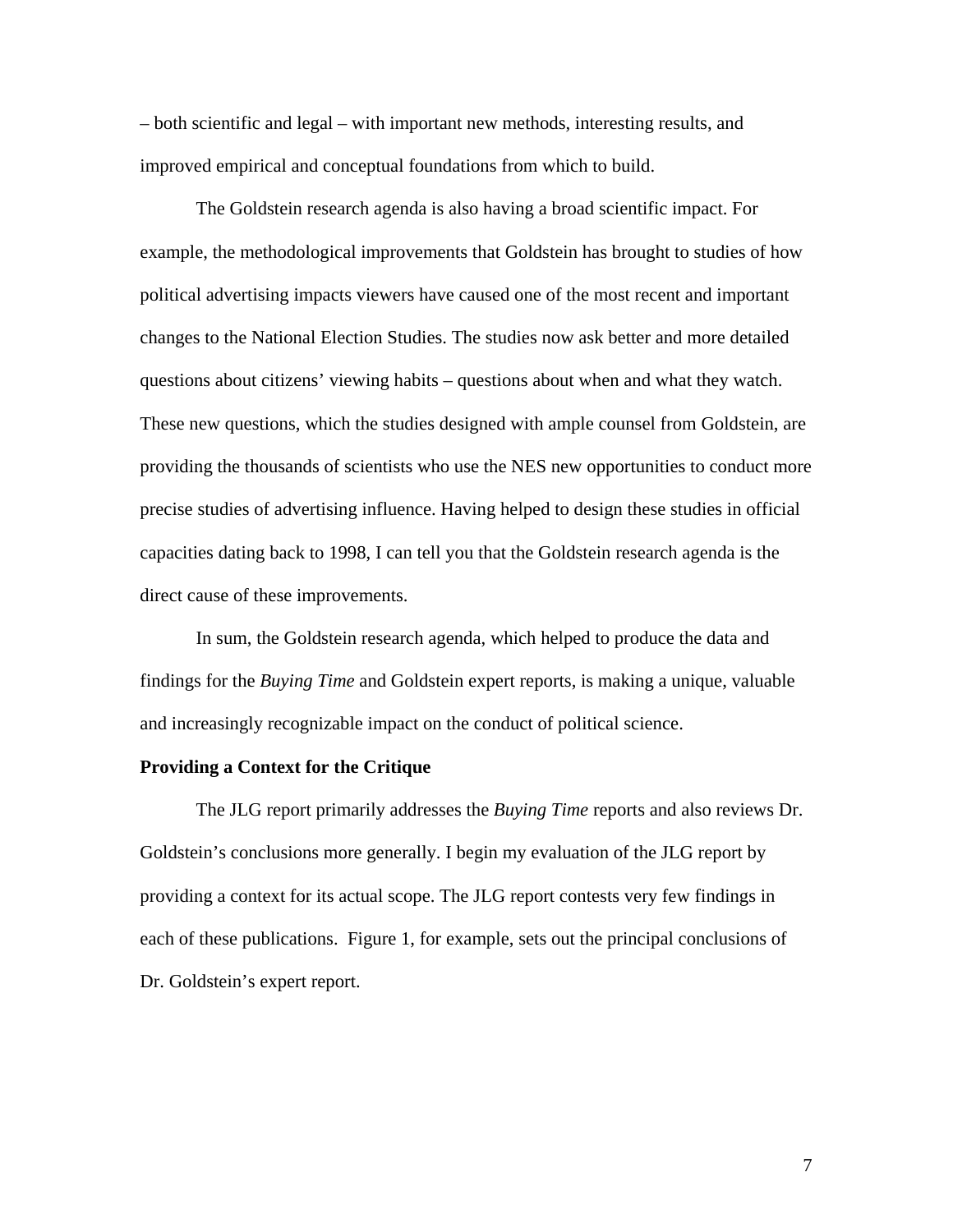assistants and I processed the 2000 CMAG data. I have used these data in a series of reports and articles to describe the source, content, and targeting of political advertising in the 2000 elections. In this report, I set forth nine principal conclusions that emerge from my study of the CMAG data:

- Advertisements sponsored by parties and interest groups comprised a  $\mathbf{1}$ . significant and increasing portion of political television ads broadcast in federal races over the course of the entire year and especially during the last 60 days of the 2000 election.
- The "magic words" defined in Buckley v. Valeo do not provide an effective 2. way to identify political television ads that have the purpose or effect of supporting or opposing candidates for election to a public office.
- Interest group financed ads that depicted or mentioned candidates for 3. federal office were concentrated in the weeks immediately preceding the election and stopped on Election Day. Interest group ads that did not mention or picture candidates for federal office were distributed more evenly throughout the year, rising and falling with the ebb and flow of the legislative calendar.
- Interest group ads that mentioned a candidate within 60 days of the general  $4.$ election almost invariably targeted House or Senate candidates in hotly contested races or presidential candidates in battleground states.
- Ads that mentioned or depicted federal candidates for office differ from ads 5. that did not mention or picture candidates in other ways, such as their content, their distribution over time, their geographic dispersion, etc.
- Ads that did not mention or depict a candidate are readily distinguishable 6. from quintessential electioneering ads (such as ads run by a candidate seeking election to public office) in numerous ways such as their content, their distribution over time, their geographic dispersion, etc.
- Virtually all (97.7 percent) political television ads aired during 2000 that 7. would have been covered by BCRA were perceived by project coders as having an electioneering purpose.
- BCRA requirements would have applied to 3.1 percent of ads broadcast by 8. interest groups during 2000 which were perceived as genuine issue ads by coders.
- Broadcasting issue ads in close proximity to an election is not necessarily 9. an effective way to inform voters about public policy issues or generate action on such issues.

**Figure 1. Goldstein principal conclusions. From Goldstein expert report, page 3.**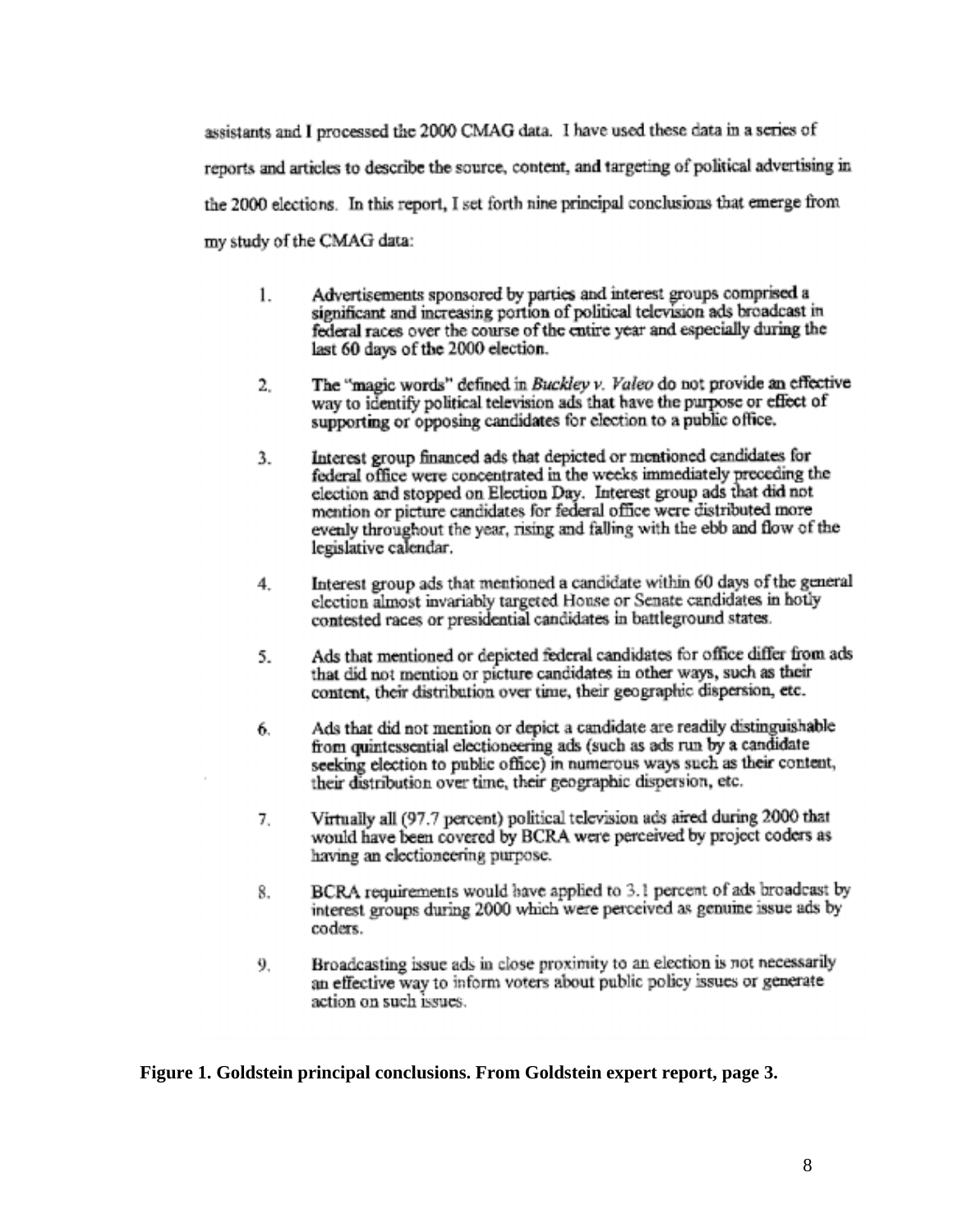The JLG report:

- Does not contest conclusion 1 that advertisements sponsored by parties and interest groups comprised a significant and increasing portion of political television ads broadcast in federal races.
- Does not contest conclusion 2 that the Buying Time and Goldstein reports make many interesting and important findings about the role of "magic words" in political advertisements.
- Does not contest conclusion 3 that interest group financed ads that depicted or mentioned candidates were concentrated in the weeks immediately preceding the election.
- Does not contest conclusion  $4$  that interest group ads that mentioned a candidate within 60 days of the general election tended to target hotly contested races.
- Does not contest conclusion  $5 ads$  mentioning or depicting a candidate differ from other political ads in ways that are meaningful to questions about their correspondence to electioneering.
- Does not contest conclusion 9 that broadcasting issue ads in close proximity to an election is not necessarily an effective way to inform voters about, or generate action regarding, public policy issues.

On conclusions 1-5, I am persuaded by the findings and arguments of the *Buying* 

*Time* and Goldstein expert reports. In each case, the research is grounded in transparent

and replicable procedures that enhance their scientific credibility. Goldstein conclusion 9,

by contrast, is not based directly on his own data. Instead, it is grounded in widely

accepted scientific discoveries. Given what I know of these discoveries, I am persuaded

that conclusion 9 is valid.

The JLG report focuses on conclusions 6, 7, and 8 in my Figure 1 and it is on the

JLG report's critique of the matters upon which my evaluation now focuses.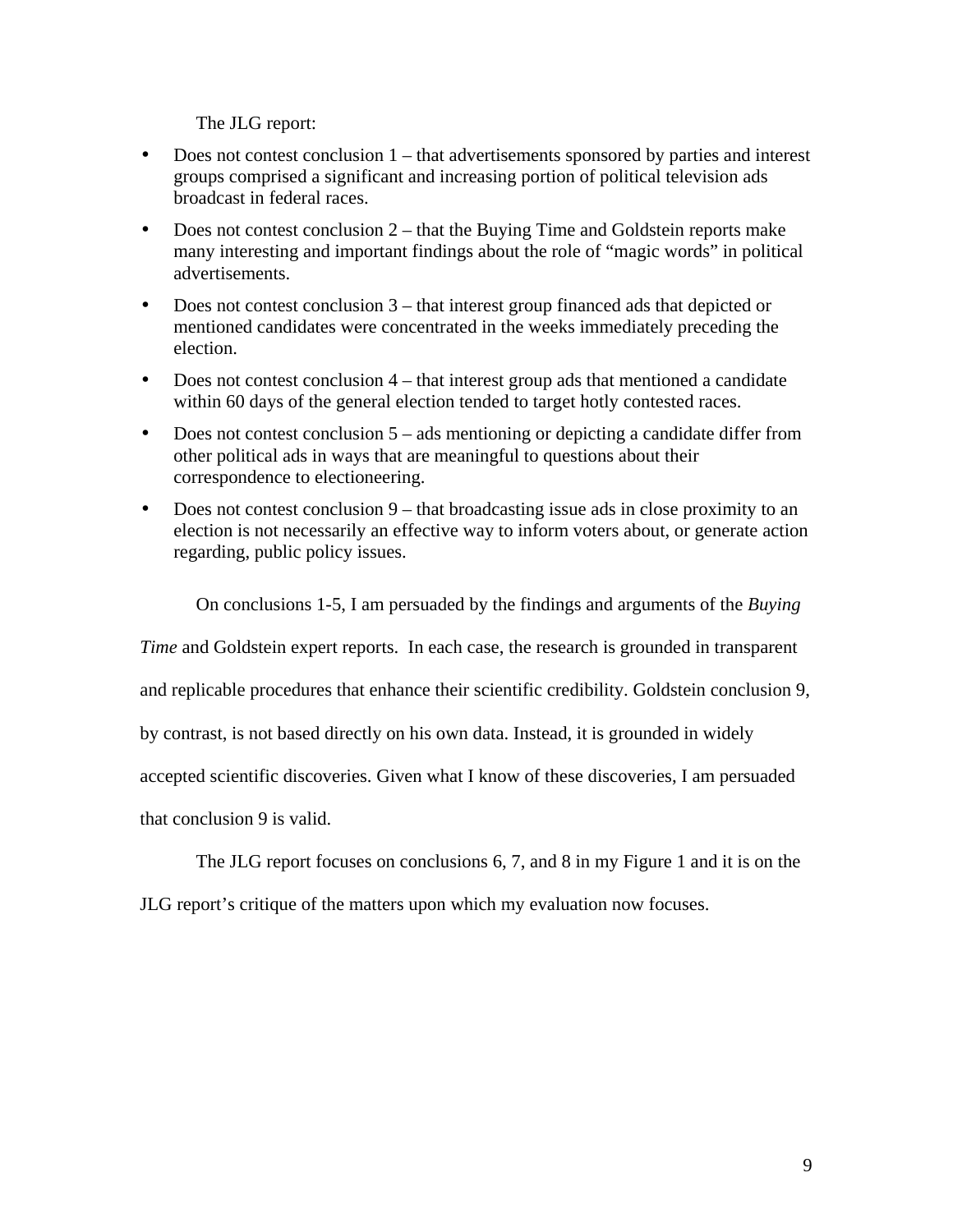### <span id="page-7-0"></span>**SECTION I. Evaluating "Summary of Conclusions about** *Buying Time 1998.***'**

The JLG report begins with a list of bulleted conclusions. I begin by evaluating these claims.

1.

 $\overline{a}$ 

"*Buying Time 1998* should not be accepted as the product of scientific inquiry, but is instead policy advocacy written by people with a strong ideological commitment to a particular position on campaign finance reform." Page 3.

"The strong policy and ideological commitments of the investigators are not compatible with the conventional canons of scientific objectivity and may have undermined the integrity of the data collection and analysis." Page 3, fn 3.

A person's political or ideological beliefs need not prevent them from being an

effective scientist. In fact, I know of "no conventional canons of scientific objectivity"

that preclude scientists from having political and ideological commitments, and

Plaintiffs' experts have not produced one.

Scientists must make several important decisions in the process of conducting

their research. One decision is what to study. A scientist's personal interests, political or otherwise, often drive this decision. This fact is neither necessary nor sufficient to undermine a study's scientific integrity. Therefore, when the JLG report alleges that *Buying Time* cannot be the product of scientific inquiry because its authors have an

ideological commitment, it is in error.<sup>[1](#page-7-0)</sup>

 $1$  One counterexample consists in the case of Sir Francis Crick, who with James Watson discovered the double helix of DNA. In his autobiography, Dr. Crick writes:

<sup>&</sup>quot;I have no doubt, as will emerge later, that this loss of faith in Christian religion and my growing attachment to science have played a dominant part in my scientific career, not so much on a dayto-day basis but in the choice of what I have considered interesting and important. I realized early on that it is detailed scientific knowledge which makes certain religious beliefs untenable. A knowledge of the true age of the earth and of the fossil record makes it impossible for any balanced intellect to believe in the literal truth of every part of the Bible in the way that fundamentalists do…It seemed to me of the first importance to identify these unexplained areas of knowledge and to work toward their scientific understanding, whether such explanations would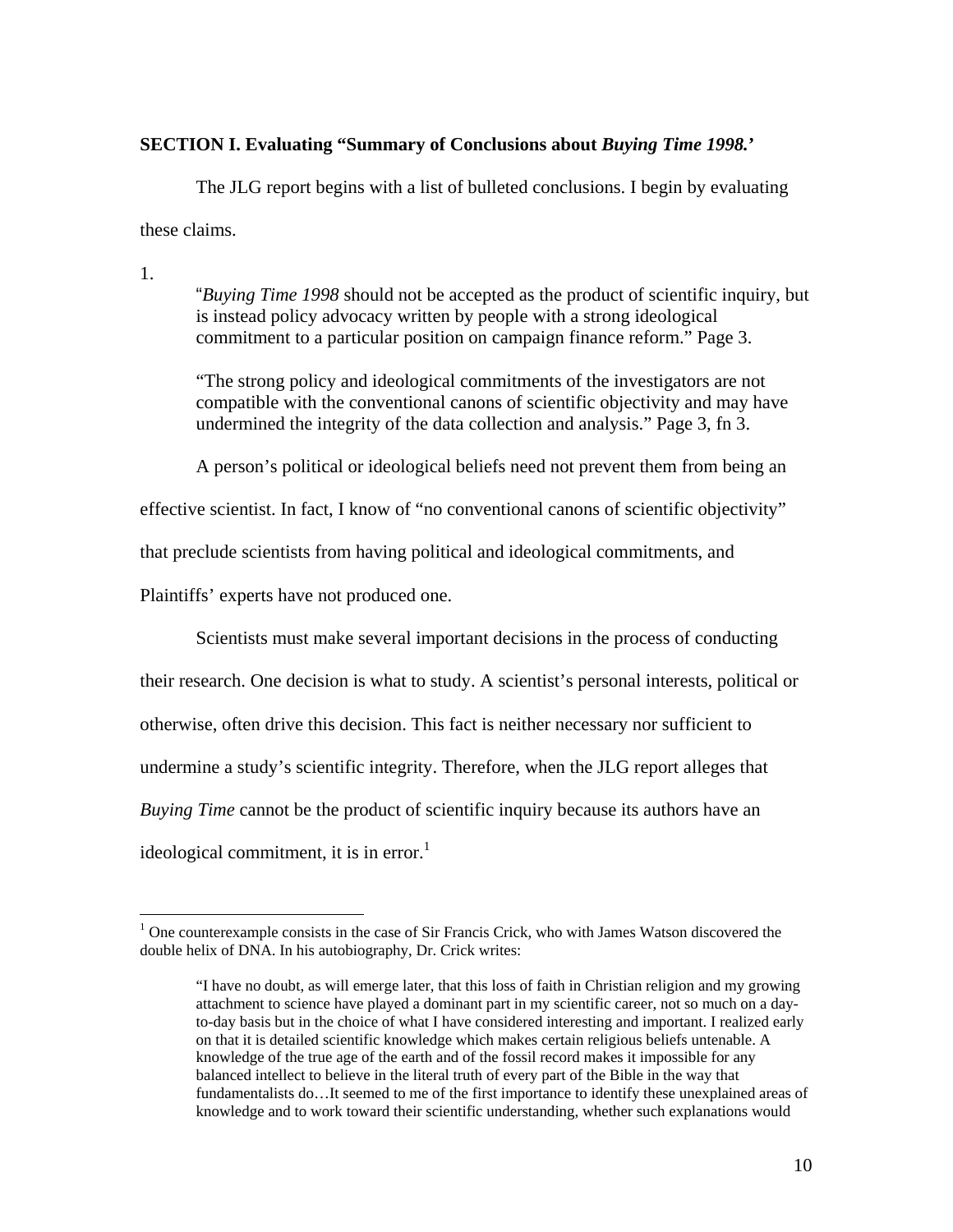For example, we can agree that much cancer research is driven, at least in part, by the fact that many scientists are more interested in slowing or curing cancers than they are in promoting their spread. This does not mean that their work, if done according to established standards, is not regarded as the product of scientific inquiry. Applying the same principle to this case – any apparent or implied ideological commitments of the *Buying Time 1998* authors are not, by themselves, sufficient to show that *Buying Time 1998* is not a product of science.

The footnote's claim "may have undermined the integrity" is pure speculation. The JLG report presents no direct evidence on this point. The JLG report does claim that there are problems with the data, but provides no direct evidence that ideological commitments are their cause.

2.

"In general, the conclusions drawn in *Buying Time 1998* should not be accepted because the data upon which the report is based are fundamentally flawed." Page 4.

The JLG report provides no clear standard for judging data "fundamentally flawed" and in most cases, the data collection practices critiqued in the JLG report are not only widely practiced and broadly accepted in science, but also employed by Dr. Gibson in the conduct of his own research. See my point 9 in this section, my points 1, 2, 4, 6, and 7 in Section II.b, and my point 5 in Section II.d.

turn out to confirm existing religious beliefs or to refute them." (Francis Crick. 1998. *What Mad Pursuit: A Personal View of Scientific Discovery*. New York: Basic Books. Page 3.)

Dr. Crick is not reticent to admit that a strong ideological commitment drove him to study certain topics. It is also worth noting that his emphasis on using science to find answers, whatever they may be, also highlights the critical difference between one scientific decision -- choosing what to study – and another -choosing how to study something. The former choice is not regulated by scientific practice – scientists can and do study an incredible range of topics for many different reasons. The latter choice, how to conduct the study, is so regulated.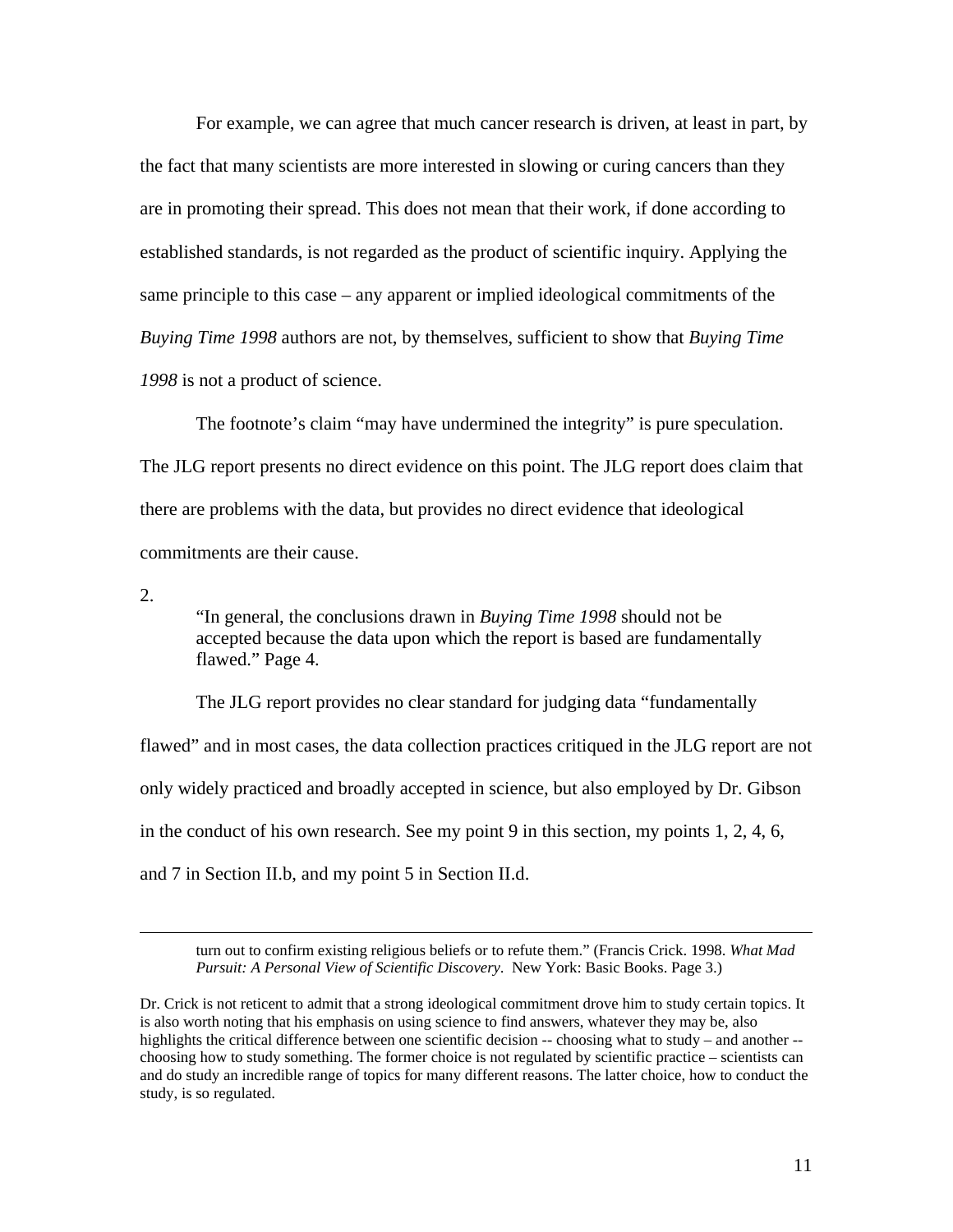"Indeed, to the extent that any reliable inferences can be drawn from the data, the conclusion would be that a very large percentage of the advertisements whose purpose was coded as seeking to influence an election in fact had policy issues as their primary focus." Page 4.

The claim that "any reliable inferences" would lead to the unique conclusion described in the JLG report is speculated but not proved. The JLG report does not explore the range of other possible conclusions. I will show that other conclusions are possible and that the JLG report's manner of deriving its preferred conclusion is itself questionable.

Two questions in the coders' questionnaires are at issue. One question asks coders for *their opinions* of an advertisement's "purpose." The other asks coders to judge the ad's "primary focus." I accept one of the claims that the JLG report derives from these two questions, namely that "a very large percentage of the advertisements… had policy issues as their primary focus." However, the conclusion's implication for the question at hand is not as simple.

The JLG report bases many of its conclusions on the assumption that if a coder's opinion of an advertisement's "purpose" differs from his or her judgment of its "primary focus" then we must disregard the former as a credible statement of the coder's opinion. The JLG report offers no coherent scientific justification for this assumption.

Indeed, the assumption is a "red herring" and it is wrong. There is no conflict or contradiction in viewers opining that an ad's purpose is something akin to electioneering while judging its primary focus to be something akin to policy. Therefore, it is erroneous to assume that an ad whose purpose is perceived to be electioneering cannot also be judged to focus primarily on policy. I will also show that this error is manifest in

3.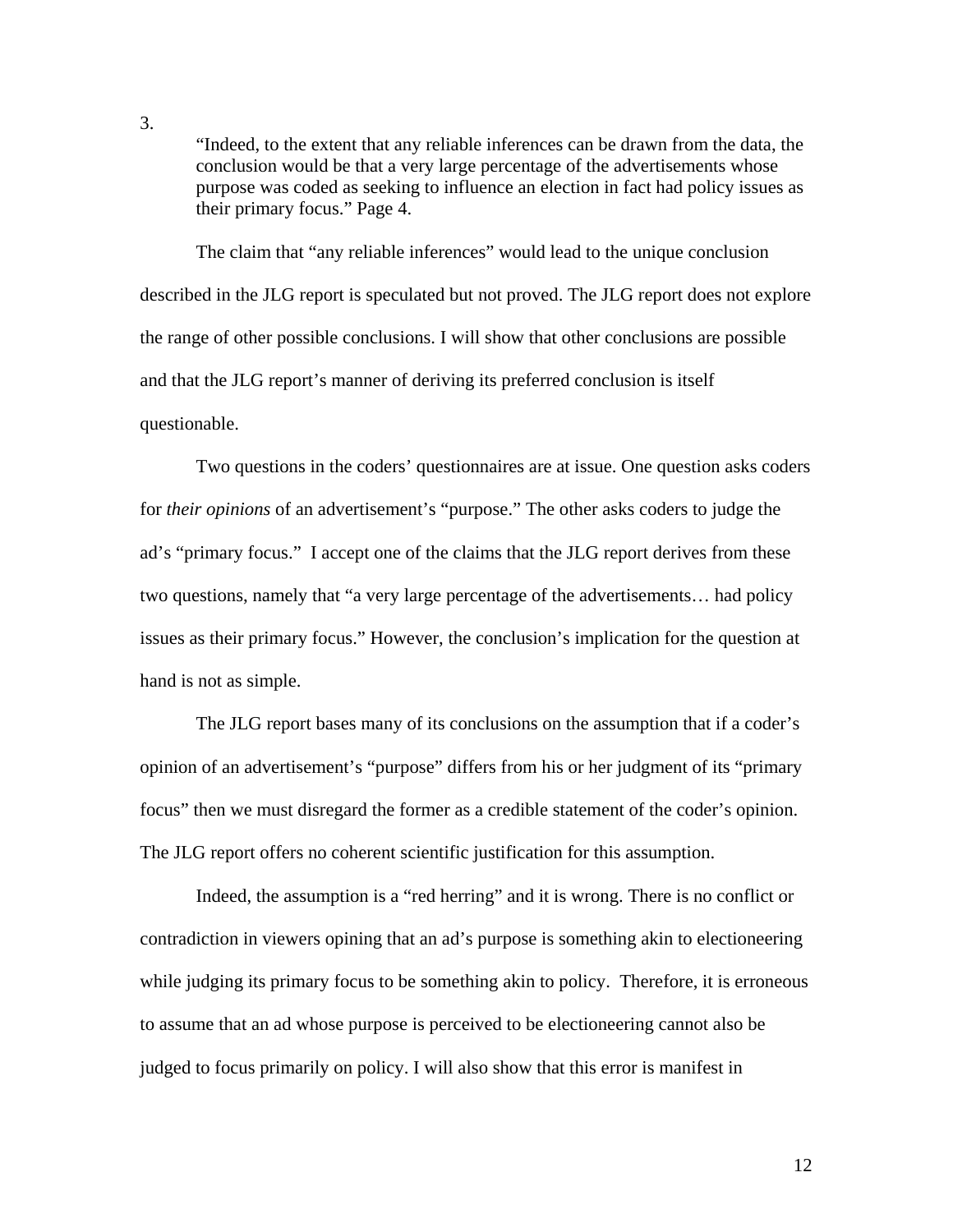numerous conclusions made throughout the JLG report. The unfortunate result is that the conclusions of many of these arguments are in error as well. *See* Section II.d for a more thorough description of these errors.

4.

"This Report is not the product of any peer-review process. The Report was published by the Brennan Center, not by a commercial or academic press. Thus, the Report was not vetted in any way whatsoever prior to its publication, and consequently the normal process of explication of the project methodology, error correction, and review of substantive conclusions prior to publication did not take place. This seriously limits the confidence one can place in the Report." Page 4.

While an academic or commercial press did not publish *Buying Time 1998*, we can agree that not all publications of scientific value are published by academic presses. A leading example in political science is *The Book of the States*, which is published by The Council of State Governments, a non-profit organization not affiliated with any university. *The Book of the States* is widely used by academics and is regarded as a credible source of information about state governance.

We can also agree that *Buying Time* does not appear to have been written with an exclusively academic audience in mind. This document, whose prose is based on scientific practices but whose words are crafted for a largely non-scientific audience, are of a kind that many leading scholars have written. Such documents can draw important lessons from scientific practices and provide valuable clarity for relevant audiences. In such cases, the fact that an academic press did not publish *Buying Time* is not determinative or informative about the credibility of its conclusions. *See* point 5 of Section I below.

The charge that *Buying Time 1998* "is not the product of any peer-review process" or "was not vetted in any way" is of doubtful significance – at best. Common peer review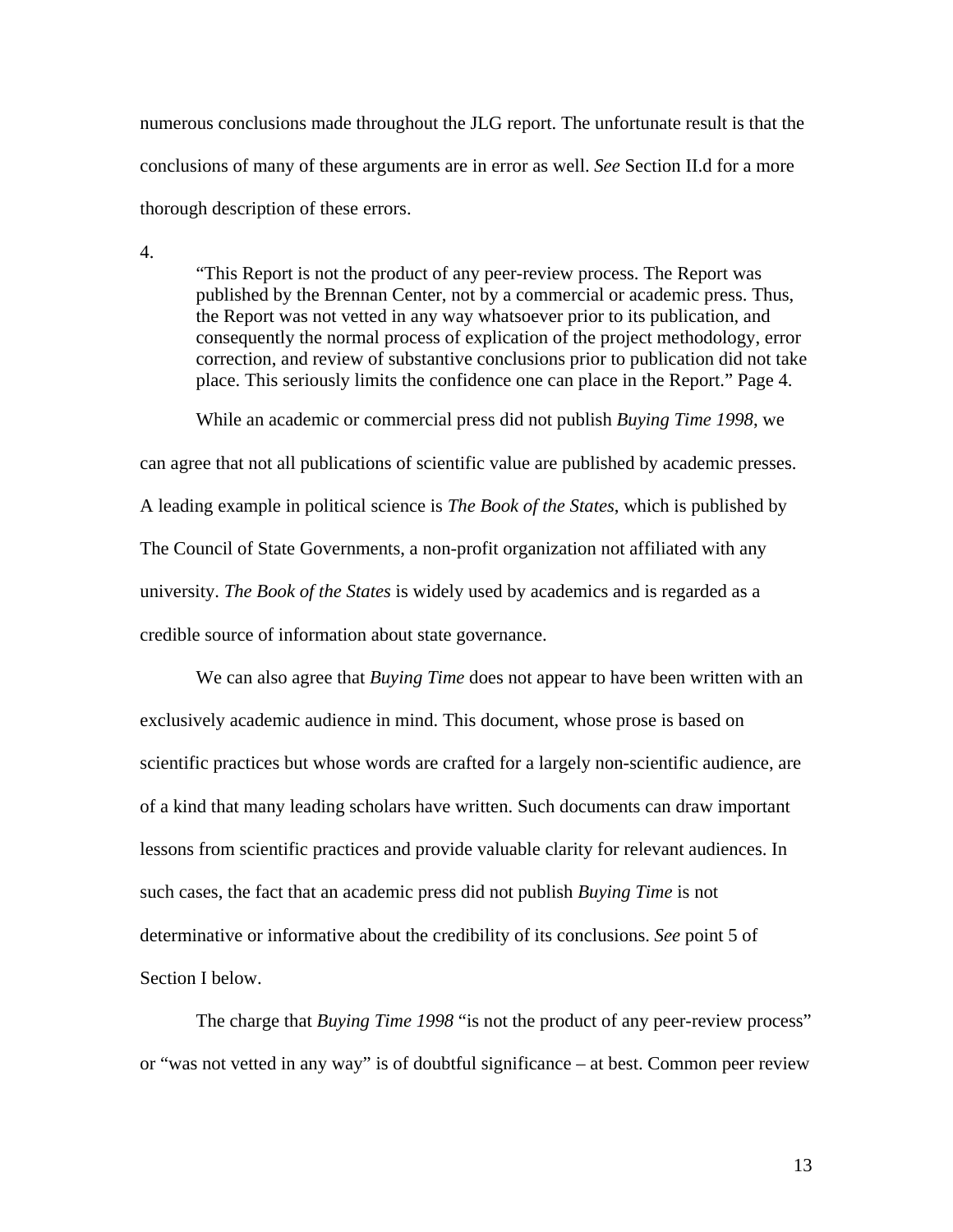processes vary greatly in the number and kind of activities they include.<sup>[2](#page-11-0)</sup> Academic presses do not hold a monopoly on such activities. Moreover, the JLG report displays no apparent knowledge of whether scholars or experts had opportunities to comment on critical aspects of the *Buying Time* reports. In sum, the claim that the Buying Time reports were subject to no activities generally categorized as peer review is both unsubstantiated and of doubtful significance.

5.

 $\overline{a}$ 

"The Report largely consists of a series of tables filled with quantitative information. The tables are rarely explained, analyzed, or interpreted. For instance, Chapter 4 consists of one page of text (p. 87), then 21 pages of tables (pp. 88 - 108), a half page of text (p. 109), and another page with tables (p. 110). Such a chapter cannot be taken as serious scholarship. Serious scholarship would carefully explain the objectives of each of the analyses, the details of how the data were manipulated, and would carefully and clearly link any substantive conclusions with specific empirical evidence. None of this takes place in this chapter, or in this report more generally. This report was surely published "inhouse," by the Brennan Center itself, because, based on my experience as a reviewer for publishing houses (and the sort of review I would submit were I called upon for publication advice), I doubt whether any academic publisher would publish a document like this." Pages 4-5.

Scholars, be they new assistant professors or Nobel Prize winners, get

opportunities to provide new knowledge to different audiences. Sometimes we publish in very abstract, but rigorous academic journals. In other cases, we are asked to convey lessons to audiences with varying levels of technical detail. Therefore, there are no universally accepted standards about the minimum amounts of explanation, analysis, or interpretation that qualify a piece of writing as "serious scholarship."

Indeed, the JLG report offers no evidence that the standard of "serious

scholarship" that it invokes is the product of well known and widely agreed upon

<span id="page-11-0"></span> $2^{2}$  Some publishers, for example, will publish an article on the basis of two or three reviews, while others regularly accept papers for publication that have been presented at a public conference. Peer-review processes have no single, universally accepted structure. The point of peer reviews, whatever the exact procedure of acquiring them, is to get other expert opinions on the merits of a scientific argument.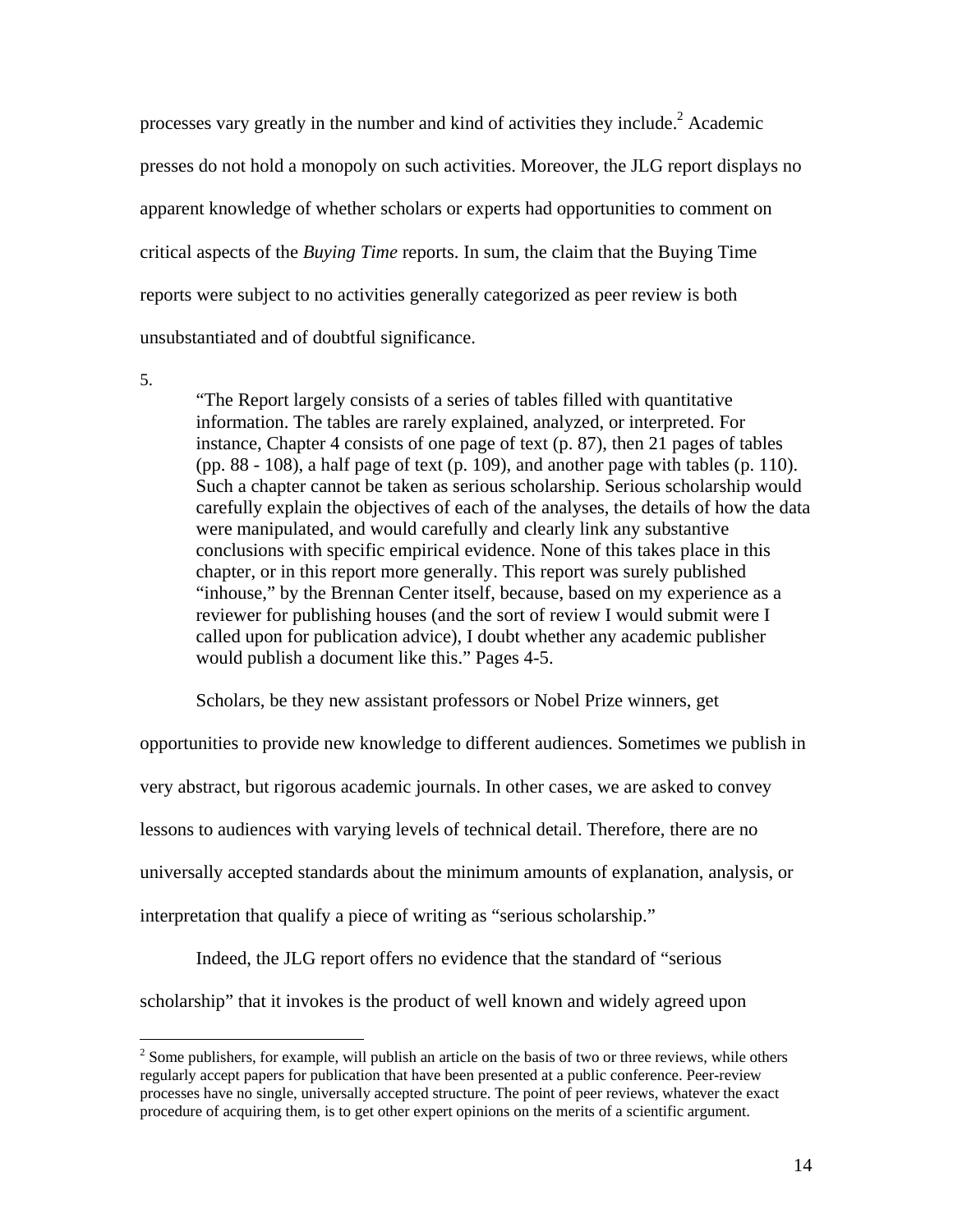standards. Moreover, I doubt that Plaintiffs' experts can produce a widely cited document on scientific procedure that says anything about the minimum table to text ratio that qualifies a chapter or piece of scholarship as "serious." Nothing in the report reveals the first three sentences of this particular claim to be anything other than a personal opinion offered in place of widely accepted scientific standards.

In response to the claim "serious scholarship would carefully explain…," I agree that common scientific standards require transparent methods and replicable results. These standards do not, however, require that we detail our methodology every time we open our mouths or put pen to paper. There are times and places where the audience wants less detail. In such cases, the standard practice is to provide clear citations to these details. While the JLG report correctly notes that the *Buying Time* reports do not provide such citations, this fact does not imply that materials that "carefully explain the objectives of each of the analyses, the details of how the data were manipulated, and would carefully and clearly link any substantive conclusions with specific empirical evidence" do not exist. To the contrary, such details do exist in other work by Goldstein and coauthors [see, e.g., Appendices E (all), F (all), and I (pages 14-19) of "Appendix to Expert Report of Kenneth M. Goldstein."]

The relevance of the claim "I doubt whether any academic publisher would publish a document like this" is questionable – at best. Must something be written for an academic press to contain serious scholarship or to be taken seriously in a public policy debate? If so, what should we make of the status of the JLG report? It is not written for an academic press, no evidence of peer review is presented. Yet it is presented as having a scientific basis. Its credibility comes from application of the scientific method. With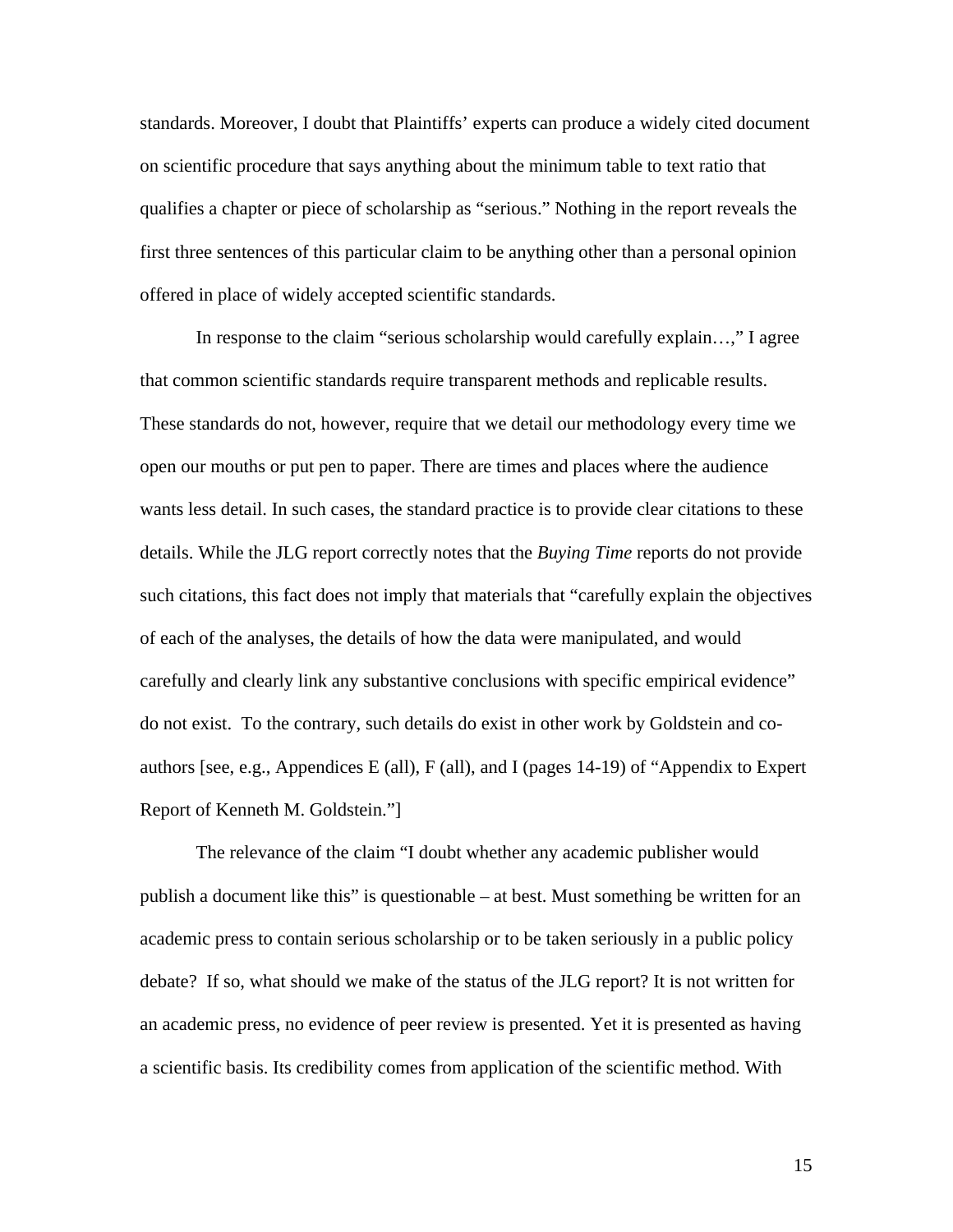respect to the correspondence between a document's credibility and its publication by an academic press, *Buying Time 1998* and the JLG report must be judged in the same fashion. Again, the fact that the *Buying Time* reports were not written for academic presses provides no direct evidence about the quality of the work.

Finally, I note that the tables in *Buying Time* 1998's Chapter 4, which was singled out by the JLG report, are largely addressed to the temporal distribution of political ads, a conclusion that the JLG report does not question.

6.

"No data base has been (nor can be, it appears) produced that will generate the specific numbers found in this Report. This is in part because the data set is continuously being manipulated and changed. But it is also a function of the lack of transparency in the statistical analysis that underlies these tables. I will give specific illustrations of this throughout my report, but most tables do not provide sufficient information for an analyst to replicate the findings. In the social sciences, we demand that statistical analysis be replicable (that another investigator using the same data be able to reproduce exactly the same findings). This report is not replicable, and that undermines tremendously any confidence one should place in the findings produced." Page 5.

When making this claim, Dr. Gibson violates his own clearly articulated standards for scientific argument. He offers no description of his own replication procedures. As a result, there is no transparency. Someone attempting to replicate the JLG report's replication attempts would have far less guidance than is offered in *Buying Time 1998*. By Dr. Gibson's standards, we should question the credibility of the JLG report's replication claims. We cannot tell whether Dr. Gibson tried a number of ways to replicate the data or if he made one careless or half-hearted attempt and then gave up. We cannot tell whether he was assisted in his replication attempt by a team of leading experts or if he derived his answer by less rigorous or unscientific means. He offers no evidence about whether any of a large number of possible and scientifically valid changes to his own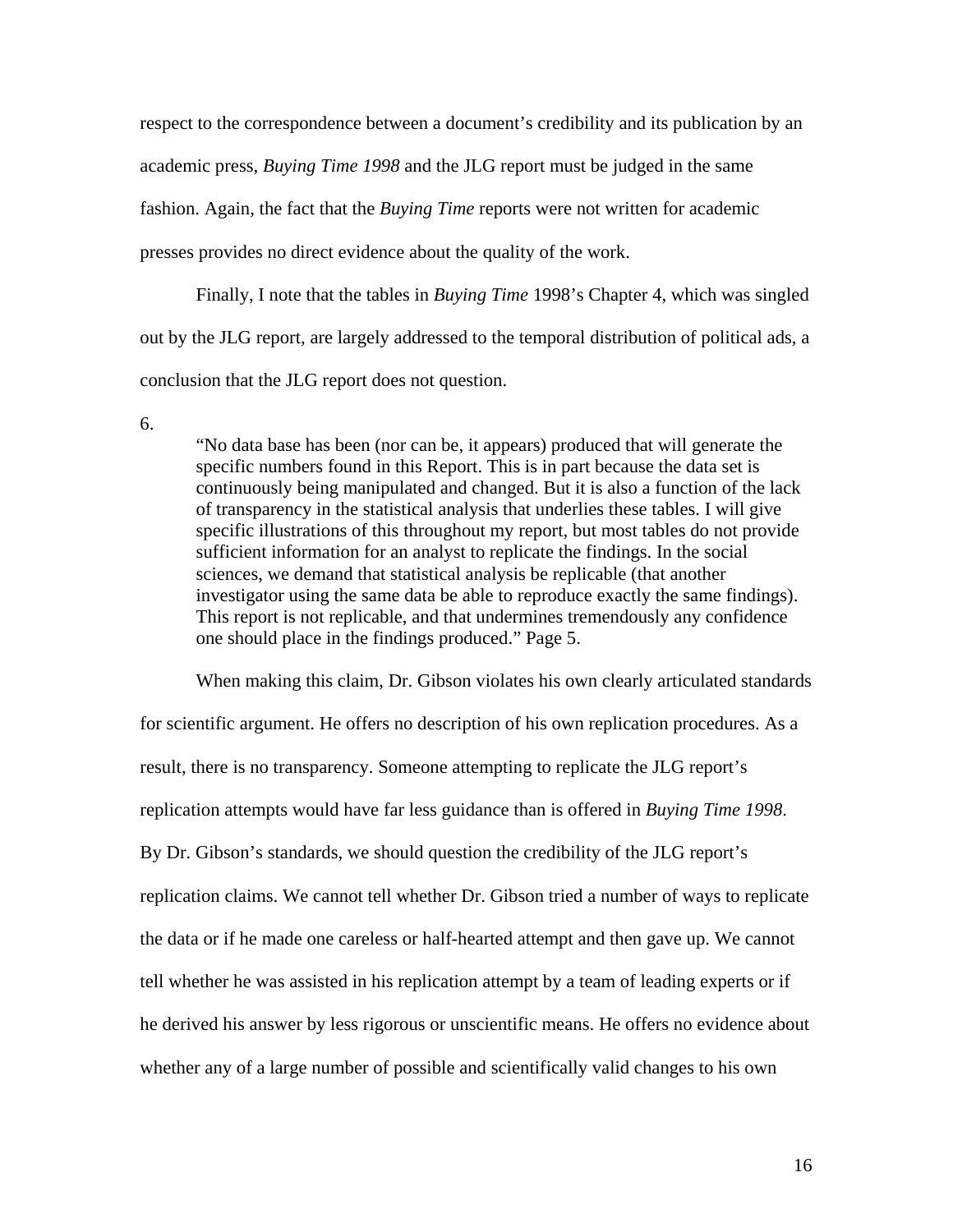procedures (from very minor to quite major), would result in successful replication. For more on the JLG report's failed replication attempts, *see* my points 8 in this section, my point 10 in Section II.b, and my point 2 in Section II.c.

More generally, it is important to consider the difference between *replicated* and *replicable*. Replication is a single act by a scientist. Replicability is a general attribute of a study. That a particular scientist fails in her attempt to *replicate* a study does not show that the study is not *replicable* any more than your defeating a child in a single chess match means that you are "unbeatable" at chess. The claim that "the report is not replicable" is not proved in the JLG report.

Indeed, the JLG report establishes that Dr. Gibson replicated some of the *Buying Time* results, but it focuses on a small number of instances in which the replication attempt did not succeed. The JLG report does not prove that replication of these few items is impossible.

It is also worth noting that the Plaintiffs and their experts passed up the opportunity to resolve their concerns by replicating the data collection procedure itself. The lack of such an attempt is surprising given the JLG report's emphasis on replicability and the ease with which this activity could have been undertaken – particularly in light of the groundwork already laid by Dr. Goldstein's work. My understanding is that Plaintiffs had most of the storyboards from the 1998 study and all of the storyboards from the 2000 study. Therefore, it would have cost relatively little and taken relatively little time to recruit coders, show them the story boards, administer the questionnaires and then record and report their results. This reluctance to replicate the Goldstein/*Buying Time* data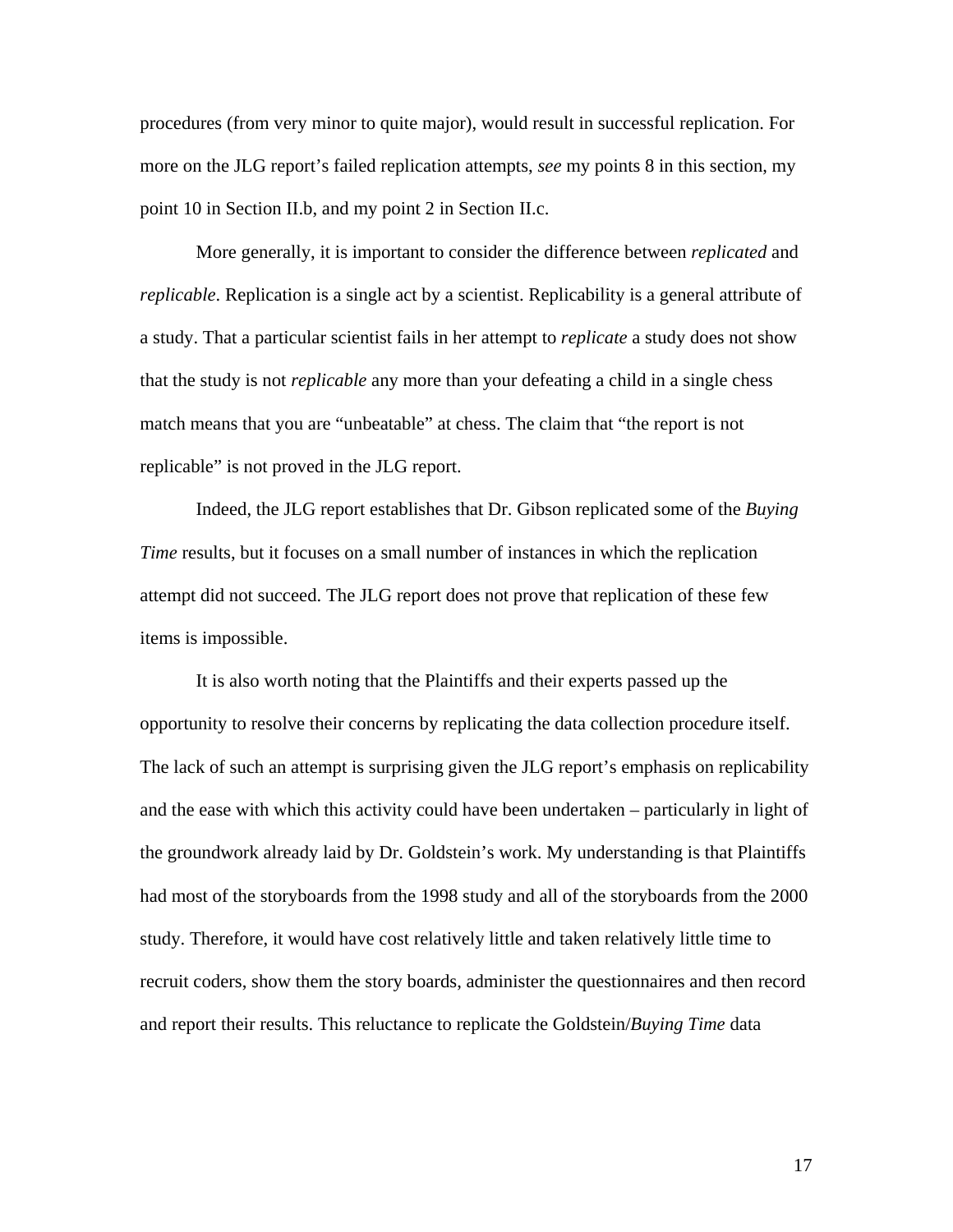collection procedures has repeated relevance in my evaluation. *See* my points 2, 4, and 5 of Section II.b, my point 5 of Section II.c and my point [3](#page-15-0) of Section II.d.<sup>3</sup>

The JLG report also claims that "the data set is continuously being manipulated and changed." Large data sets regularly change. In many cases, new information or discovery of minor coding errors prompts the changes. It is common for scientists to accept that database management entails such changes if the changes are done in a transparent and replicable manner. Therefore, the existence of changes in a database as large as *Buying Time*'s is neither uncommon nor is it directly relevant to the validity of *Buying Time*'s results. The relevant question is about the manner in which the data was changed and the extent to which these changes are consistent with standard scientific practices.

7.

 $\overline{a}$ 

" The Report is filled with questionable statistical techniques and applications." Page 5.

The JLG report presents no evidence that Goldstein or the authors of *Buying Time* used any improper statistical techniques or followed improper statistical principles. Indeed, it identifies no mistakes in technique (such as confusing a mean for a mode, or correcting for stratification when the real problem is unobserved latent variables), as many political scientists would read the comment to imply. Instead, many of the JLG report's questions about "statistics" hail from complaints about the data – he finds limited differences in various versions of the database and that his attempt to replicate certain

<span id="page-15-0"></span> $3$  It is also worth noting that Dr. Gibson faced a handicap when analyzing this data that most scientists do not. Best practices in managing a scientific database include giving all variables clear labels, giving each value of each variable a clear label, and making all of these labels available to other scholars either in the data itself or, as more commonly occurs in political science, in a codebook. Actual practices vary somewhat, especially with respect to value labels – they are not always complete. Had Dr. Gibson encountered trouble with the data under more normal scientific conditions, he would have asked Dr. Goldstein directly for additional information.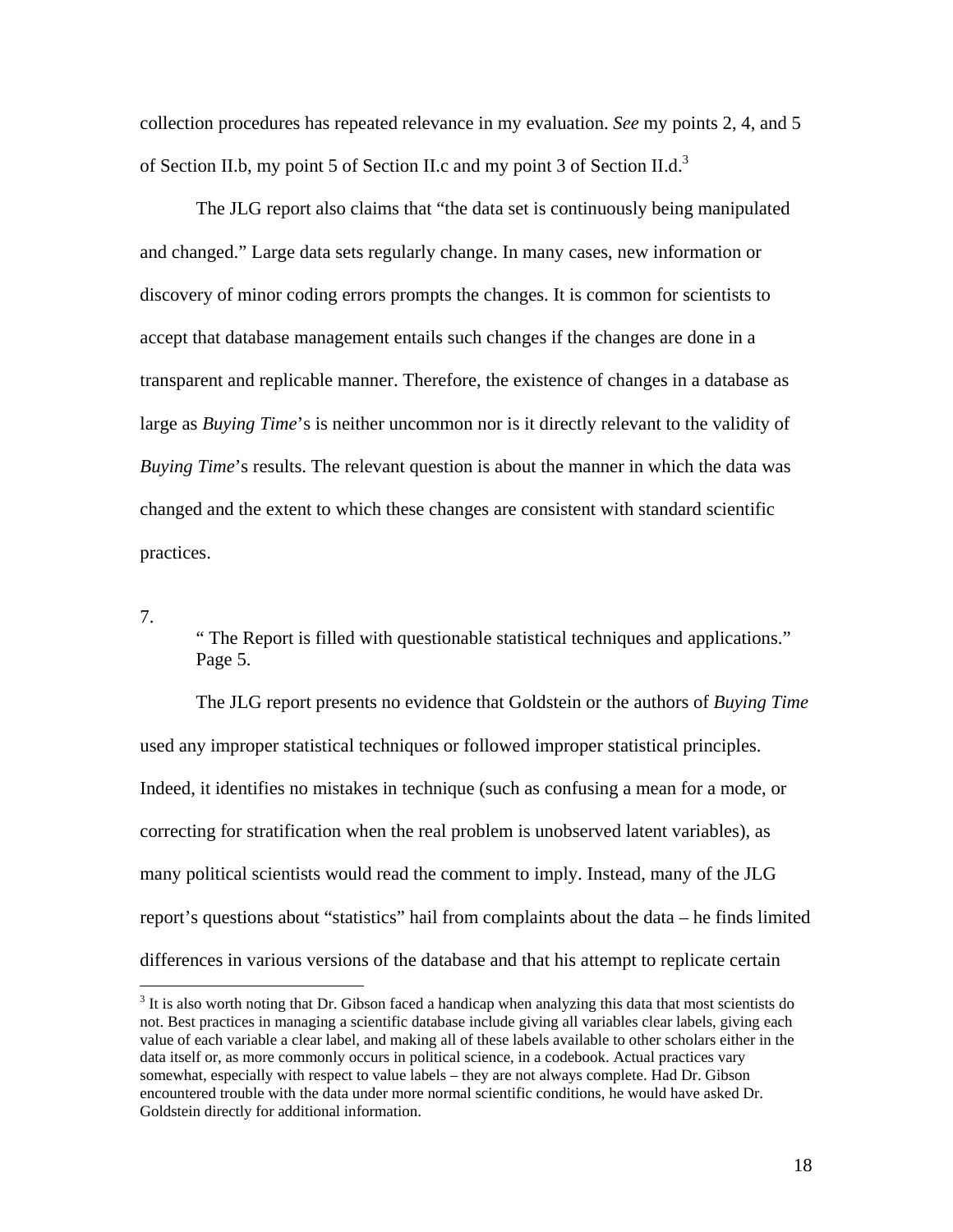analyses failed. In other words, the JLG report identifies no mistakes in the application of statistical procedures. Indeed, beyond the data complaints (addressed individually in my point 6 above) the JLG report's critiques tend to reflect a difference in point-of-view on how to categorize certain events that has nothing to do with statistical techniques *per se. [4](#page-16-0)*

8.

<u>.</u>

"Finally, I must note that the authors of the Report apparently were not involved in collecting either the data about the airings (from CMAG) or the data describing the ads (from Professor Goldstein). As with any secondary analysis of data collected by others, this most likely limits the authors' understanding of the nuances and peculiarities of the data base. This is particularly so since this is a demanding data base involving large numbers of cases, multiple units of analysis, various data infirmities (e.g., missing data), and variables based on highly subjective judgments made by undergraduate students.Moreover, I note that one of the authors (Mr. Seltz) seems to have little if any training in statistical analysis, apparently learning whatever skills of data analysis he possesses on-the-job, in the course of preparing this report. Given that this data base is large, complicated, and difficult to analyze, it is extremely worrisome that the results are so heavily dependent upon the limited skills of an author who is a novice analyst." Pages 5- 6.

To the claim that "any secondary analysis of data collected by others … most likely limits the authors' understanding of the nuances and peculiarities of the data base" it should be noted that Political Scientists commonly conduct "secondary analyses of data collected by others" for reasons of efficiency and effectiveness. Examples are numerous, particularly for scholars who engage in the kind of work that Dr. Gibson does. *See*, for example, Laura L. Vertz, John P. Frendreis, and James L. Gibson, "Nationalization of the Electorate of the United States" *American Political Science Review* 81(3): 961-966, which uses "county-level electoral data for the period 1962-1982 from the historical archive of the Inter-University Consortium for Political and Social Research" (Vertz et al,

<span id="page-16-0"></span> $4$  For example, the JLG report discusses at length (pp. 38-43) an important mathematical denominator. This part of the JLG report does not identify a mistakenly applied statistical technique. Instead, Dr. Gibson merely advocates a unique way of counting events that privileges a conclusion favored by the Plaintiffs.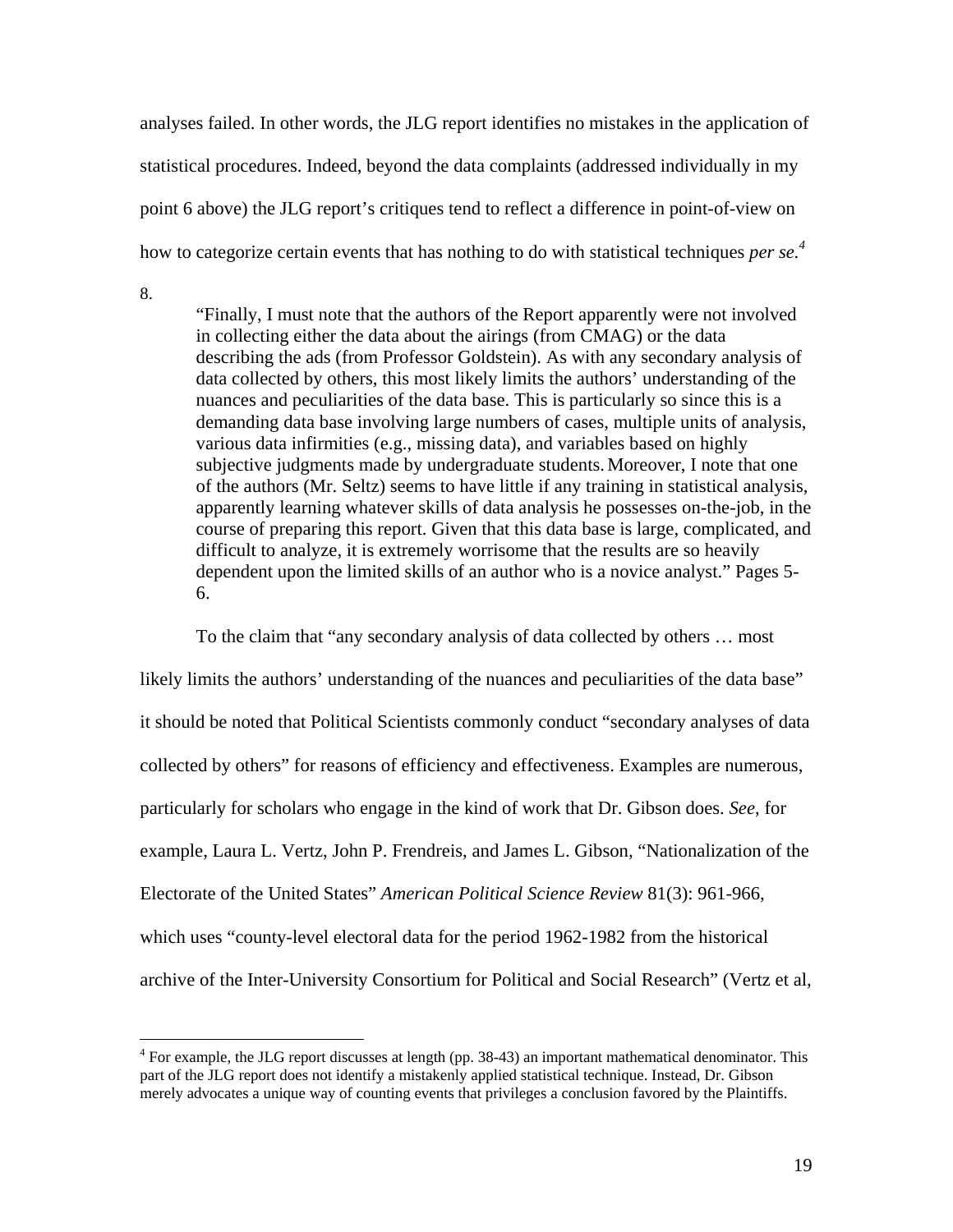p. 965, fn 3); and James L. Gibson "Political Intolerance and Political Repression During the McCarthy Red Scare" *American Political Science Review* 82(2): 511-530, in which "The source of the opinion data is the Stouffer survey, conducted in 1954" (Gibson, page 517). The Red Scare article won the American Political Science Association's award for the best paper in that journal that year.

To the claim that variables are "based on highly subjective judgments made by undergraduate students," I offer two points. First, the data used to defend most of the conclusions in both versions of *Buying Time* and the Goldstein expert report *do not* depend on the data in question – that is coders' responses to two questions about an advertisement's "purpose" and its "primary focus." It does not question the validity of much of the other data. Second, with respect to those two questions, I will demonstrate that the JLG report's representation of coders' judgments as "highly subjective" contradicts standard scientific interpretations, including those that Dr. Gibson adopts in his own research. *See* my points 6, 7, and 12 in Section II.b below.

To the claim about Mr. Seltz's statistical training, it is worth emphasizing that no advanced statistics are used in *Buying Time 1998* or in the JLG report. Almost all of the claims depend on simple multiplication and division. Others are based on simple descriptive statistics and sorting by attributes. Such skills are taught in advanced high school and introductory college courses.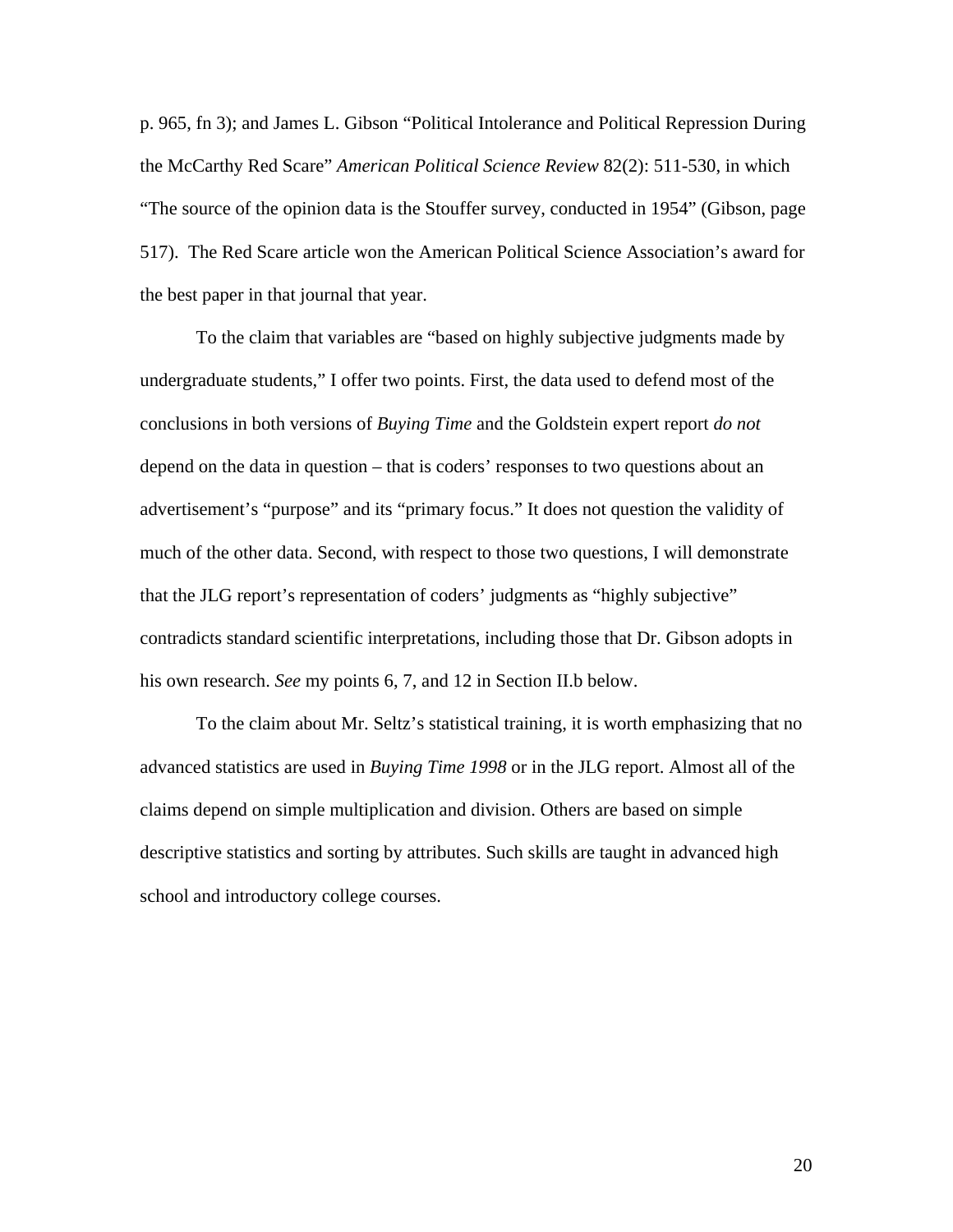#### **SECTION II. Evaluating "Conclusions-Buying Time 1998."**

In this section, I first address the JLG report's four conclusions relating to *Buying Time 1998* and then take up in detail the key arguments offered to support those conclusions.

The conclusions in this section are numbered from 1 to 4. I address them in order:

"1. Careful examination of the Brennan Center/Professor Goldstein 1998 data provides little confidence that the data were collected and assembled accurately and reliably. For instance, the data provided for this analysis cannot reproduce the findings reported in the 1998 Report, and several obvious errors exist in the data base." Page 43.

Most scientists would agree that "careful examination of the data" is not the correct procedure for judging whether the data were "collected and assembled accurately and reliably." Such judgments are credible only to the extent that they depend on evidence on how the data was collected, which is often housed separate from the data itself. The JLG report describes only a very limited analysis of this separate evidence, much of which is available in Sections E, F, and I of the appendix to Dr. Goldstein's report.

The claim that "the data provided for this analysis cannot reproduce the findings reported in the 1998 Report" is speculative and should be treated as unreliable. *See* my point 6 in section I of this evaluation regarding the unproven character of the claim "cannot reproduce."

"2. The methodology of coding the advertisement is deeply flawed." Page 43.

This claim is too vague to allow a precise response. Doing a search on the word or word-part "flaw" in the parts of the JLG report pertaining to *Buying Time 1998*, I find two non-redundant references to flaws in coding the ads. I will focus on these.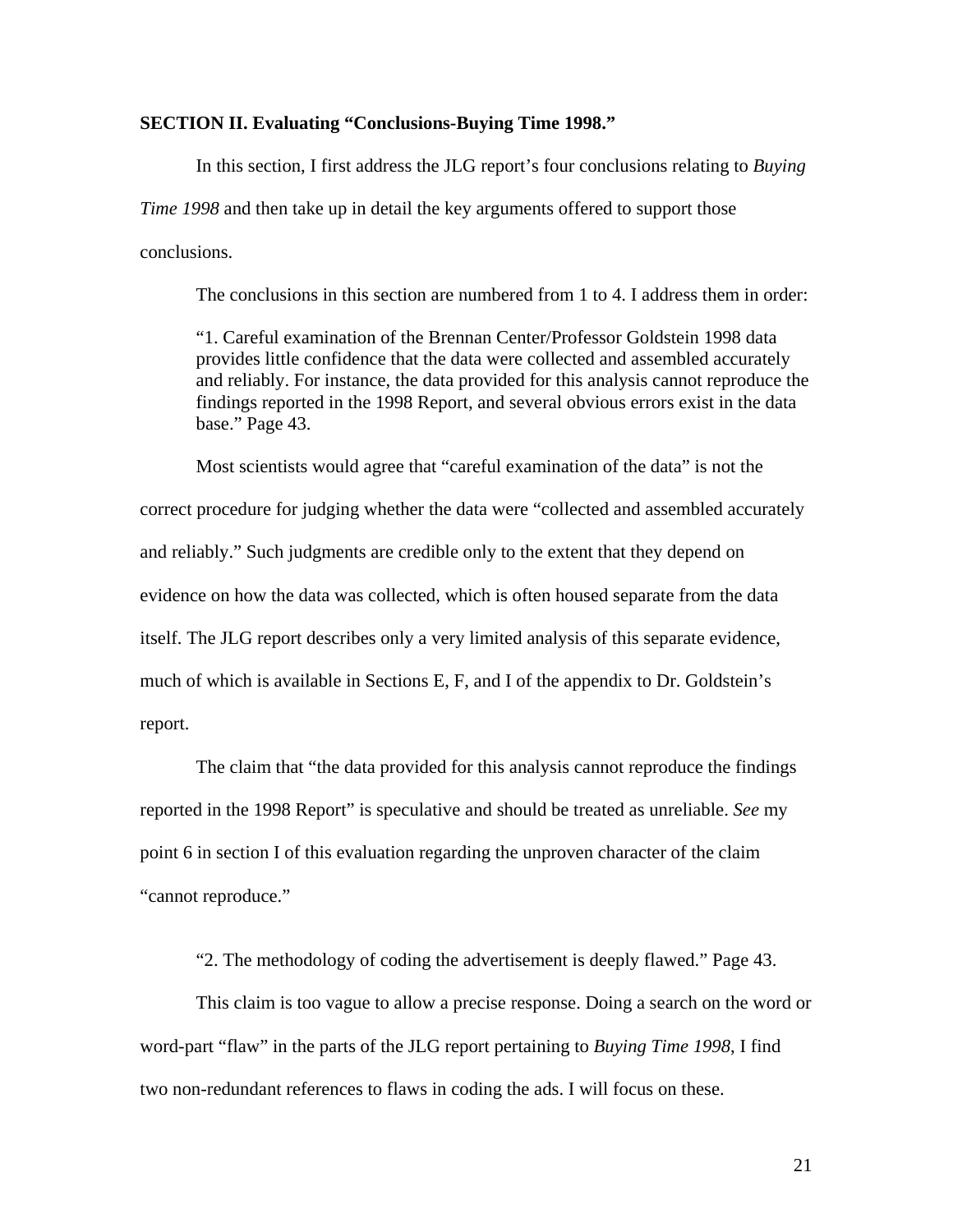- "If I am correct that the student coders were not trained, then this is a flaw of considerable proportion." Page 10.
- "…no empirical evidence exists to indicate that the coders' subjective assessments of these ads were accurate. This is a very serious flaw in the methodology of the study, especially since the crucial variables under consideration require highly subjective judgments." Page 18.

In both cases, the purported flaws are, in fact, procedures that are entirely consistent with standard scientific practices, including those of Dr. Gibson. *See* my points 6 and 7 of Section II.b.

"3. The practice of engaging in idiosyncratic, standardless, and highly subjective post-hoc alteration of the data base by partisans severely undermines the credibility of the data set and the conclusions drawn therefrom." Page 43.

The JLG report finds that several versions of the 1998 database are not identical.

Much of this aspect of the JLG report, however, itself fails to articulate clear and widely accepted standards for management of a scientific database. Moreover, these sections are littered with speculation and innuendo about other scholars' motives; the JLG report continually alleges that other scholars' alleged personal ideological commitments (about which he has very limited information) provide the explanation for their database management decisions.

It is very important to recognize that the changes in question are easy to see – they are transparent. Given the information I have, it appears that Dr. Goldstein has not attempted to hide anything. It is common, when scholars request each other's databases for the purpose of replicating an analysis, to receive only one version. I seriously doubt whether most scholars could present every version of every data set they has ever used or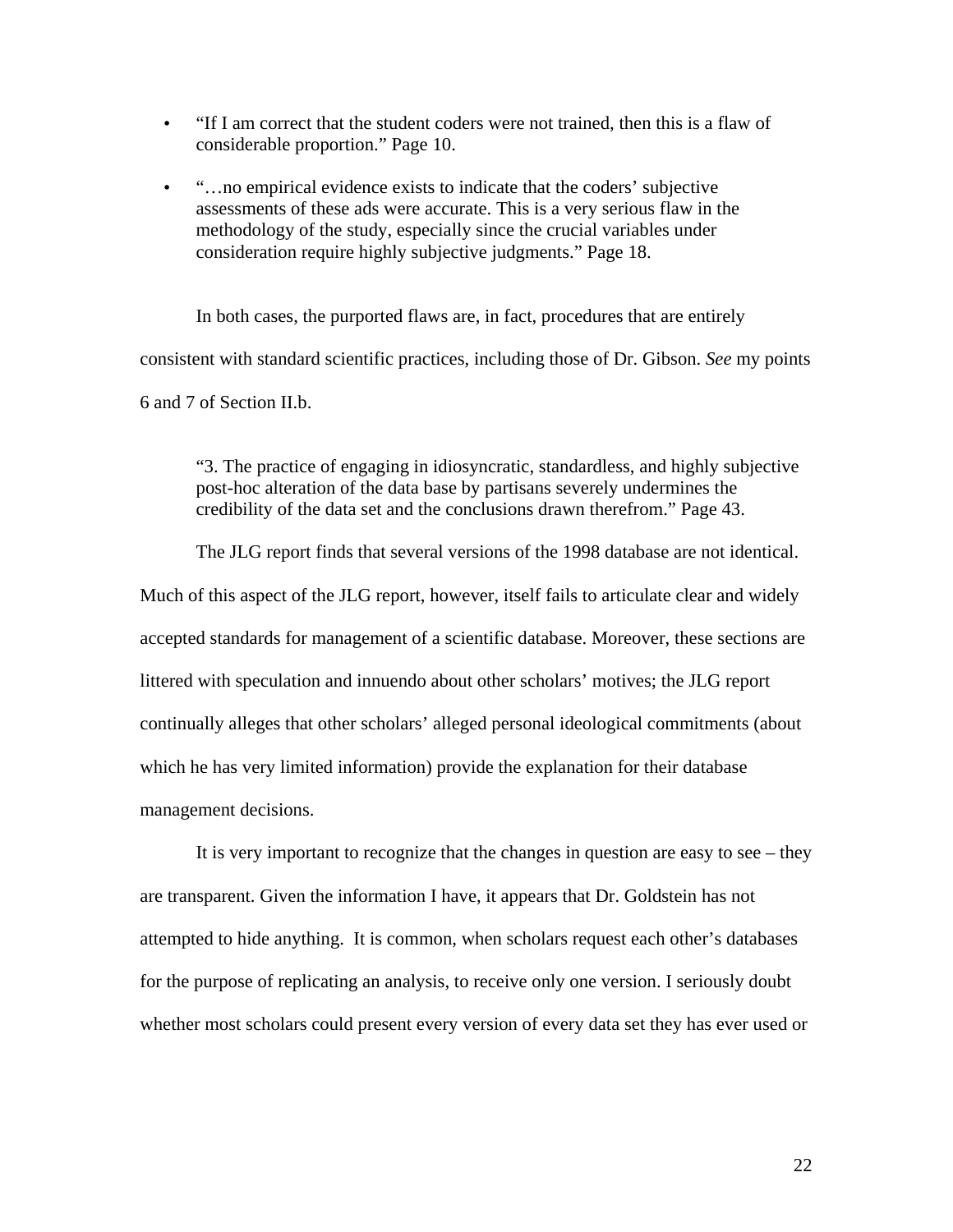even more than one version of many such sets. Dr. Goldstein is not acting like someone with something to hide.

Large academic databases change for legitimate reasons, so the mere existence of the relatively small changes cited in the JLG report provide no basis to negate the project's credibility (*see* my point 6 in Section I). What matters is why and how the changes were made. On this matter, the questions raised about the *Buying Time*/Goldstein practices are legitimate, but the JLG report's answers to them are of varying and questionable credibility -- as I have argued in point 1 of Section I and as I demonstrate throughout Section II.

"4. The 1998 data provided by the Brennan Center/Professor Goldstein not only do not support the conclusions announced in the Report, but they in fact lead to exactly the opposite conclusion: The vast majority of ads broadcast within 60 days of the 1998 election, which depicted one candidate or the other, had as their primary focus issue advocacy."

I revisit this claim, addressing it directly and thoroughly at the conclusion of

Section II.d.

 $\overline{a}$ 

### **II.a. Evaluation of "The 7% Figure in** *Buying Time 1998***-Deconstructing Figure 4.22 and Page 109."**

"For the purposes of my analysis, perhaps the most relevant section of *Buying Time 1998* is Figure 4.22 (page 110) and the text purporting to interpret this figure (page 109)."[5](#page-20-0) [Pp. 35-36]

Pages 35-43 of the JLG report focuses on how the proposed regulatory change

will affect ad sponsoring interest groups. Some of the critique in this section repeats

claims registered elsewhere about the quality of the data, and I will not repeat them here.

<span id="page-20-0"></span> $<sup>5</sup>$  It is interesting to note that there is no attempt to qualify the word "purposes" in this statement. If we</sup> follow the standard articulated on page 34 of the JLG report, which chides Goldstein for not using the word "primary" to qualify the word "purpose" in Question 6, we cannot know whether the purposes in question are primary, secondary, or otherwise ranked. Can we agree that this unconditional use of the term in such contexts is conventionally understood to mean "primary?"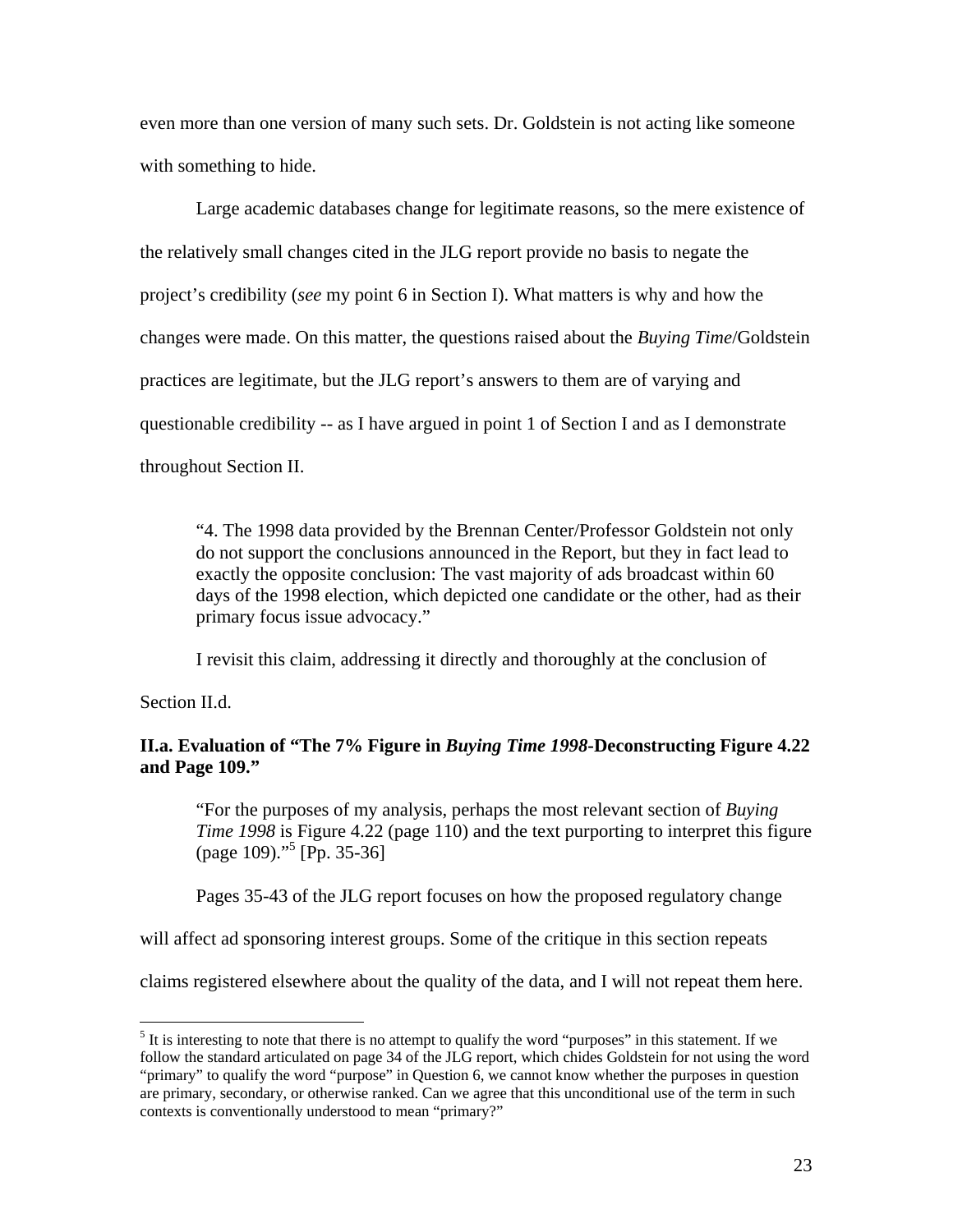A focal statistic is 7%. *Buying Time 1998* claims that this is the percentage of "genuine issue" advertisements that would be covered by the regulatory change. The JLG report argues that the figure should be higher, perhaps as high as 64%. In evaluating this section, I first address the debate over which cases (airings) should be included in the denominator of the fractions that produce the debated figures. I then analyze both positions in this debate in a way that clarifies their implications for questions about the likely future impact of the proposed regulations.

The *Buying Time* and JLG estimates are determined in large part by different assumptions about appropriate denominators. In other words, they take different pointsof-view on which airings should be included when assessing the regulation's impact. The *Buying Time 1998* denominator counts all genuine issue ads (that is, all group sponsored ads found by the coders to have purpose of providing information). Of this denominator the JLG report says on page 38: "Of course, using a denominator of all issue ads broadcast in 1998 for these calculations is arbitrary and makes little sense." The question I pose in what follows is: By what scientific standard is a denominator not arbitrary, in Gibson's sense?

The JLG report then suggests other denominators, favoring a particular one in the end. Instead of counting all issue ads aired in 1998, Gibson proposes counting only ads that feature a candidate and are aired within 60 days of an election. He justifies this choice by positing that the overriding question before us is: What percentage of the time would the assumption that such ads constitute electioneering be in error? At the same time he claims that

"The denominator chosen by the authors of *Buying Time 1998* relates to an entirely different, and virtually meaningless question: What percentage of the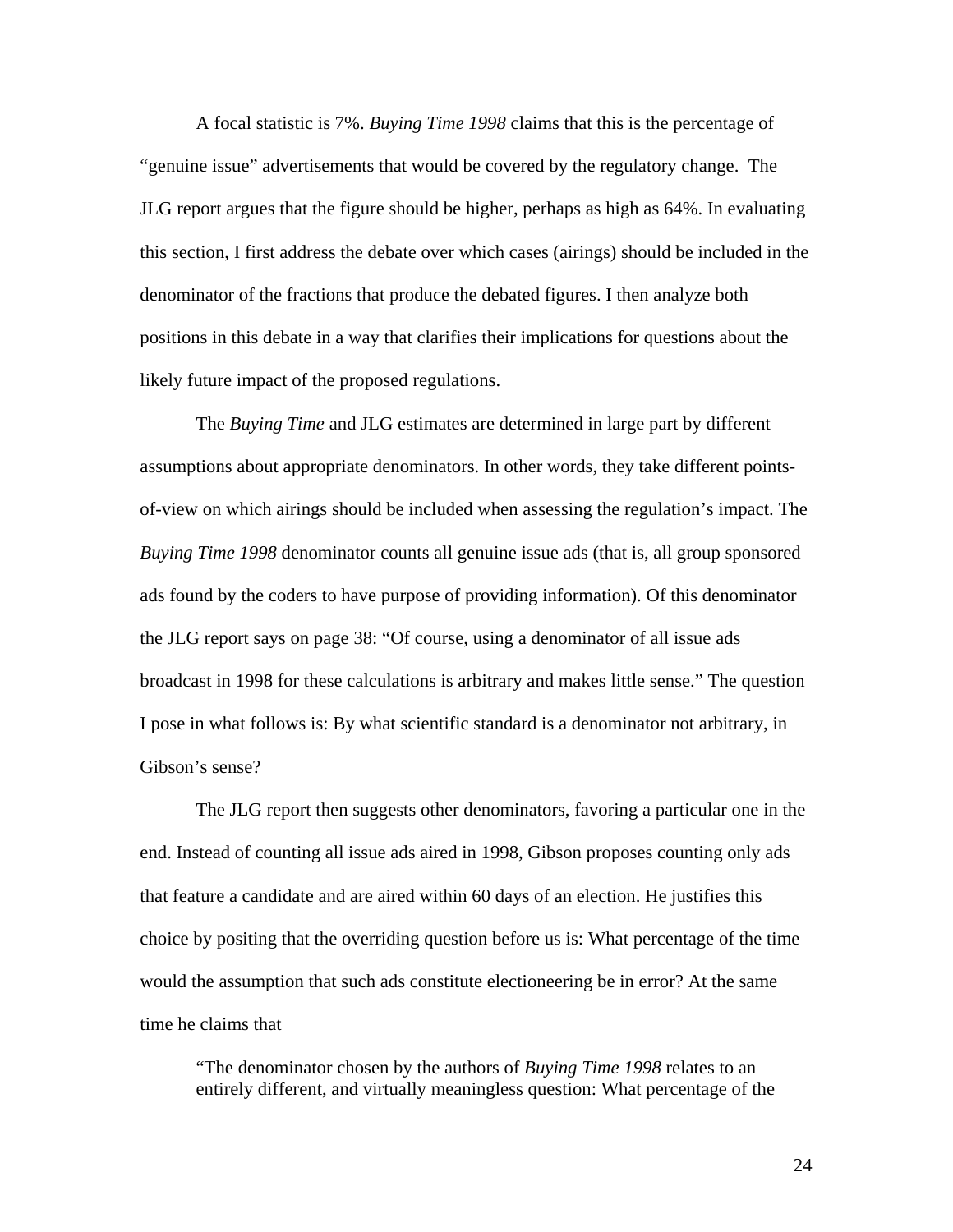total ads run throughout the year that mentioned a candidate by name and were coded as providing information or urging action appeared *within* 60 days of the election, rather than *earlier than* 60 days before the election?" Page 39.

We can agree that the two questions are different. But the question prompting the *Buying Time 1998* denominator is reasonable.

To see why, note first that the scientific standard by which the *Buying Time* question is judged to be "virtually meaningless" is neither apparent nor described. Is the question meaningless or isn't it? If so, what is the concrete and widely accepted scientific standard upon which we should base our judgment of a question's "meaning?" The JLG report offers no answers to these questions. Indeed, the report contains no evidence that the "virtually meaningless" standard it wishes to impose is the product of scientific reasoning rather than just result-oriented advocacy.

Second, I will not pretend to know how Congress or the litigants in this case define the "meaning" of questions. But I do feel qualified to raise the following question: Is it not possible that a reasonable person would agree that both questions have merit if we want to understand the extent of the new regulation's restrictiveness? In my opinion, the answer is yes. If I were asked to assess the proposed regulation's restrictiveness, the JLG report's fraction could provide information about the impact during a particular time period, while *Buying Time* 1998's fraction could provide a better measure of the regulation's impact on issue advocacy more generally. The groups who fund these ads may be able to exercise discretion in choosing *when* they air advertisements. So, if I observed that all such groups aired all of their ads within 60 days, I might draw a different conclusion about the regulation's restrictiveness than if I observed a more constant year-round flow. Page 41 of the JLG report states "I can see no justification for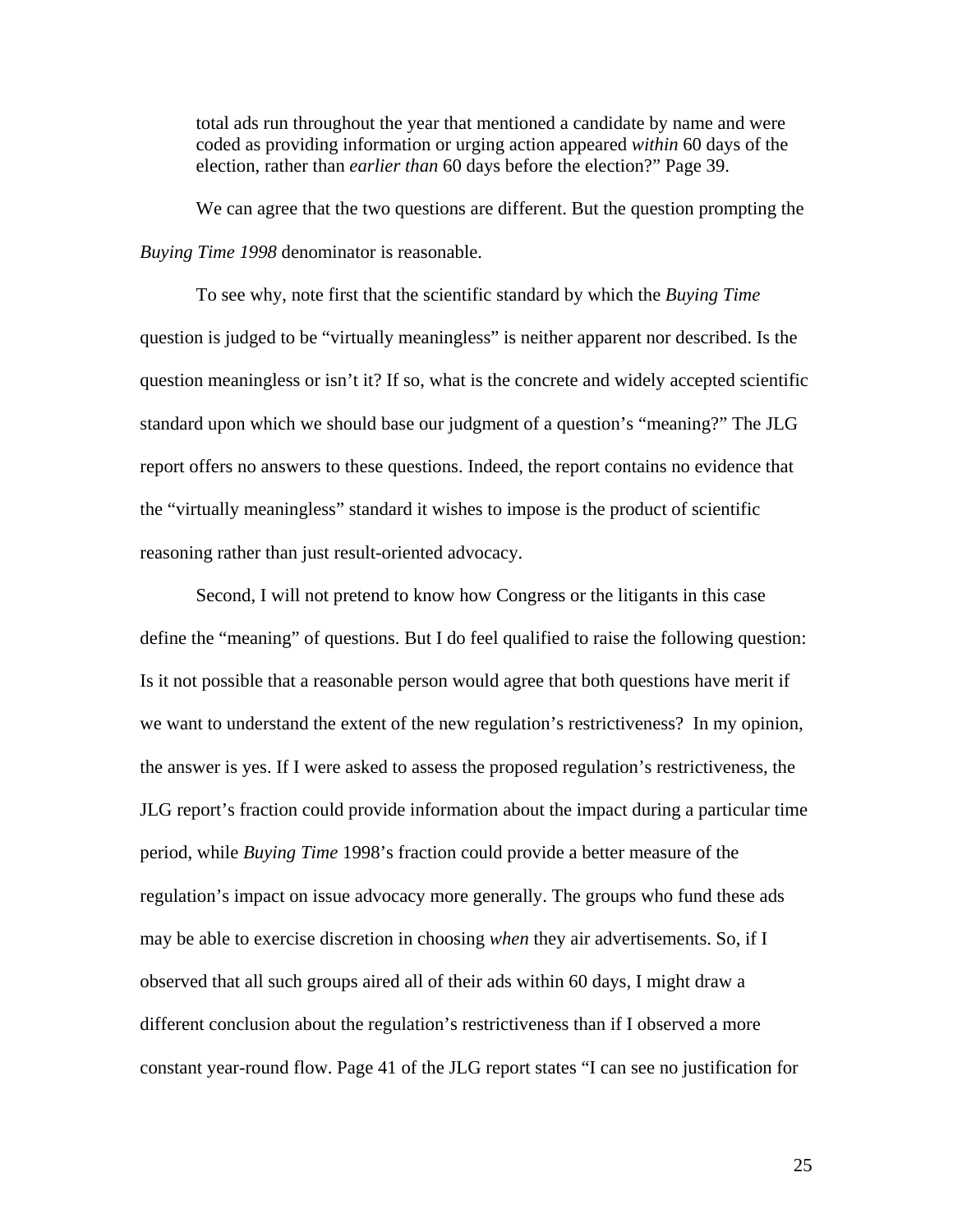making the denominator equal to all issue ads aired in 1998." I have just presented one with little effort, and there are many others.

Gibson calls the *Buying Time* denominator "arbitrary" because it focuses on a period of time other than "60 days before an election." That Gibson wants us to focus exclusively on this period, as the basis for drawing conclusions about the likely impact of the proposed regulations, is not a scientific argument – it does not follow logically from a transparent and widely accepted set of first principles. Therefore, I do not agree that *Buying Time 1998*'s denominator is meaningless or arbitrary (as Gibson uses the term), but if it is, then Gibson's preferred denominators are also meaningless and arbitrary.

I now turn to a different topic. The Gibson and *Buying Time* denominators are reasonable conceptualizations of the question about how the proposed regulations will affect groups in the present and future if groups act exactly as they did in the past. If, however, we want to evaluate the regulations' likely future impact we should consider the possibility that groups will adapt to the new regulations in different ways.

If, by analogy, we want to understand the effect of a proposed tax on red cars, we must account for the possibility that some people who drive or would have driven red cars without the tax may adapt to the new incentives by switching to cars of other colors. Continuing the analogy, both positions in the denominator debate are based on an assumption equivalent to "Everyone who drove red cars in the past will continue to do so in the future."

Now consider that groups may adapt in ways that include the following:

• Running an ad within 60 days of a general election that mentions or pictures a candidate and having to submit to more rigorous disclosure requirements and restrictions on funding sources,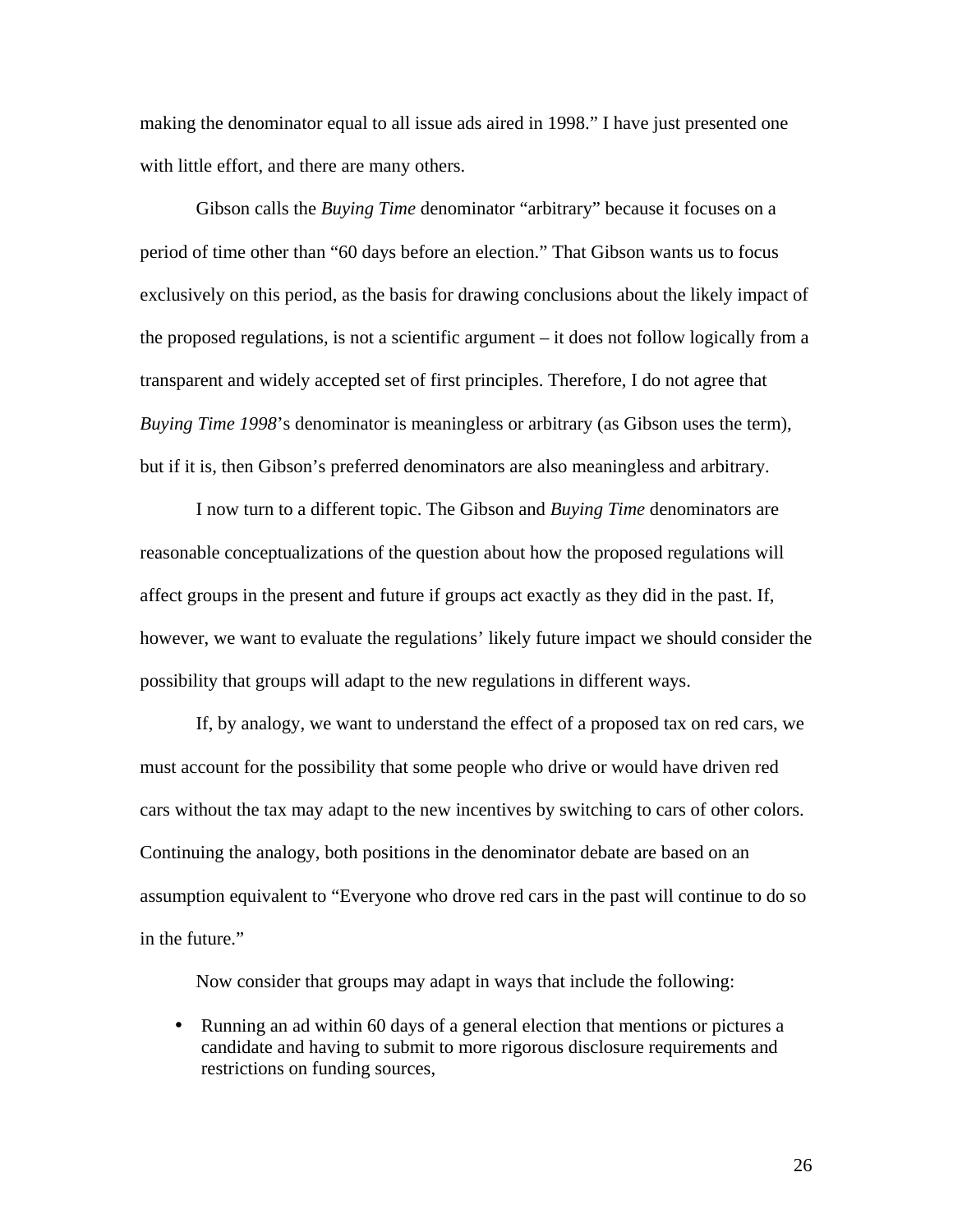- Running the same ad minus the candidate reference within 60 days of a general election and not having to submit to more rigorous disclosure requirements and restrictions on funding sources, and
- Running the same ad either more than 61 days before and election or more than one day after the election and not having to submit to more rigorous disclosure requirements and restrictions on funding sources

It is speculative, at best, to assume that all affected groups will choose option 1.

But literal interpretations of the claims of both sides in the "denominator debate" *as predictions about the regulations' likely future impact* are undermined if not all groups make this choice. To the extent that affected groups are able to choose the other strategies listed above, *both estimates in the denomination debate may exaggerate the extent to which this aspect of the new regulation will restrict the groups' abilities to express themselves in the future.* The extent of these exaggerations depends on when, and how many, groups would choose strategies such as the second or third item listed above. To the extent that we agree that such groups will adapt in various ways, the credibility of high-percentage estimates of the likely future impact of the proposed regulations on interest groups is severely undermined.

# **II.b. Evaluation of "The Sources of the Data for** *Buying Time 1998***." (Pp 6-19)**

This section of the JLG report focuses on data quality. It begins with a series of bulleted claims. In what follows, I draw attention to items that are demonstrably false or based on speculation.

1.

"CMAG does not monitor all broadcasts; instead, its coverage is limited to only 75 media markets (out of 210 such markets in the country).Given this limitation, one must be particularly careful about generalizing the findings of this study to all political communications." Page 7.

To the claim that "one must careful about generalizing," I note that Dr. Goldstein's expert report (page 5) adds the detail that the 75 markets in question are the "top 75 markets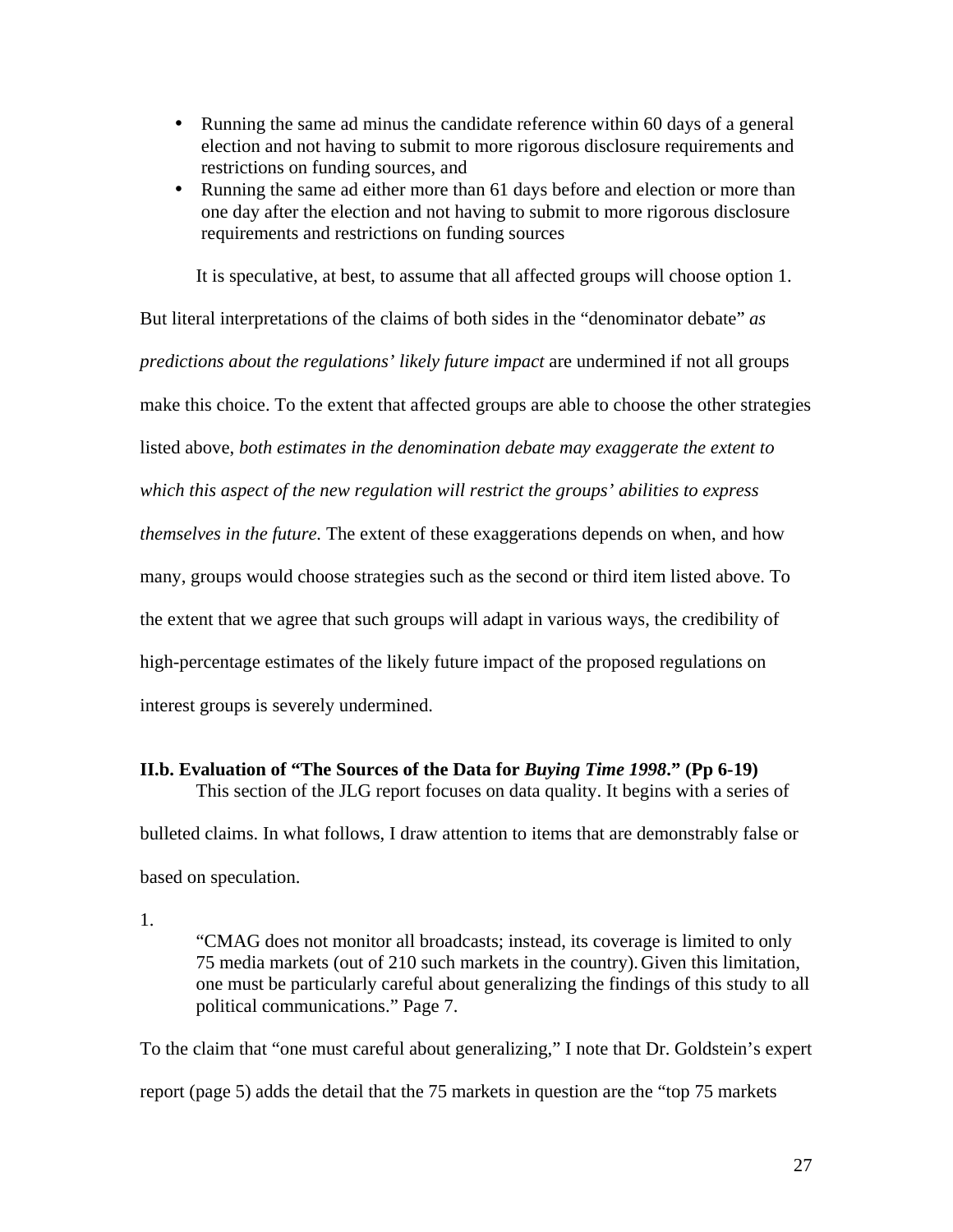(compromising approximately 80 percent of the nation's population)". Scientists, be they working in fields ranging from medicine to politics, draw general inferences from sampled populations. Sampling is a general scientific practice undertaken to increase research efficiency. It occurs regularly in the medical and natural sciences as well as the social sciences. Consider, for example, some of Dr. Gibson's own work. His article "Social Networks, Civil Society, and the Prospects for Consolidating Russia's Democratic Transition" *American Journal of Political Science* 45 (1) 51-69, uses a sample of 2059 respondents<sup>6</sup> to draw the conclusion that "Russians are not atomized and socially isolated, and that aspect of Russian political culture has important consequences" (p. 51). In other words, a sample of 2059 individuals, or about less than 1 percent of the entire Russian population, is used to draw general conclusions about the whole.<sup>[7](#page-25-1)</sup>

It is regular scientific practice to draw general inferences from limited data. The credibility of general claims depends on the procedures by which the cases were selected – the procedures should be transparent and replicable. The cited claim, however, does not criticize the procedure, only the fact that not all markets are monitored. The JLG report presents no evidence or reason to believe that that including advertisements from the markets not covered would change *Buying Time's* results.

 $\overline{a}$ 

<span id="page-25-0"></span><sup>6</sup> Gibson page 55: "Interviews were attempted with 2,442 respondents, with a resulting response rate of 84 percent." Gibson page 55 FN 10 then explains, "Of the 383 interviews not completed..." 2442-383=2059.  $\frac{1}{4}$  "According to preliminary forecasts, the average number of citizens permanently living in Russia was

<span id="page-25-1"></span><sup>144.5</sup>m in 2001 and 143.6m in 2002." Source, Johnson's Russia List, Report 6404 (www.cdi.org/russia/johnson/6404-5.cfm.)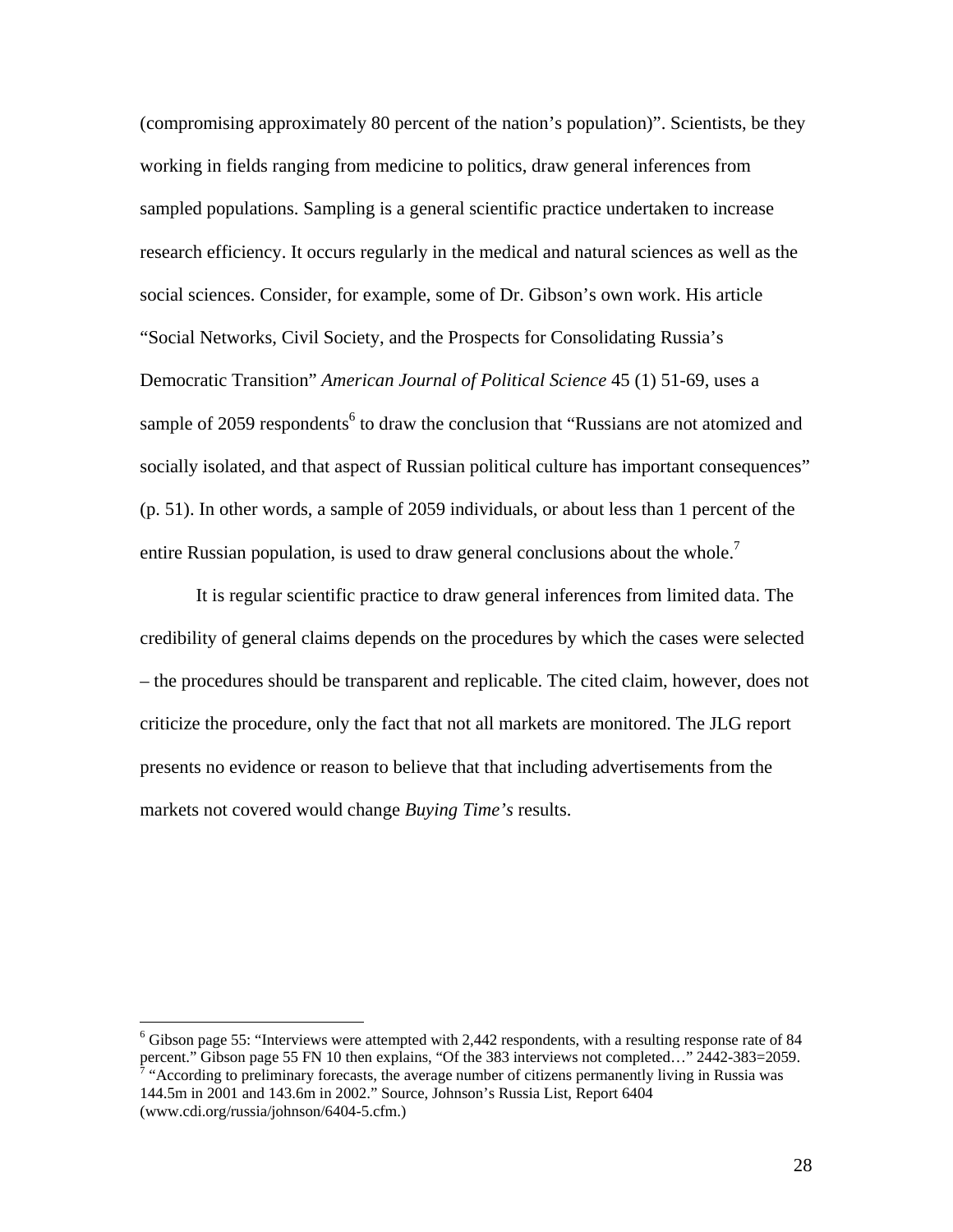"Complete visuals are not provided, meaning that some information depicted in the ad may be excluded and not captured, thus compromising the coders' ability to analyze the complete content of the ads." Pages 7-8.

As in my point 1 of this section, the suggestion here is that sampling procedures are inadequate. Here, the CMAG program obtains a sample of all available images from ads. As stated above, sampling is standard practice in science, including Dr. Gibson's research. A critical question, therefore, is whether the sampling procedure is transparent and replicable. The detail in which many of the Goldstein documents and the JLG report describe CMAG procedures is evidence that its collection procedure is well documented, and easy to replicate with the right equipment.

To justify with more than speculation the conclusion that coders' abilities were compromised, the JLG report must provide evidence that CMAG's sampling procedure impeded coders. The JLG report contains no evidence to this effect. Therefore, the JLG report's claims about the extent of coder's compromised abilities are speculative.

3.

"Crucial information was missing in the CMAG data, as for example, in more than a quarter of the broadcast data, the identity of the sponsor was not included in the data *(Buying Time 1998*, 8). Without accurate information about the sponsor of any given ad, the fundamental distinction drawn in *Buying Time 1998* among ads sponsored by candidates, parties, and groups becomes suspect. It appears that in some instances the ad sponsor was identified through methods independent of the CMAG data collection and analysis, although these methods are not thoroughly documented in the Report (e.g., *Buying Time 1998*, p. 8)." Page 8.

The claim that "crucial information was missing in the CMAG data" does not imply that the information was missing from the data analyzed or that any data beyond that explicitly mentioned is missing. Moreover, of the data the JLG report claims to be missing, it also reports that some of the data– it does not say how much – was filled in. It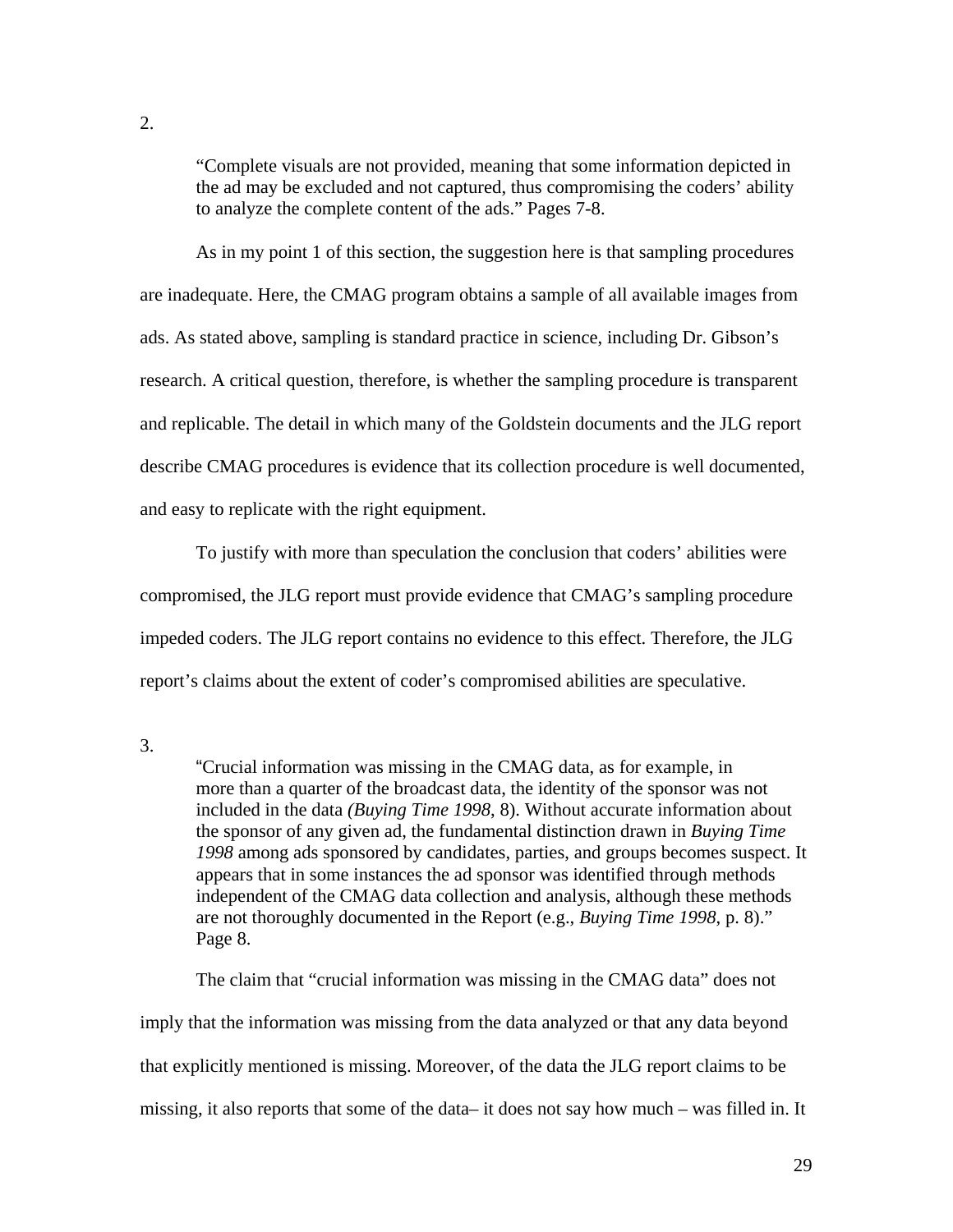is common practice for scholars to add new information to datasets. It happens in every large-scale database with which I am familiar. What matters in such practices is whether the changes are conducted with integrity (e.g., in a transparent and replicable manner). Therefore, the most relevant question before us is: Is the added information accurate?

In the case described, the answer is discoverable. The missing data refers to publicly available information about who sponsored an ad. It is, therefore a straightforward – though admittedly tedious – exercise to systematically compare the added data in the *Buying Time*/Goldstein database – against available records. Without such evidence, Dr. Gibson's criticism is pure speculation.

To the claim that CMAG's methods "are not thoroughly documented in the Report," I ask, "What is the standard for "thorough" documentation?" *Buying Time 1998* describes the methods as follows "We were able to group them to our own satisfaction using CMAG's original coding (which accurately provides the sponsor of the ad in well over 95 percent of cases), examining the content of the ad, and, in a few cases, by phoning television stations" (p. 8). I concur that the *Buying Time* authors could have given a more detailed description of how they acquired this supplementary data, but such brief descriptions of supplementary data are not uncommon in social science.

Consider, for example, Laura L. Vertz, John P. Frendreis, and James L. Gibson, "Nationalization of the Electorate of the United States" *American Political Science Review* 81(3): 961-966. Its main source of data is "county-level electoral data for the period 1962-1982 from the historical archive of the Inter-University Consortium for Political and Social Research." (page 965, fn 3). However, the authors of that paper also wanted to draw a conclusion about 1984, but data on this election was not included in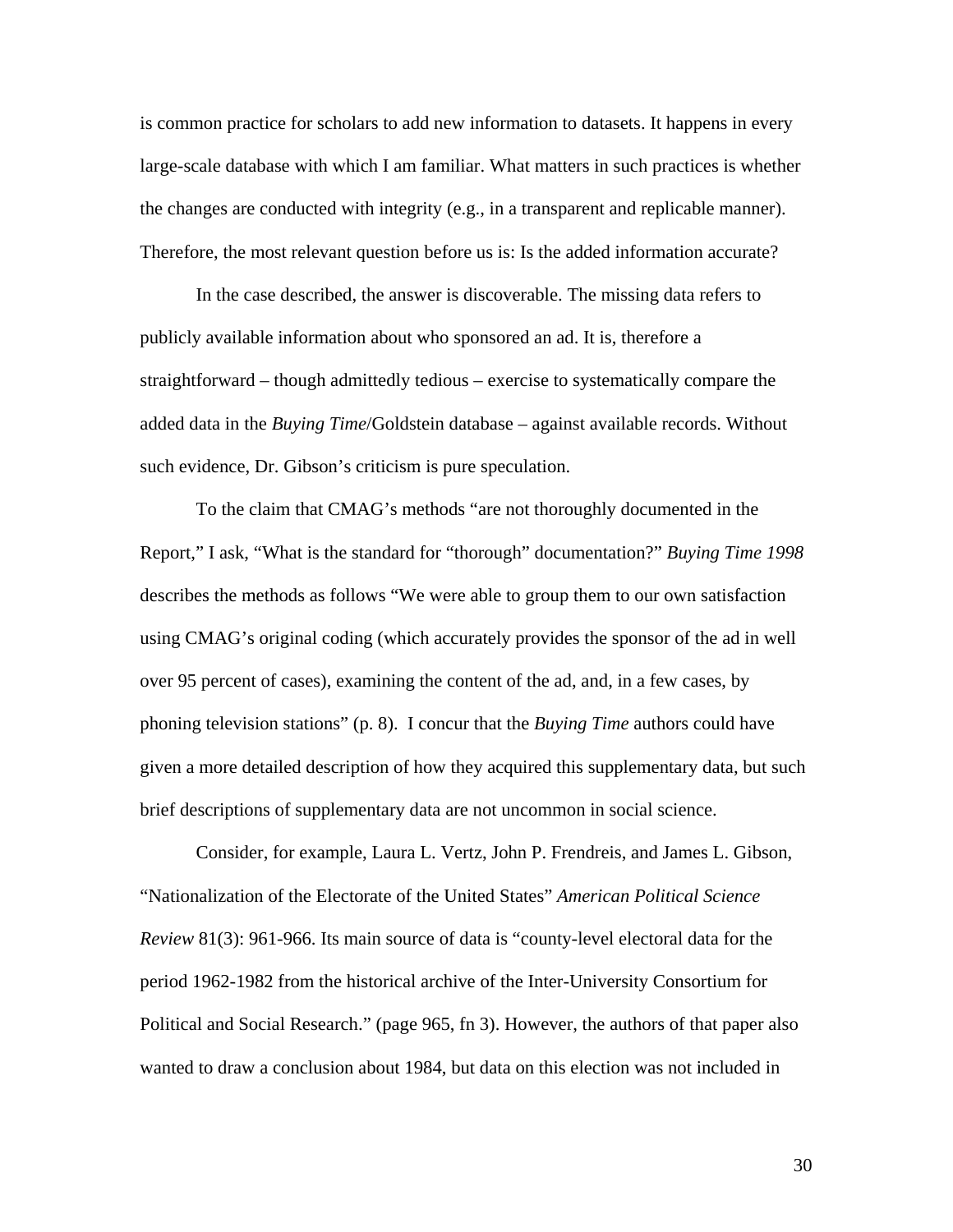their ICPSR data. In other words, *in some instances, relevant information was identified through methods independent of the ICPSR data collection and analysis*. Moreover, the article's entire attempt to document the methods of incorporating this additional data set is as follows: "The 1984 election returns were collected directly from each state (generally from the office of secretary of state)." (page 965, fn 3). By what standard is this one sentence explanation more thorough documentation than that offered on page 8 of *Buying Time 1998*? The JLG report offers no scientific basis for questioning one of these practices while accepting the other without question.

Moreover, this claim neglects the fact that a script of the text read during the advertisement accompanied each storyboard, which can provide additional information. The JLG report does not question the reliability of the scripts.

4.

"Finally, no evidence has ever been adduced documenting the accuracy of the CMAG data. Indeed, insofar as the 1998 data were collected and assembled through methods similar to those apparently used in 2000, the lack of accuracy of the data has been documented." Pages 8-9.

#### Footnote 6, following this sentence:

"No detailed description of the 1998 CMAG data has been published or otherwise made available to me. However, in Appendix E to Professor Goldstein's Report for this litigation, he discusses various problems in 2000 with the CMAG data and technology. The data difficulties seem to be numerous and formidable. Given the general trend for technology to improve over time, it is difficult for me to imagine that the 1998 CMAG data are any less problematic than the 2000 data."

On the point that "no evidence has ever been adduced documenting the accuracy

of the CMAG data," I make two arguments.

First, the accuracy of many scientific data sets is not directly tested. Dr. Gibson,

in his many articles using his – or other – data, does not insist that others adduce its

accuracy before he bases scholarly claims on it. And he is not expected to. Instead, he is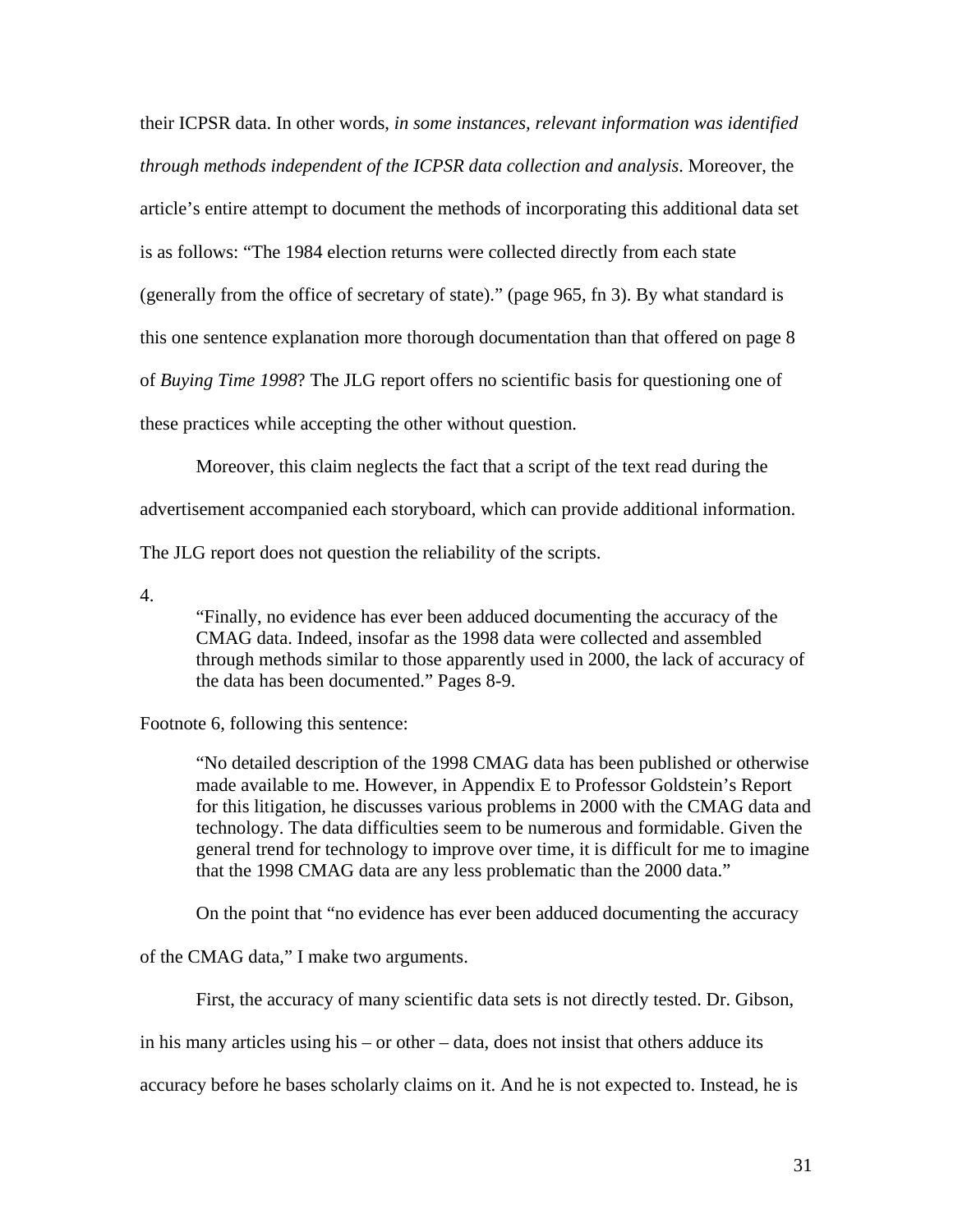expected to describe the method by which he collected the data in a way that allows others to do adduce its accuracy – perhaps by attempting to replicate his procedures. In many cases, he is also expected to make the data publicly available to be checked by others.

Second, and perhaps more importantly, such a test is easy to do (e.g., on a limited random sample of ads). Why speculate about the extent of accuracy – as the JLG report does – when it would have been very easy to replicate this aspect of the studies on a random sample of ads?

The point that "the data difficulties seem to be numerous and formidable" is simply vague. If the JLG report is trying to imply that the data have attributes that prevent any scholar in any circumstances from making scientific contributions, the JLG report does not come close to proving this point.

5.

"it is unclear how the students were recruited, what expertise they had prior to being employed for the project, whether the students had been exposed to Professor Goldstein's classes, whether the students had ideological and/or policy commitments to a particular outcome in the project, etc…The absence of answers to these questions raises questions about the overall accuracy of the data collection process." Page 9.

My evaluation of this claim has two parts:

First, to the claim that the absence of information about the coders "raises questions about the overall accuracy of the data collection process" it should be noted that the JLG report does not challenge most of the data collected. It focuses on only two of the many questions coders were asked. Even if the JLG report's contentions about these two questions were valid, and they are not as I show below, to say that these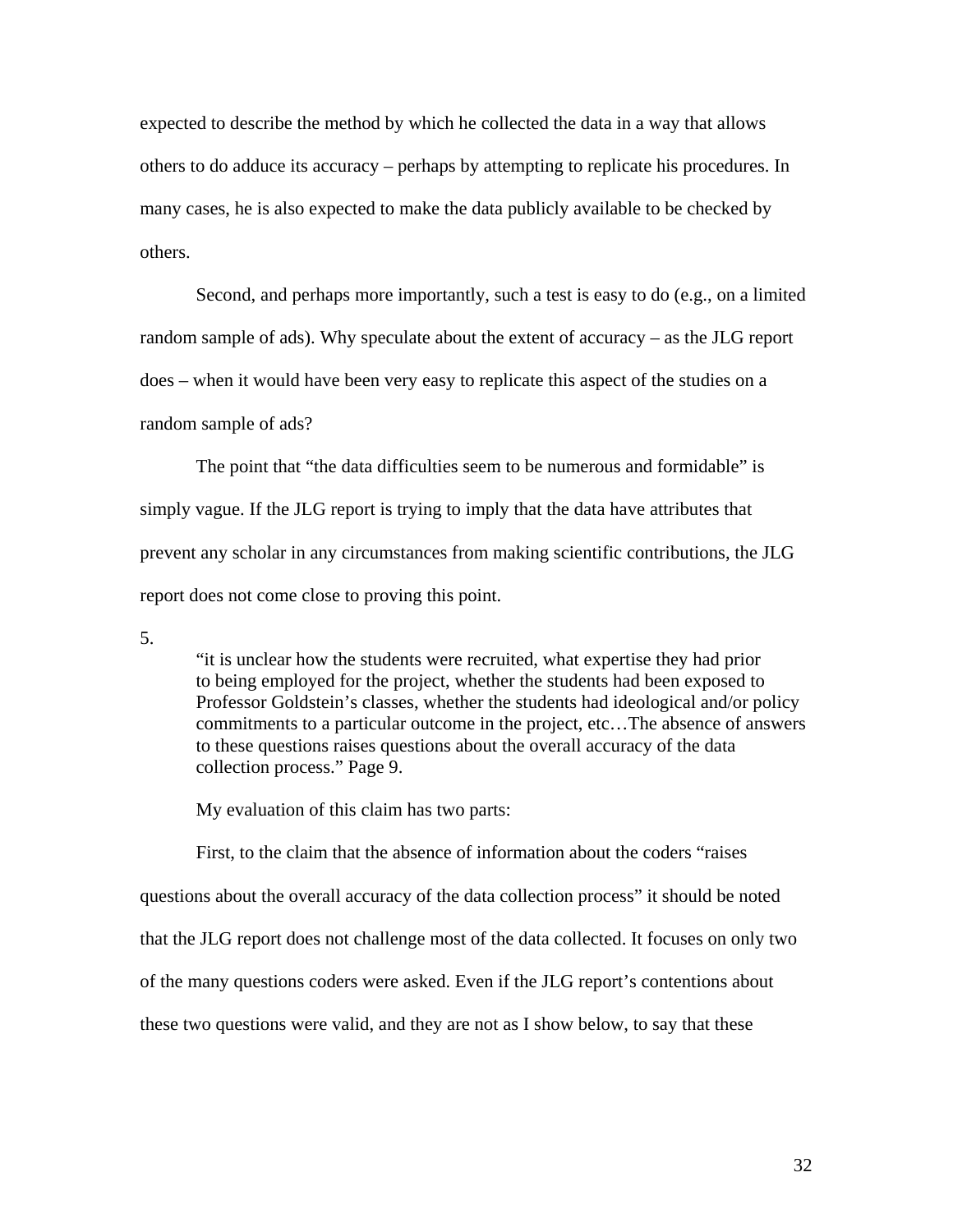contentions affect the "overall accuracy of the data collection process" is simply not supported by the evidence that the report introduces.

Second, the JLG report cites no evidence about the means by which the students were recruited, their prior exposure to Goldstein's ideas, or their own policy commitments. If we did have such evidence, we would want to pair it with information about the procedures by which they made their coding decisions because what they do is much more relevant than who they are. In other words, the coders' background information alone is not sufficient to make their participation grounds for labeling the study non-scientific (*see* my point 1 of Section I). The JLG report is not based on such information. Moreover, and as I demonstrate in my point 6 of Section II.c below, the JLG report ultimately bases its explanation of coders' choices on very strange speculation that has no apparent scientific reference.

To support the claim that these students acted in a way that damages the data's credibility, one can speculate or one can attempt to replicate the procedure with coders who are less likely to have such attributes. In this case, such a replication would have been relatively simple to conduct (for instance, with a sample of the storyboards), and would have allowed the JLG report to rely less on speculation when alleging that measurable attributes of Goldstein's coders affected the data collection or analysis.

6.

"If I am correct that the student coders were not trained, then this is a flaw of considerable proportion. Not only are undergraduates at Arizona State University (or, in the case of the 2000 study, the University of Wisconsin) indisputably not a representative sample of the "average viewer," in the absence of training, the students were apparently free to exercise unstructured discretion in coding the ads. Without instruction and guidelines for what constitutes the difference between "providing information or urging action" and "generate support/opposition for candidate" — without training, practice coding, and discussion of coding rules based on the results of the practice coding — I do not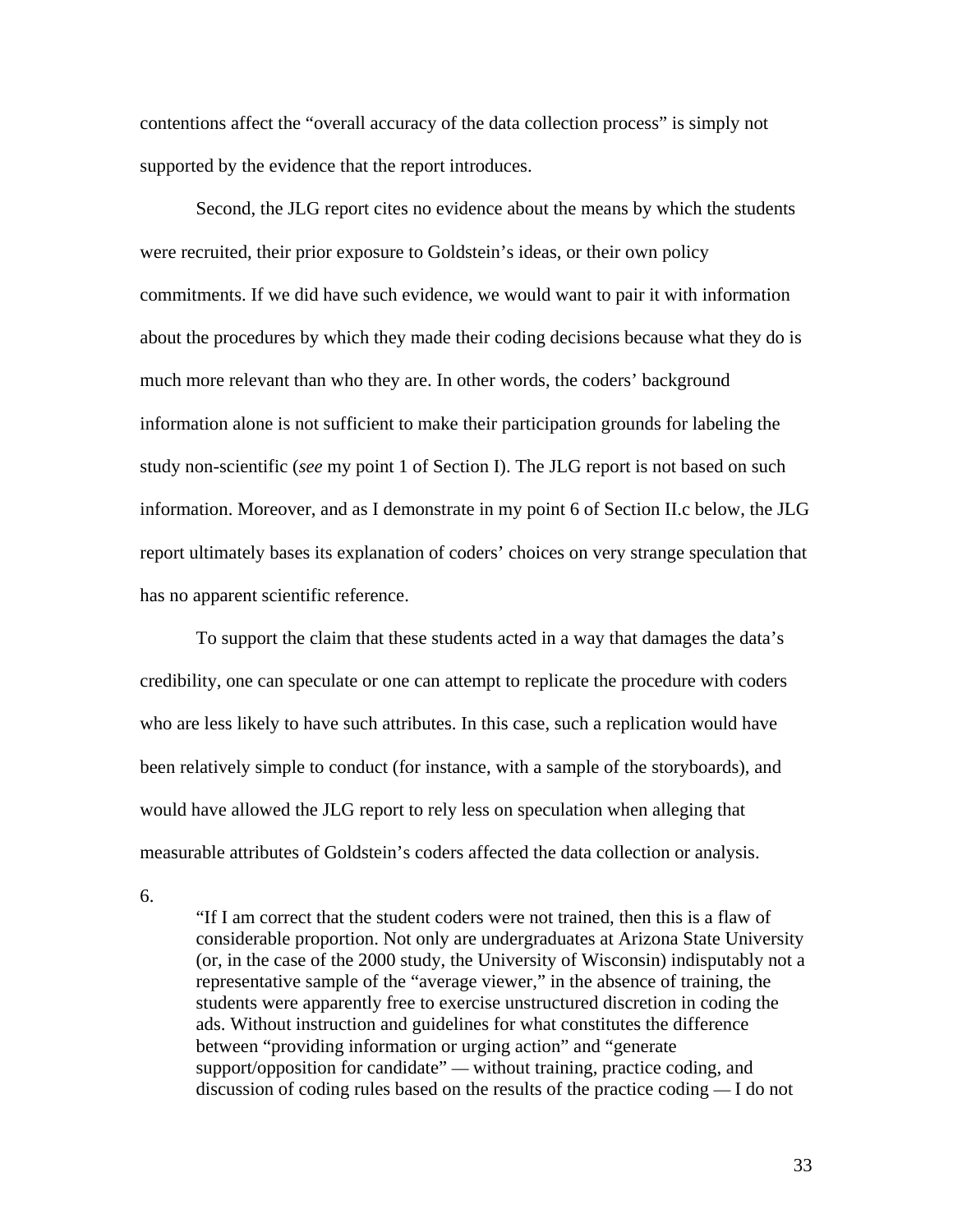believe that undergraduate students coders can make accurate assessments on highly subjective characteristics of these ads. Page 10.

The students are explicitly asked for opinions. The three words at the beginning of question 6, "In your opinion" could not make this fact any clearer.

Are opinions objective or subjective? In thinking about the answer to this question, it is worth noting that thousands of scientists in several disciplines use interview techniques to measure opinions (some refer to these objects as attitudes). There is even a field called "public opinion" with which Dr. Gibson is often associated. A fundamental premise of such work is that opinions exist and can be measured, aggregated and compared. If responses to opinion questions were generally regarded as entirely subjective, not only would operations such as aggregation and comparison be difficult to conduct or defend, but large, diverse scientific communities would have no common basis for developing best practices for analyzing opinions statistically. But aggregation and statistical comparison is a regular phenomenon and broad communities agree on best practices concerning the measurement of opinions.

It is, in fact, standard practice in Political Science, social psychology, and in leading economics surveys to treat self-reports of opinions as the basis for making scientific claims about generalized reactions to social phenomena. Many of Dr. Gibson's publications, and almost all of his most famous ones, rely on such reports being treated as credible. In both instances, these scholars would treat highly subjective data very differently.

The claim also focuses on the students, raising the question about their competence to complete the task presented to them. On this matter as well, the JLG report makes claims that are inconsistent with standard scientific practices, including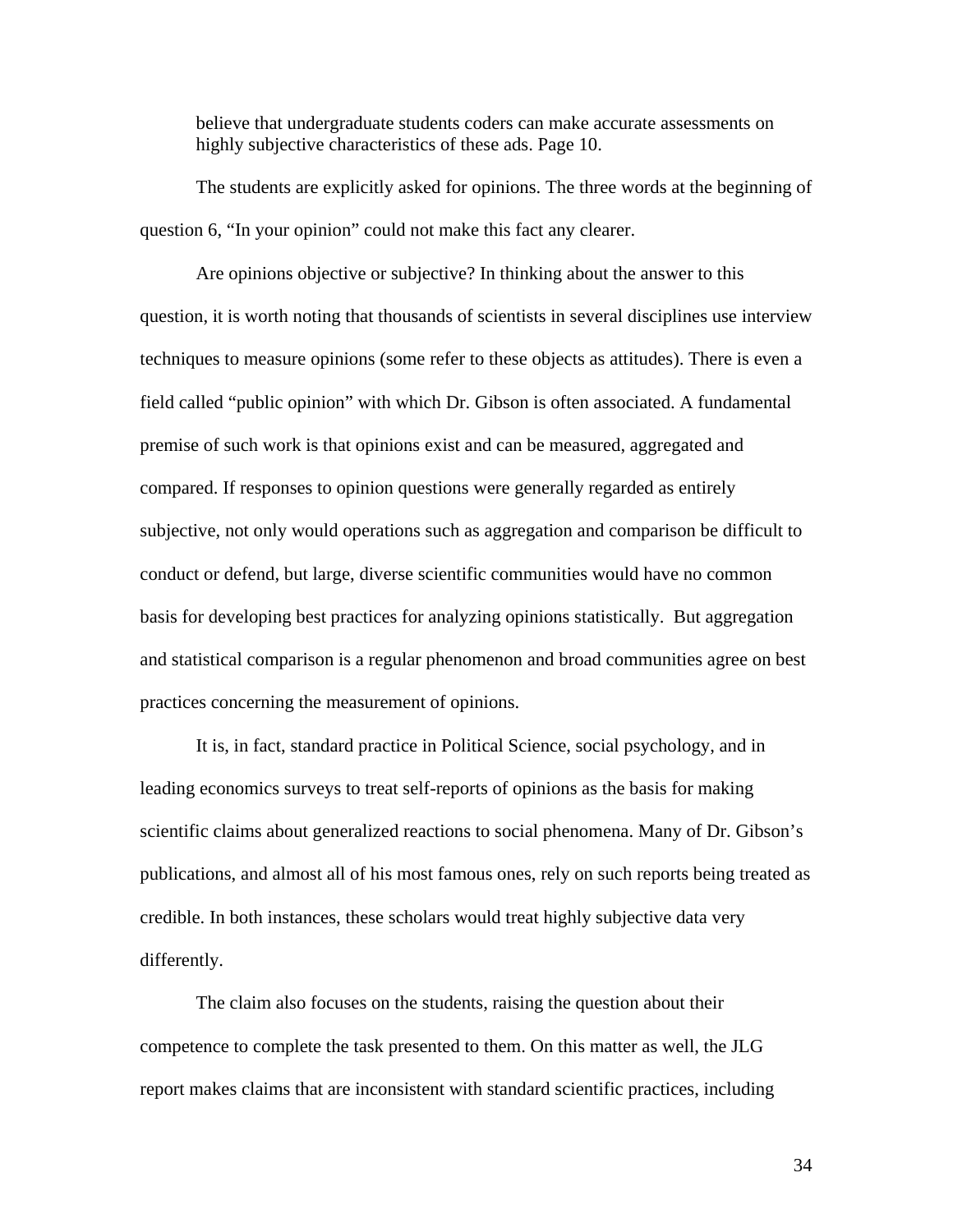those of Dr. Gibson. Indeed, Dr. Gibson bases many important scientific claims on surveys of random Russians and Africans, most of whom have far less formal education than the undergraduates used in Goldstein's procedures. Are we to deem Dr. Gibson's work credible only if the Russians and Africans are offered instructions and guidance for what constitutes the difference between the categories used in his opinion questions? The scientific community has not chosen to view Dr. Gibson's work in this light, nor have I. If we apply the same standard to Dr. Goldstein's work, we must also judge his coders as credible to answer questions about their own opinions.

The claim that Dr. Goldstein's undergraduates do not form a representative sample of the "average viewer" may or may not be true. However, when the JLG report claims that these students are "indisputably" not representative, it speculates. The JLG report presents no data comparing the students' attributes with those of Gibson's "average viewer" (a label that is otherwise undefined in the JLG report). Moreover, other parts of the JLG report offer an explanation of the coders' psychology that, if we were to accept it, requires that they not be all that different than the rest of the population. *See* my point 6 in section II.c.

But suppose, for a moment, that we elevate this speculation to the status of acceptable evidence. Would this threaten the quality of the data? It would, but only if we had evidence that the way in which the undergraduates were unrepresentative caused *Buying Time*'s claims to differ from what a representative population would have produced. The JLG report presents no such evidence.

In sum, the claim that the coders' undergraduate status and lack of training constitute a "flaw of considerable proportion" is based on speculation about the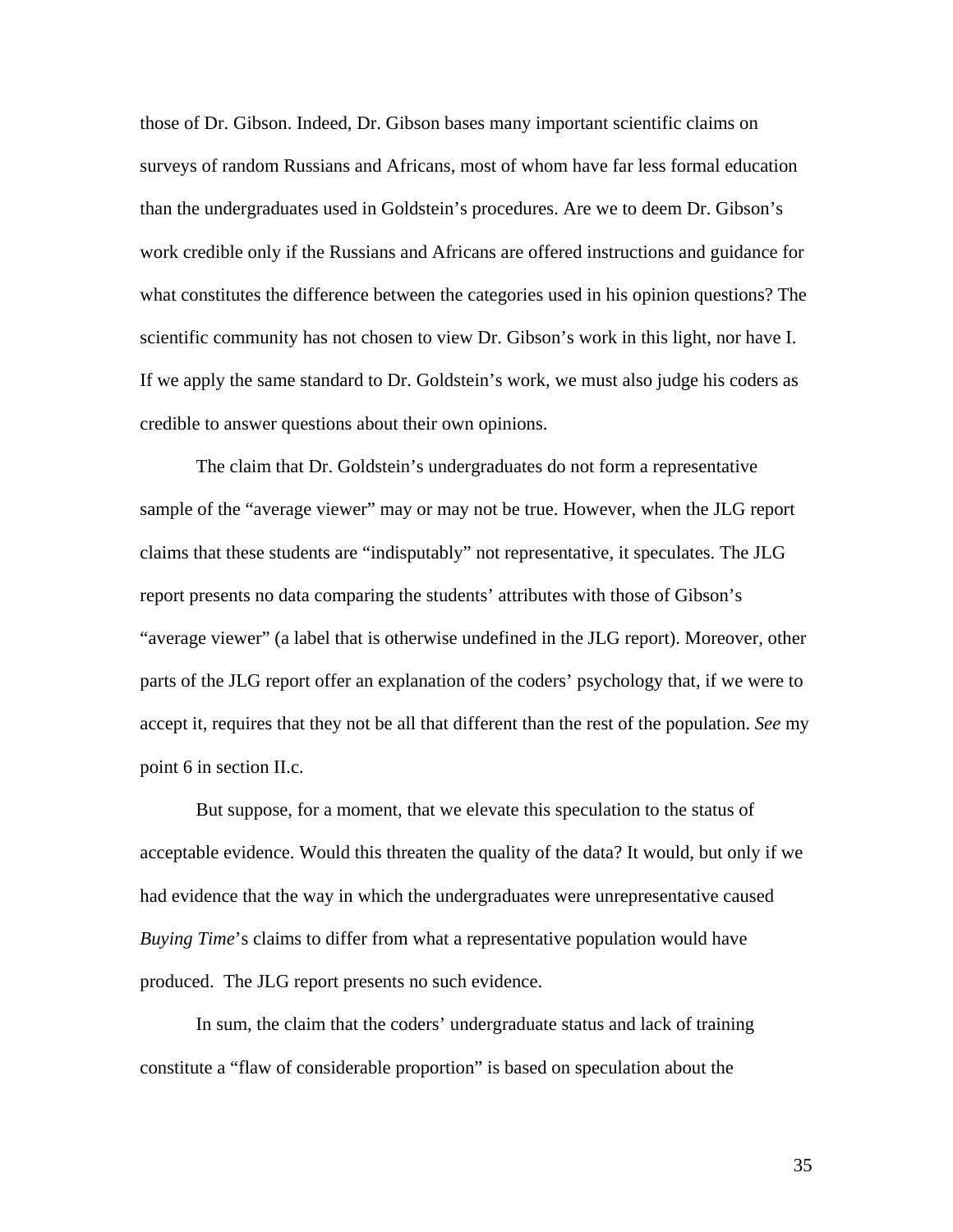undergraduates' skills and an inconsistent application of scientific interpretations of opinion questions. Here too, I find it surprising that the JLG report describes no attempts by Plaintiffs or their experts to replicate this aspect of the procedure – complete with the instructions that they might want coders to receive. An experiment, for example, where one set of coders is treated as Dr. Goldstein did and where another set receives the instructions that the JLG report desires would provide direct evidence about the extent to which varying instructions yield different responses. They did not have to speculate on this matter.

Moreover, it should be noted that in the field of psychology, and in the subfields

of experimental economics and political psychology, important discoveries about mental states such as attitudes are often generated from studies that ask undergraduates to answer opinion questions after viewing paper-based stimuli. This practice has wide acceptance in social science and is the source of many important and socially valuable discoveries.

7.

"other crucial attributes are far from being objective characteristics of the ads; instead, they are highly subjective and judgmental. For instance, consider Question 6 (from page 193, *Buying Time 1998*, emphasis in the original): 6. In your opinion, is the purpose of this ad to provide information about or urge action on a bill or issue, or is it to generate support or opposition for a **particular candidate**?

1. Provide information or urge action

(If so, skip to Question #19)

2. Generate support/opposition for candidate

3. Unsure/unclear

To answer this question requires a large number of subjective assessments. First, some judgment must be made about *whose* purpose is under consideration here. For some ads, the sponsor is readily apparent, but for others it is not, so the coders were often faced with the difficult and ambiguous task of considering to whom or what to attribute "purpose."" (page 12).

While the claims in the *Buying Time* reports rely on data from many different

sources and questions, Question 6 is the prime target of the JLG report.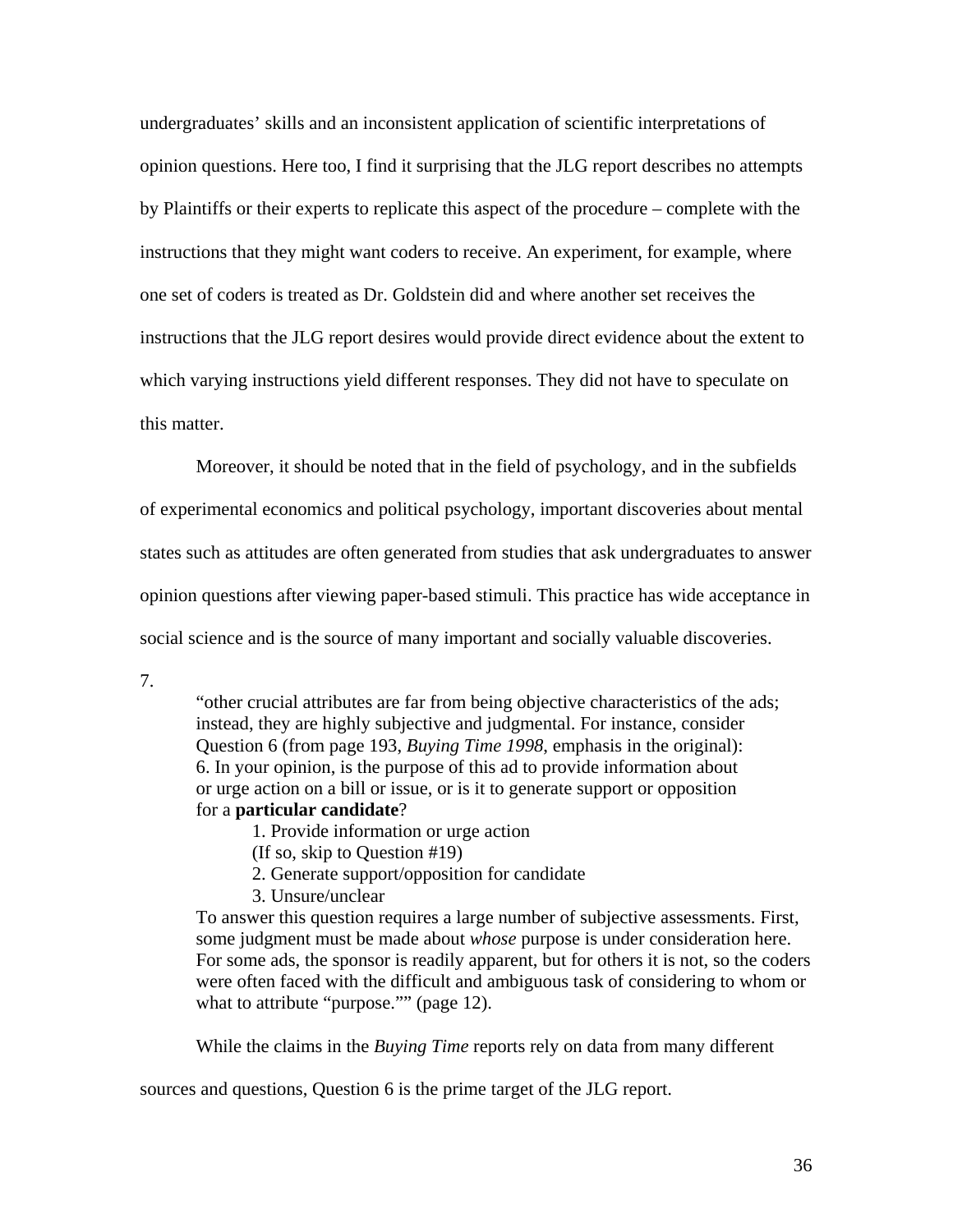As demonstrated in my point 6 of this section, the idea that this question requires subjective assessments is inconsistent with standard practice in interview-based scientific procedures and in Dr. Gibson's own research. Again, it is worth noting that this question begins with the words "In your opinion." The question is asking about the coder's opinion – a mental state. Numerous political scientists, including Dr. Gibson, regularly base their scholarly reputations on the assumption that answers to these questions can be used as the basis for characterizing these mental states.

To clarify my objection to the JLG report's characterization of Question 6, I introduce a simple analogy:

You are standing in front of a tree. There are many questions I could ask about your situation, including the following:

Question type 1: What is the height of the tree? Question type 2: In your opinion, how tall is the tree?

In the first case, I am asking a question about a physical attribute of the tree. In the second case, I am asking about an impression, a mental state. The two questions need not seek the same information.

It may be important to us to know what people think about the tree. If so, actually measuring the tree with a ruler does not provide the information in which we are interested (i.e., if the tree is 50 feet tall, but it looks 70 feet tall to you – the latter is what we care about). Much of the JLG report's discussion is analogous to insisting that if we want to know how the tree is perceived, we must get out the ruler and measure the tree. The error in this argument is that we can be interested in opinions. And the question, very explicitly, asks for an "opinion."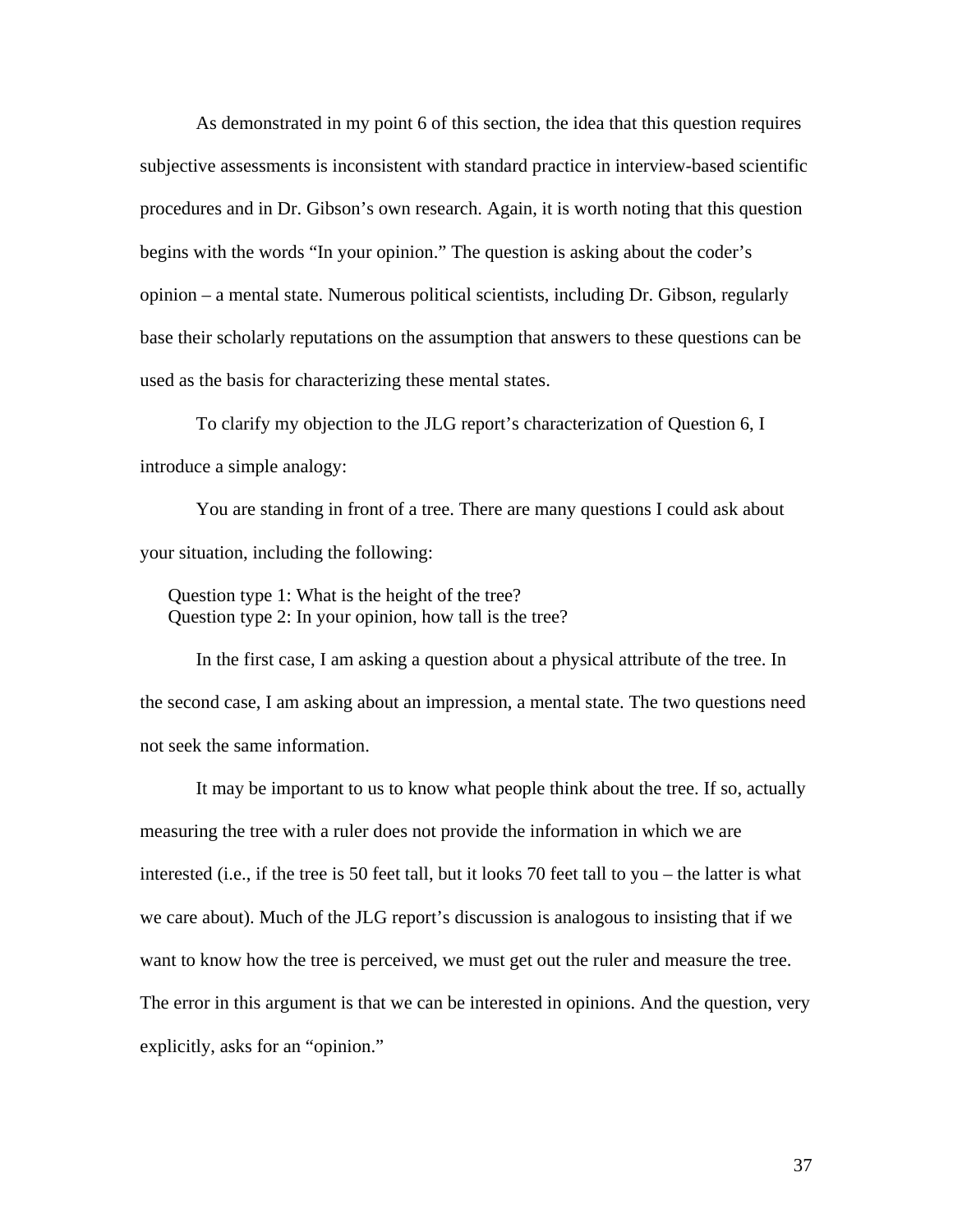The practice of treating answers to opinion questions as objective phenomena is common in science. Consider, for example, the article "Social Identities and Political Intolerance: Linkages within the South African Mass Public" by James L. Gibson and Amanda Gouws, which appears in the April 2000 edition of the *American Journal of Political Science* on pages 278 to 292. The article's main conclusion, on page 278, is that "strong group identities pose a difficult challenge for the consolidation of democracy in South Africa." Evidence for this claim emanates from a survey run by the authors in the fall of 1996. The critical variable in the study on group identity (itself a mental state) is drawn from responses to the following questions (p. 281, fn 6):

"The respondents were asked: "People see themselves in many different ways. Using this list, which of these best describes you? Please take a moment to look at all of the terms on this list." The respondents were then asked: "Still looking at the card, do you think of yourself in any of the other terms as well?" The next question was "Still looking at the card which would you say most strongly does NOT describe you."

Gibson and Gouws use answers to these questions to measure respondents' group identities. Of course, others could chide them for not seeking data on the respondents' actual identities (after all one can "identify with" Europeans while not actually being one or being only partially European). However, I am not aware of other scientists who have chided them on this point, which is not surprising given that so many understand that what the authors really want to know is the respondents' impressions of their group identities.

The JLG report (p.12) calls Goldstein's coding process "unreliable" because answers to a question of type 2 (in the tree analogy) do not provide the same information as answers to a question of type 1. Using this standard, there is no basis for differentiating the Gibson and Gouws study from Goldstein's. However, I disagree that either is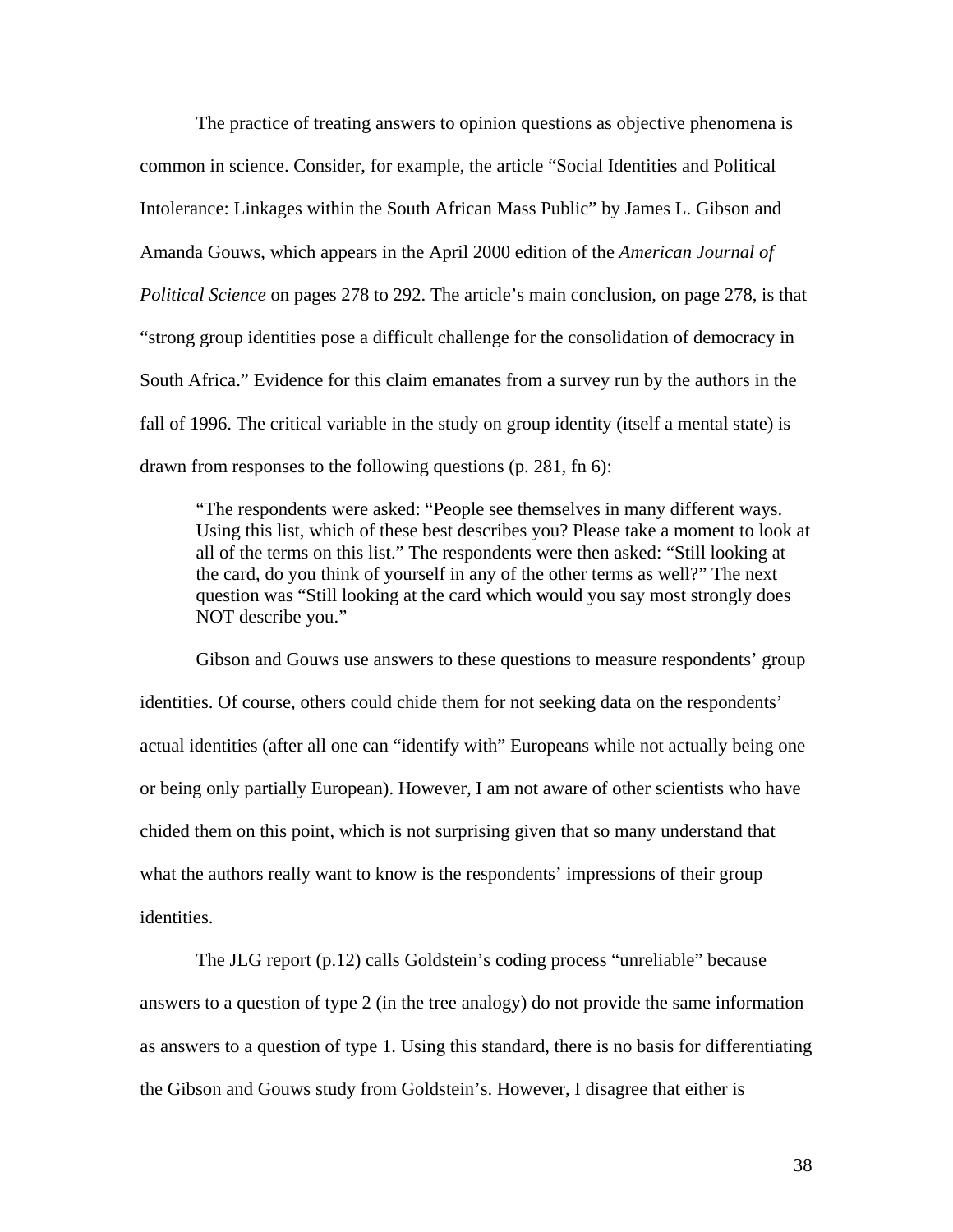unreliable because in both cases, relevant audiences are interested in the mental state (opinion) left by the objects of interest. In other words, it is wrong to judge answers to questions of type 2 unreliable because they provide different information than responses to questions of type 1.

As a consequence, the claim that coders' views of "whom or what to attribute purpose" are not directly relevant. What matters here are the coders' opinions of the ad.

8.

"This ad is especially interesting for several reasons. First, it seems obvious that the central focus of the ad is on the policy issue of whether to ban partial birth abortions." Page 13.

This quote represents a judgment call by Dr. Gibson. Indeed, the scientific basis for the claim's "seems obvious" component is not apparent. We can treat this claim as an opinion of Dr. Gibson or of a statement of fact about the ad. As an opinion, the claim belongs to Dr. Gibson and *we need not share it*. As a statement of fact – about a physical attribute of the advertisement – *it may be a complete conjecture*. Either way, the JLG report provides no scientific reason for believing the claim.

9.

"If one had to speculate about the motives behind the ad, one might reasonably judge that the ad sought to capitalize on the widely publicized incident in Delaware as a means of generating support for a congressional ban on partial birth abortions.One might also reasonably conclude that one purpose of the ad was to elicit support for the National Pro-Life Alliance. The most reasonable overall assessment of this ad is that it is an example of issue advocacy by an interest group." Pages 13-14.

What is the basis of an "overall assessment?" What makes the assessment offered

in the JLG report the "most reasonable?" Is there a "reasonability" test whose results can,

using a transparent process, be applied to an "overall assessment" scale?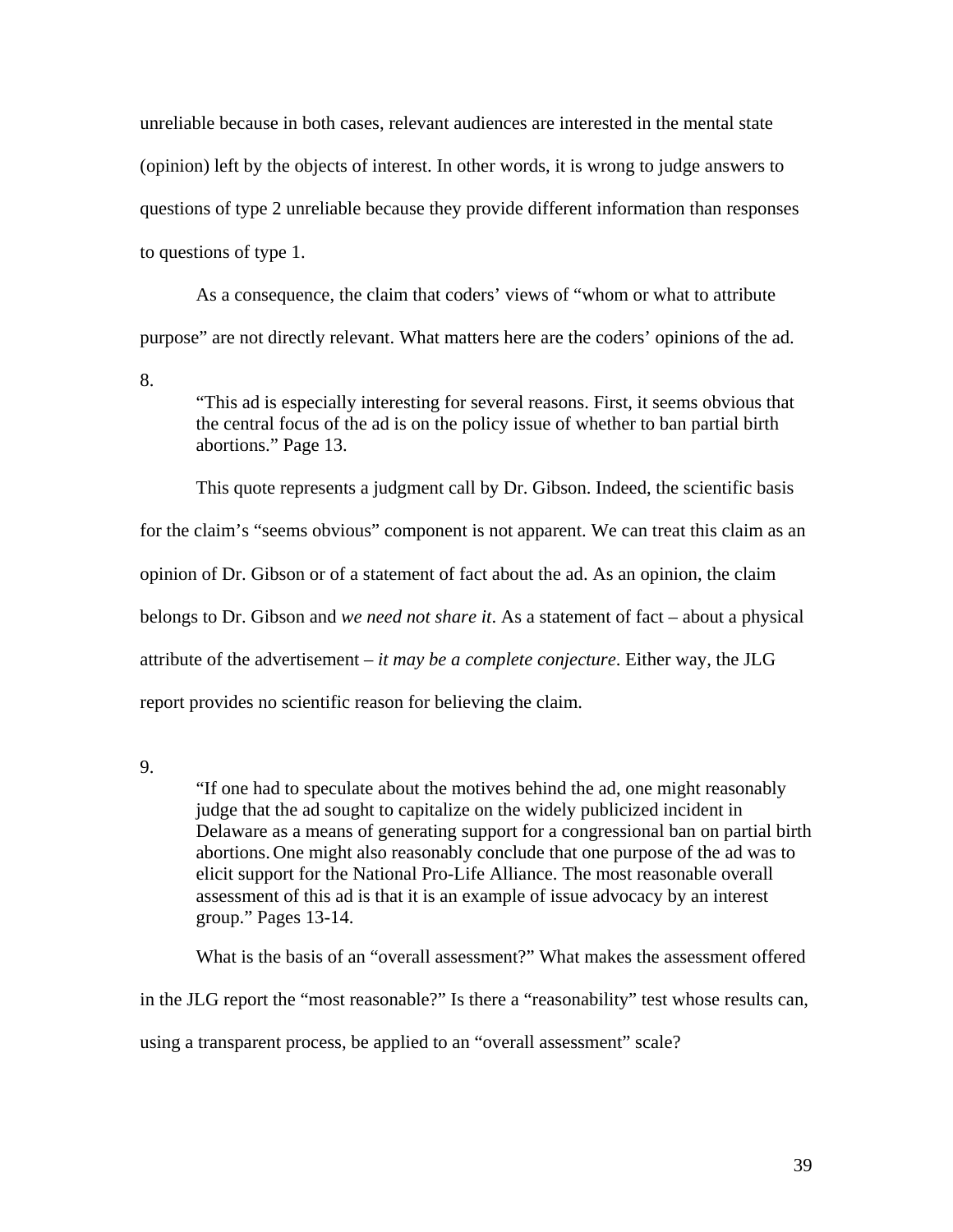To these questions, the JLG report offers no clear answers, no tests, and no transparent processes. Confusing matters further is the fact that in the two sentences before this, Gibson himself first provides two very different assessments, but then – without explanation or clear basis for judgment – proclaims that his final conjecture is "most reasonable." The JLG report provides no standard for ranking these and other assessments; therefore, its ultimate recommendation is, at best, a matter of opinion.

10.

The next section of the paper contains the most serious charge that the JLG report levels against Dr. Goldstein. The charge regards Dr. Goldstein's changes to the data set. Throughout this passage, questions are raised about Dr. Goldstein's motives. For example, on page 10, we are told that:

"the motives for making such changes are important. To the extent that one only examines codings that undermine the preferred conclusions, and one does not examine codings supporting the preferred conclusion, asymmetrical bias is introduced in the data set. Under such conditions, confidence in the ability of the data set to produce useful results and conclusions plummets."

Throughout this section, numerous allusions are made about the extent of these

changes. The JLG report does identify differences in different versions of the data set, but

the report makes no showing that any change was made for non-scientific reasons.

In one passage, however, Dr. Gibson replicates Dr. Goldstein's procedure. The

conclusion he draws is that

"the changes in the data base are entirely asymmetrical: In not a single instance in these storyboards was a change made on an ad originally coded as having candidate support or opposition as its "purpose." Page 15-16.

How should we judge the credibility of this claim? Transparency and replicability are a good start, but here Dr. Gibson does not fare well. He bases the claim in question on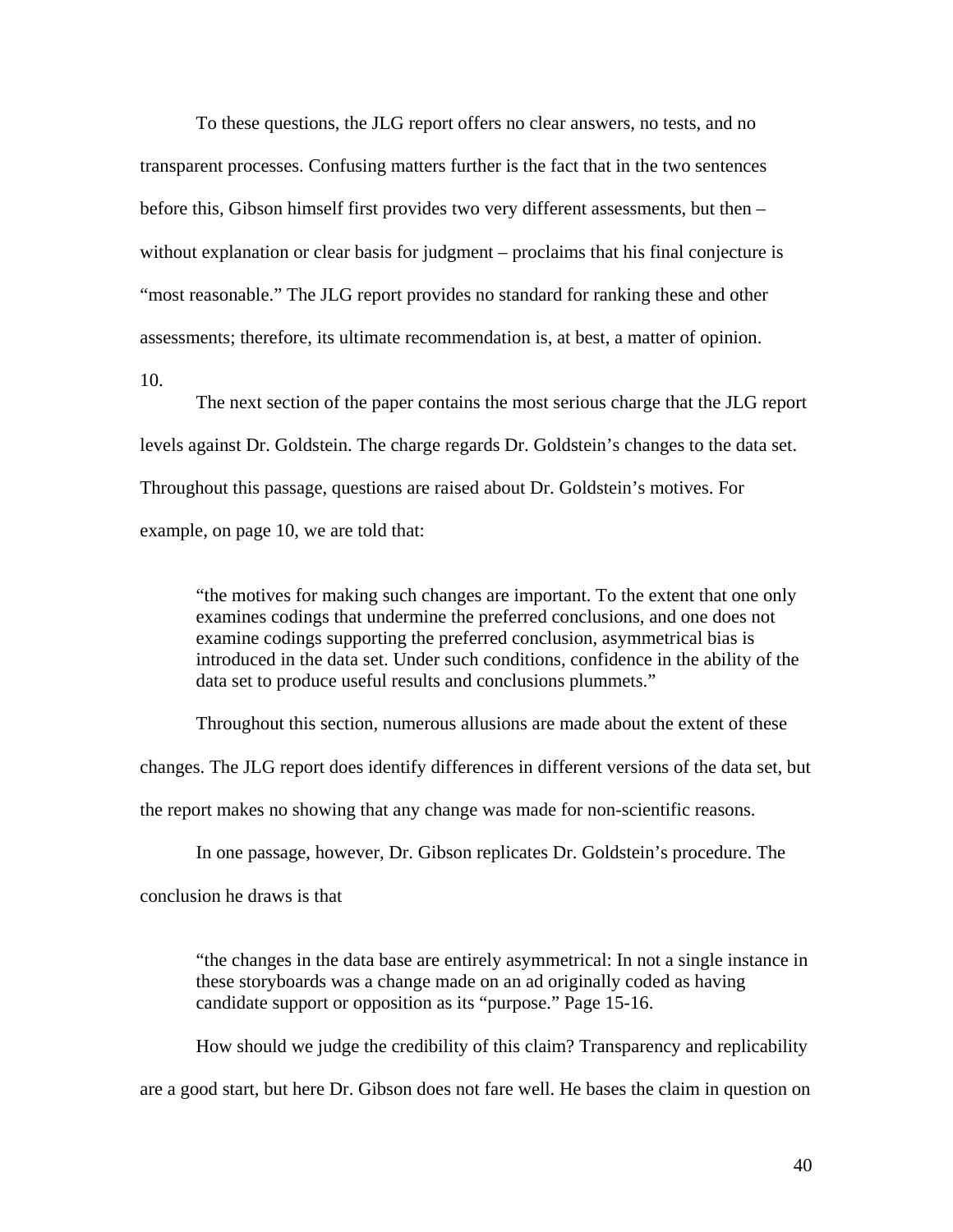an examination of only 25 storyboards. We are not told why 25 storyboards and not more or less were examined. We are not told how these 25 cases were selected. Were they selected at random, were they given to Dr. Gibson by counsel (as is true in an analogous replication attempt reported on page 62 of the report and addressed in my point 3 of Section III), or were they chosen by some other procedure? The JLG report provides no information. Indeed, the JLG report provides no basis for rejecting the hypothesis that the "asymmetry" claim is an artifact of the cases being selected in a way that is biased towards this generating this particular result. Without such evidence the claim in question is not credible.

11.

"One common meaning of reliability is the ability to replicate or reproduce results. Consequently, a proper methodology for assessing inter-coder reliability would involve the following procedures…." Page 16.

This passage argues that a "proper methodology" has three enumerated necessary conditions. While I concur that the listed procedures could be used, the JLG report provides no evidence that the particular sequence of actions named is widely accepted or exclusive in the rating assigned to it – "proper." My specific contention is with the idea that "proper" procedure precludes expert or experienced coders for the subsequent coding in a reliability assessment. At a minimum, we should be furnished with a quotation from a widely cited text on research design. Moreover, it is sometimes the case that scientists want to know how people with different backgrounds perceive a given stimulus. If experts and novices constitute two such groups of people, then "the use of "expert" or highly experienced coders for the subsequent coding" (page 16) would be of interest. The notion that a "proper methodology" "precludes" such practices is incorrect.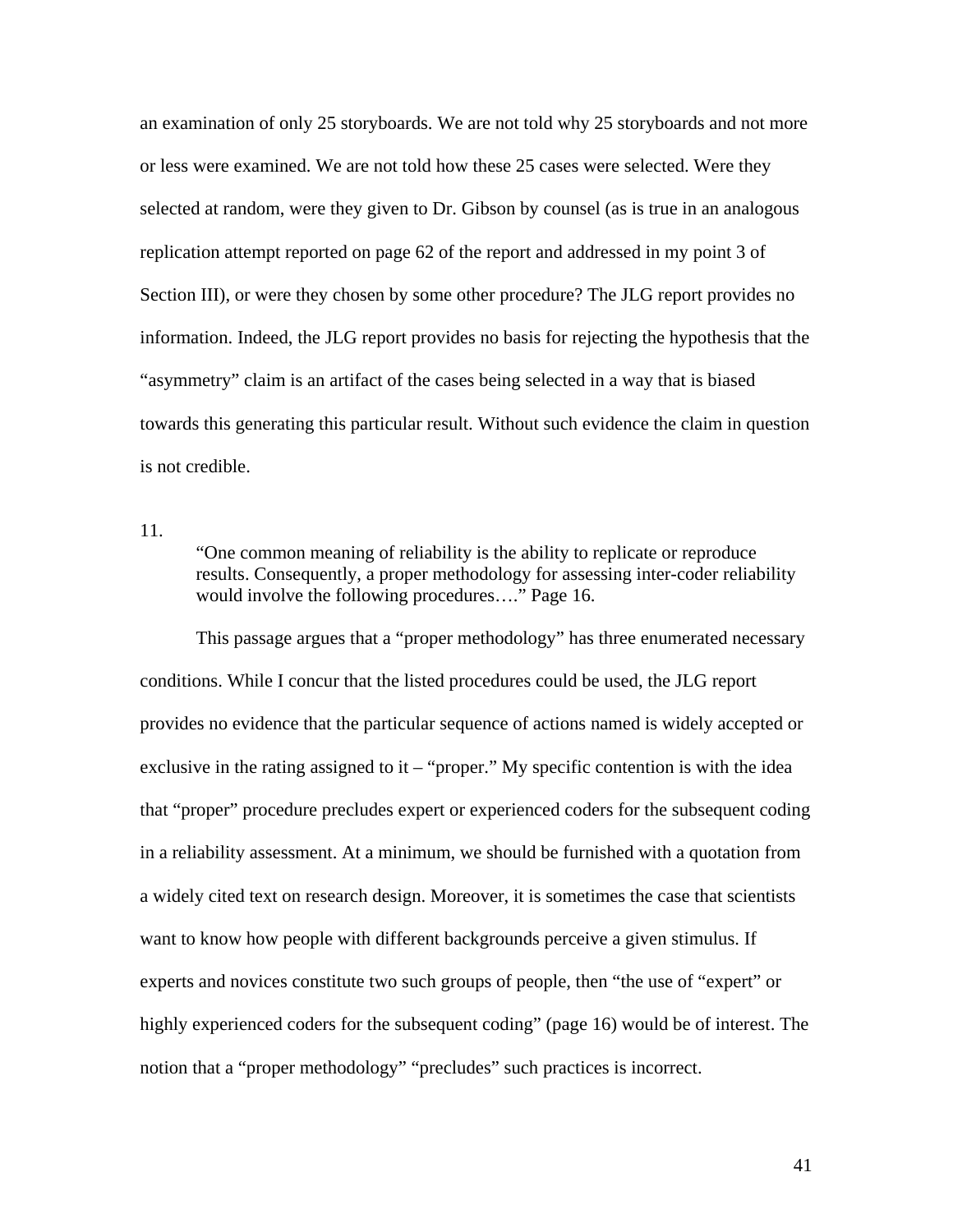12.

"Social scientists care about more than reliability; they also care dearly about validity. … It is possible, for instance, that coders could reliably but invalidly code an attribute of the ads. For instance, assume that the coders are asked to judge whether the "purpose" of an ad is to "generate support/opposition for candidate" [sic — from the 1998 coding form]. Assume further that this is a highly subjective judgment … unlike academic research based on subjective coding, no empirical evidence exists to indicate that the coders' subjective assessments of these ads were accurate. This is a very serious flaw in the methodology of the study, especially since the crucial variables under consideration require highly subjective judgments." (pages 17-18).

Again, the question to which this passage refers begins "In your opinion." It seeks to measure an opinion. The argument here is that the subjective nature of the question threatens the data's reliability. See my point 7 of this section to see why this claim is inconsistent with standard scientific practices.

The final paragraph of this section of the JLG report, which continues through page 19, treats Question 6 as if the passage "In your opinion" was not part of it. This fact undermines all of the claims in the section's final paragraph. The paragraph argues that coders are unlikely to have known enough about an advertisement's sponsor or featured candidate to answer Question 6 in a reliable way. Again, this is a red herring.

Regarding the information in question, we can agree that for other findings in the *Buying Time* report, knowing whether or not a person mentioned or depicted in an ad is a candidate for office is relevant (e.g., In findings that answer the question "What percentage of issue ads featured or mentioned a candidate.) However, *when the object we are studying is an opinion, as is the case in Question 6, then information about the politicians is not directly relevant*. A coder can reasonably opine that an ad's purpose is electioneering without being certain of the status of a politician named in the ad.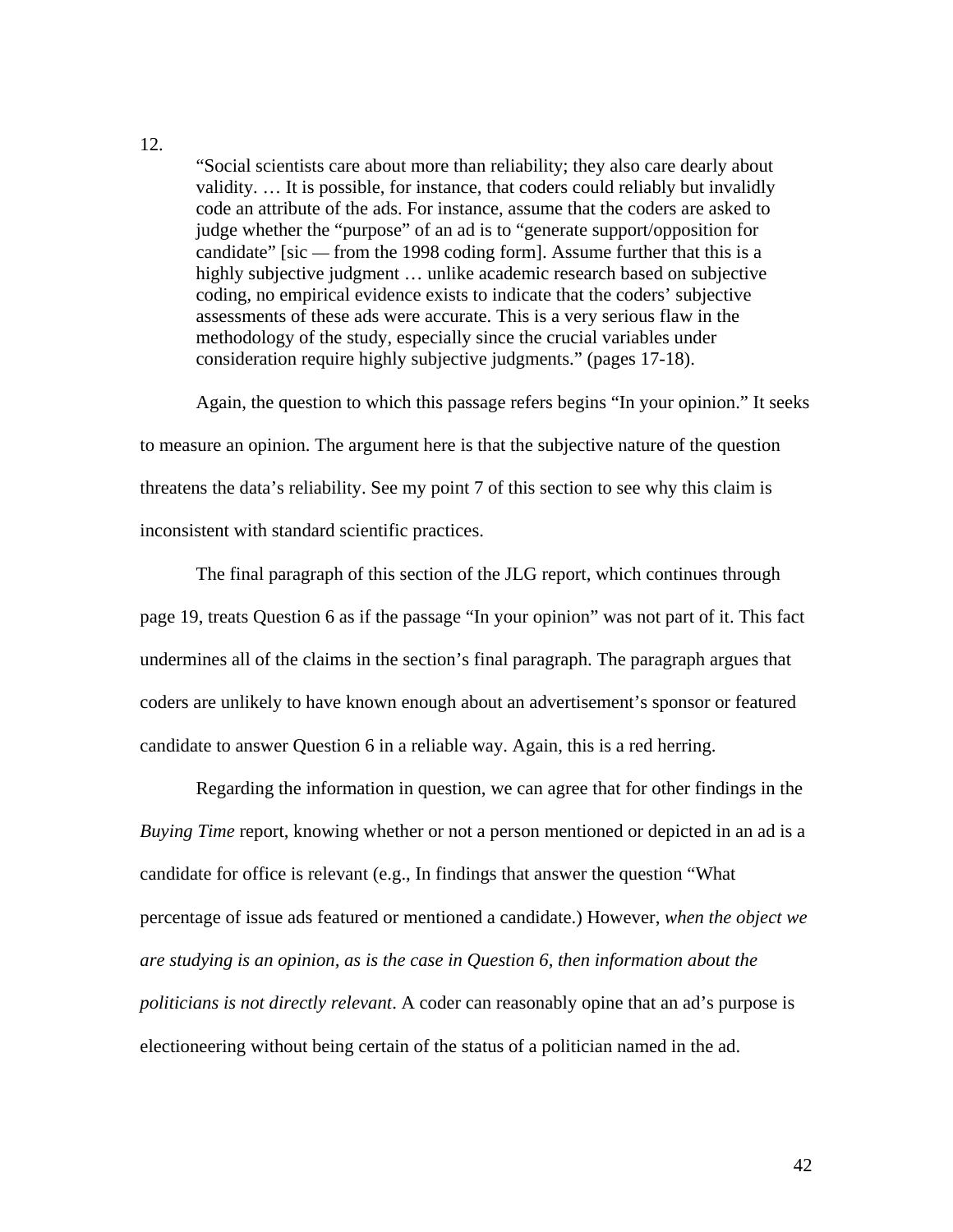#### **II.c. Evaluation of claims about the analysis in** *Buying Time 1998***. (Pp 6-19)**

1.

The following section, entitled "Analysis of the 1998 Data" (pp. 19-23) characterizes the data set as a whole, as opposed to any particular part. On the whole, it is not critical of *Buying Time* or Dr. Goldstein. While this section of the JLG report notes that the merging of the database's components "was not executed flawlessly" (p. 20), footnote 22 is the only place in it that describes an actual flaw. In this footnote, the JLG report finds some confusion in the way that two variables are labeled, but concludes, "In most instances, the errors seem to be harmless..." In addition, the footnote describes one "more serious" mistake – two different ads have the same identification number. The JLG report, however, provides with no evidence about the extent to which this error impacts the results.

#### 2.

The next section, entitled "General Comments on the Accuracy of the 1998 Data" documents instances where Dr. Gibson failed to replicate figures in *Buying Time*.

The first concrete demonstrations are offered on page 24. The demonstrated discrepancies here are small – the difference between the figures of the JLG report and *Buying Time* are in the 1-1.5% percent range. The JLG report provides no evidence that such changes affect any of *Buying Time*'s major claims.

3.

"Many variables in the data set are not properly documented; indeed, many variables have no documentation whatsoever." Page 25.

Improper documentation is claimed but the JLG report's criteria for "proper documentation" are not explained. In my point 6 of Section I, I convey a set of best practices. They involve variable labels, value labels, and, often, codebooks. The JLG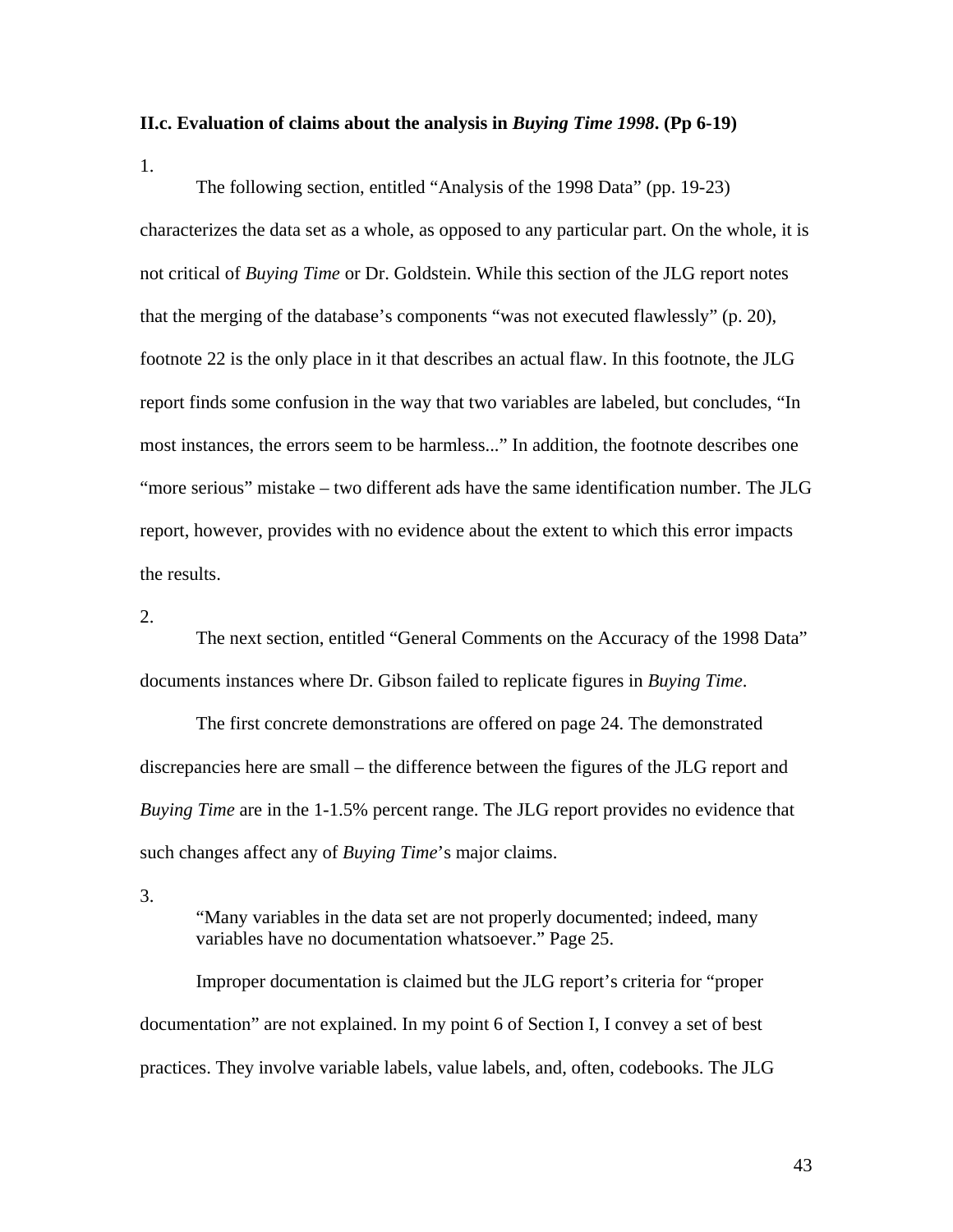report cites relatively few instances of documentation that it judges confusing. Moreover, we do not know whether and how Dr. Gibson attempted to obtain such documentation. Lacking any evidence of a comprehensive search for documentation, we must treat the claim "many variables have no documentation whatsoever" as premature and speculative.

4.

The conclusion of this section is as follows: "The most important implication is simple: The data provided cannot be used to replicate the findings of *Buying Time 1998*." (page 26). On the credibility of this claim, see my point 4 of Section I. In sum, evidence of a failed replication attempt of questionable quality is not sufficient to conclude that the data in Dr. Gibson's possession "cannot be used to replicate the findings of *Buying Time 1998*."

5.

On page 30, the JLG report claims

"the confusion in the instructions regarding Questions 7 through 18 may have introduced a degree of bias into how the students coded Question 6 by suggesting that any advertisement that included the name of a candidate should be coded as having a purpose of promoting or opposing a candidate."

I know of no established theory of responses to opinion questions, nor does the JLG report cite one, that yields this unique solution to the question of what voters were thinking. It is a guess, the basis of which is not apparent to me despite my experience in this area. Moreover, this is a claim that would have been easy to evaluate through replication. Using the storyboards in Plaintiff's possession, one could have shown one set of coders with the instructions regarding questions 7 through 18 visible while showing another set of coders Question 6 without the instructions or subsequent questions. Holding all else constant, and replicating the other Goldstein procedures, the experiment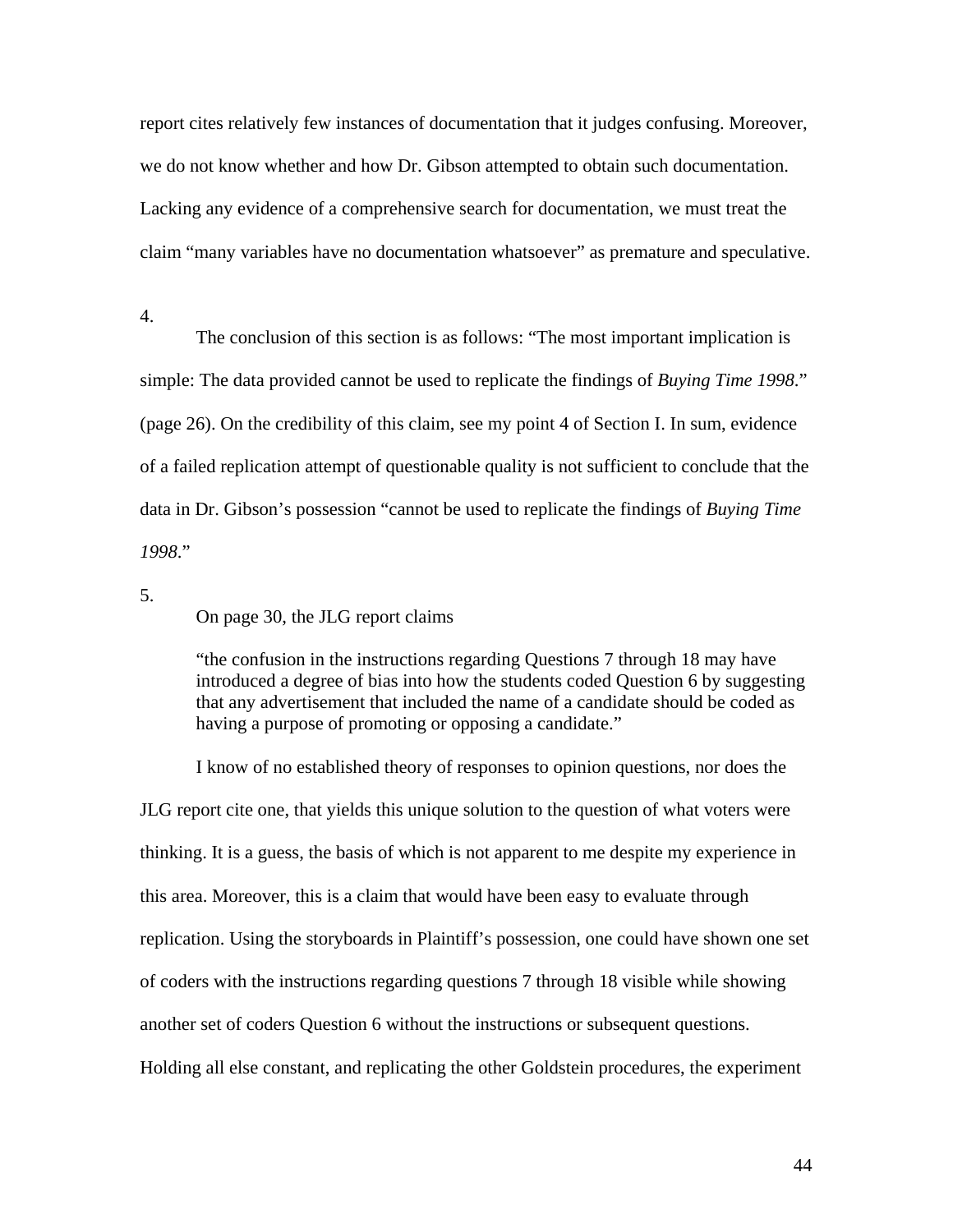would yield direct evidence about whether these instructions had the alleged impact. But the JLG report offers no direct evidence of such an effect. It only speculates as to what might have happened if the questionnaire was differently organized and its speculation, in my view, is highly questionable.

6.

"It seems highly likely to me that the student coders coded these three questions (6, 7, and 8) virtually simultaneously: A candidate (or what the coder thought was a candidate) was observed in the ad, and then Question 6 was coded as electioneering (in part because the coders knew that the presence of a candidate was not coded if Question 6 was coded as providing information), and then the student made the determination of whether the candidate was "the favored candidate" (Question 7) or the "favored candidate's opponent" (Question 8)." (P. 30).

This claim is a wild guess. It has no apparent scientific basis, which matters

because the claim in question includes a very detailed statement about an exact sequence

in coders' cognitive processes. Validating such a claim requires non-trivial amounts of

psychological theory and experimentation – of which the JLG report presents neither.

Moreover, I am quite familiar with the current scientific literature on the psychology of

responses to opinion questions and this claim follows nowhere from it.

Moreover, the conclusion that follows immediately afterwards

"Thus, the entire relationship — empirical and logical — between Questions 6 and Questions 7, and 8 renders the data set of little utility for answering important questions about these ads and airings"

is unsupported by logic or empirical evidence.

Moreover, the fact that Dr. Gibson believes that he can assert this generalization, without specialized knowledge of the unique cognitive attributes of the undergraduate coders, implies *a dispute* between this characterization of coder psychology and his page 10 claim that these coders are "indisputably not a representative sample." If the coders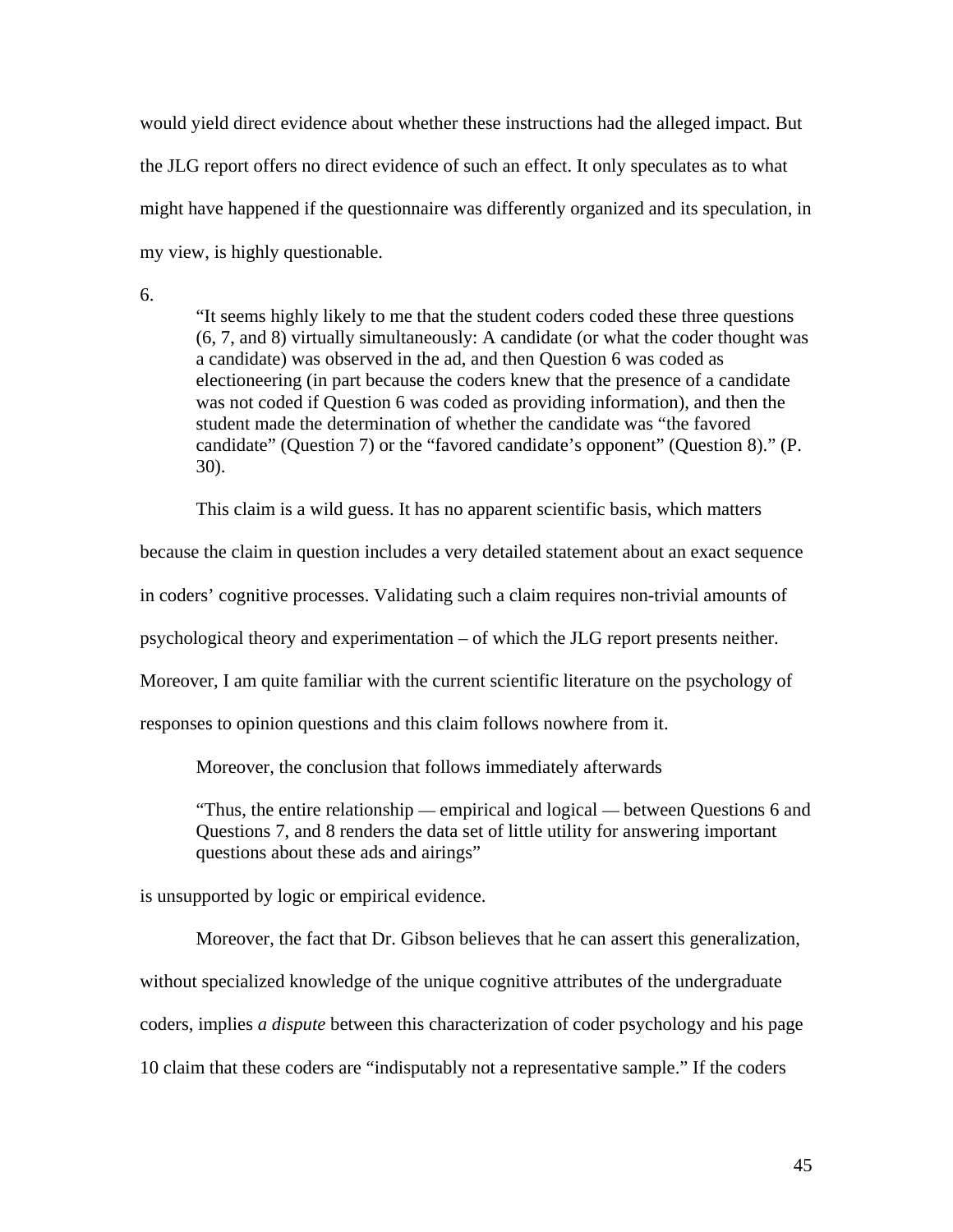are as different as the page 10 quote implies, what is the basis for Dr. Gibson's

confidence in his page 30 claim? If it is not specialized knowledge of coder psychology,

then it must be the assumption that the way that coders approach these questions *is not* 

*too different from the general population*.

### **II. d. Evaluation of "The Focus of the Ads"**

This section supports three conclusions, which are stated on page 35. They are:

"1) The coding in Question 6 is deeply flawed.

2) When Question 6 and Question 22 clash (i.e., the coded attributes differ), the coding of Question 22 should be considered more valid and reliable. 3) According to the coding, the vast and overwhelming majority of ads said to be examples of illegitimate electioneering (by virtue of promoting candidates) in fact were judged by their own coders to have "policy matters" as their "primary focus.""

In what follows, I will show that the first two claims do not follow from the

evidence offered. The third conclusion is true, but it does not support Dr. Gibson's

assertion that ads that have policy matters as their principal focus cannot also be regarded

as having been broadcast to serve electioneering purposes.

In this section, two questions and coders' responses to them are compared. One

question is Question 6, a focus of discussion in my point 7 of section II.b.

6. In your opinion, is the purpose of this ad to provide information about or urge action on a bill or issue, or is it to generate support or opposition for a **particular candidate**? 1. Provide information or urge action (If so, skip to Question #19) 2. Generate support/opposition for candidate 3. Unsure/unclear

The second is Question 22, which reads as follows:

22. In your judgment, is the primary focus of this ad on the personal characteristics of either candidate or on policy matters?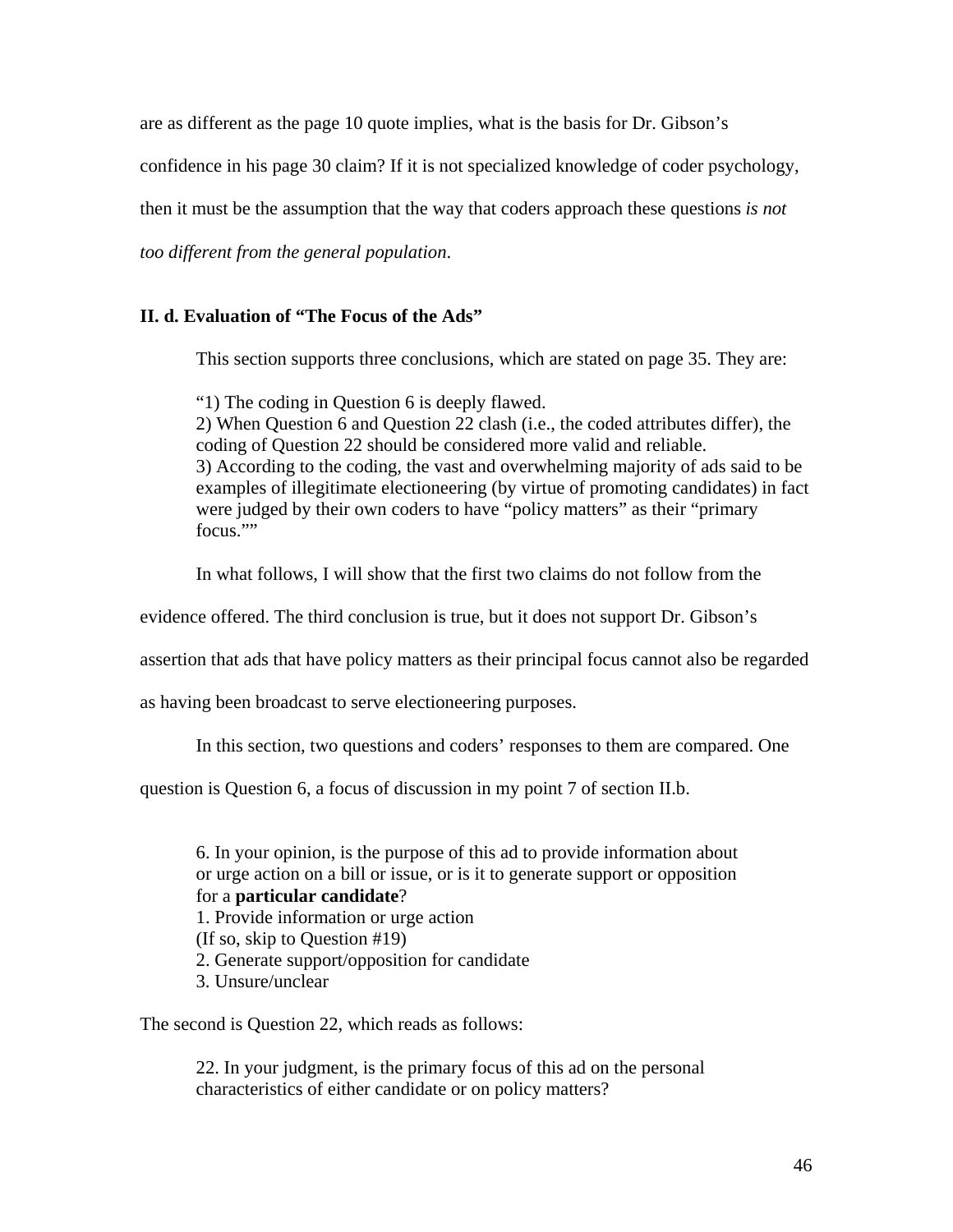1. Personal characteristics 2. Policy matters 3. Both

4. Neither

The JLG report notes that 98.1% of the 6896 airings that appeared within 60 days of an election and mentioned or depicted a candidate were coded as having a "primary focus" on "policy matters." The JLG report then questions how coders could have opined an ad's purpose to be electioneering at roughly the same time that they judged its primary focus to be policy. It concludes that this pair of responses is due to flaws in Question 6 and the superiority of Question 22.

1.

I will turn to the comparative attributes of these questions in a moment. But first, I ask you to consider whether flaws in question 6 are a necessary condition for someone perceiving an ad's purpose to be electioneering while judging its primary focus to be policy. In so doing, I offer an analogy.

Watch a professional football game on television this weekend. These programs contain many commercials. Quite a few are sponsored by brewing companies.

If you watch these advertisements, you will notice the following: Many of them devote almost all of their time to depicting men (usually in their early to mid twenties) engaged in a range of activities that we can call "wild nights out." What is the purpose of this ad? Perhaps we could agree that the purpose of the ad is to sell a particular brand of beer. But the ads tend not to focus on beer. Gone, for the most part, are the days when images of brewers are matched with voiceovers about "choice hops" and "master brewers." I concede that these ads exist, but again we are watching a football game. Therefore, the ad combines some form of bathroom humor or rock music with dancing,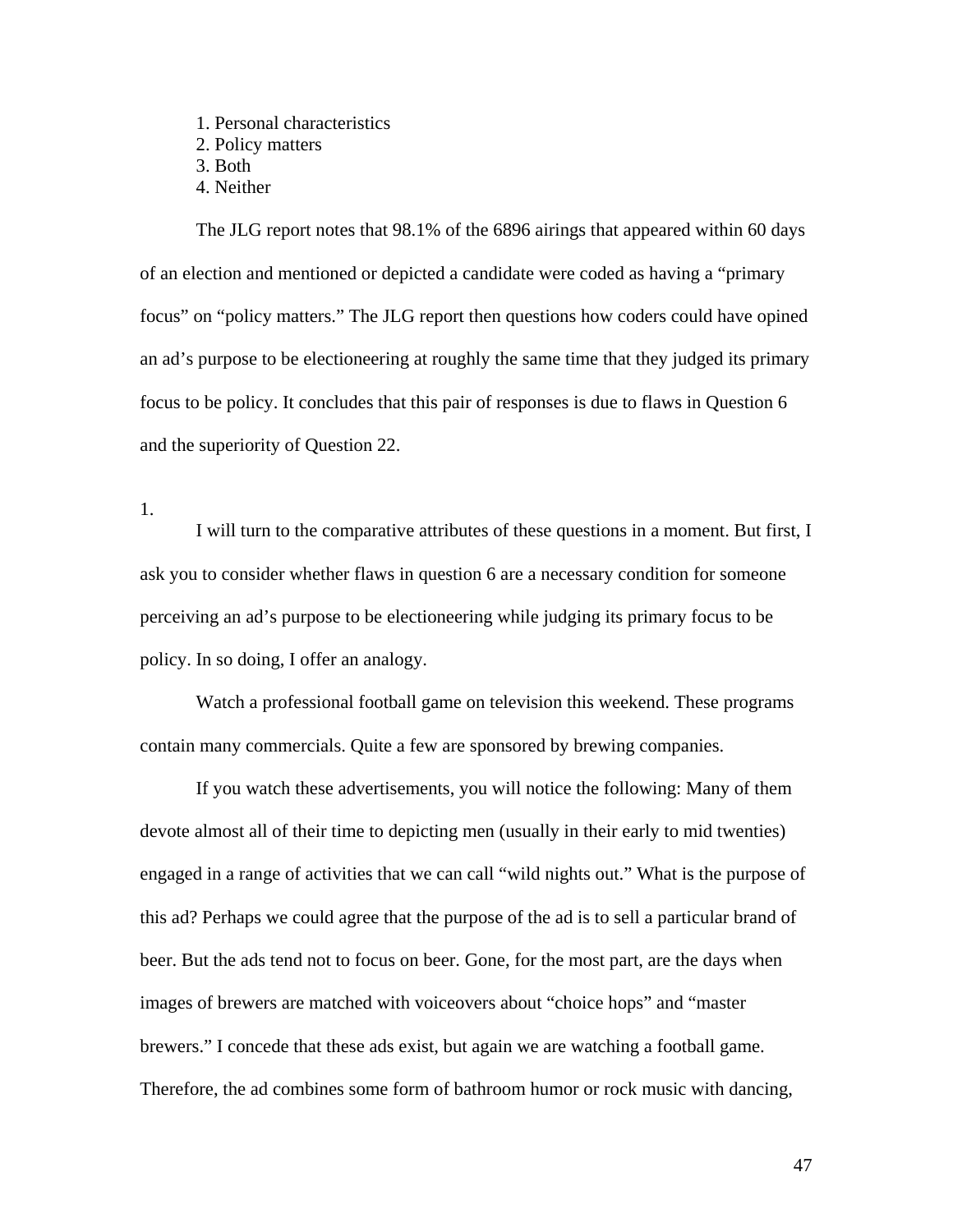driving fast, laughing with friends, and stereotypes of women that are, for lack of a better term, colorful. Is it unreasonable for an audience member, even an undergraduate, to perceive that the purpose of the ad is to get them to buy Coors, but to judge its primary focus as wild times and, for lack of a better term, girls? A viewer's perception of an ad's purpose and their judgment of its primary focus need not be the same.

This point is important because the JLG report asks us to assume that when a coder's opinion of an ad's purpose (Question 6) and their judgment of its primary focus (Question 22) " clash (i.e., the coded attributes differ), the coding of Question 22 should be considered more valid and reliable" (page 35). But this assumption implies that people cannot distinguish what they think an ad is trying to do to them from the means by which it is trying to do it. The JLG report offers no justification for this assumption and I doubt that one can be produced.

Having demonstrated that the second of the three listed conclusions does not follow from the evidence presented, I turn to claims about flaws in Question 6.

2.

<u>.</u>

The JLG report raises the possibility that the difference in responses to Questions 6 and 22 is due to the fact that question 6 does not include a response such as "both" or "neither." In particular, it claims that

"In the event of mixed content, the undergraduate coders were forced to make a dichotomous judgment about the ad's purpose." (pp. 33-34).

Thisclaim is false. As is readily apparent, Question 6 also offered the third<sup>8</sup> option of "unsure/unclear." For more on why the JLG report fails to show that response options

<span id="page-45-0"></span><sup>&</sup>lt;sup>8</sup> Hence negating the "dichotomy."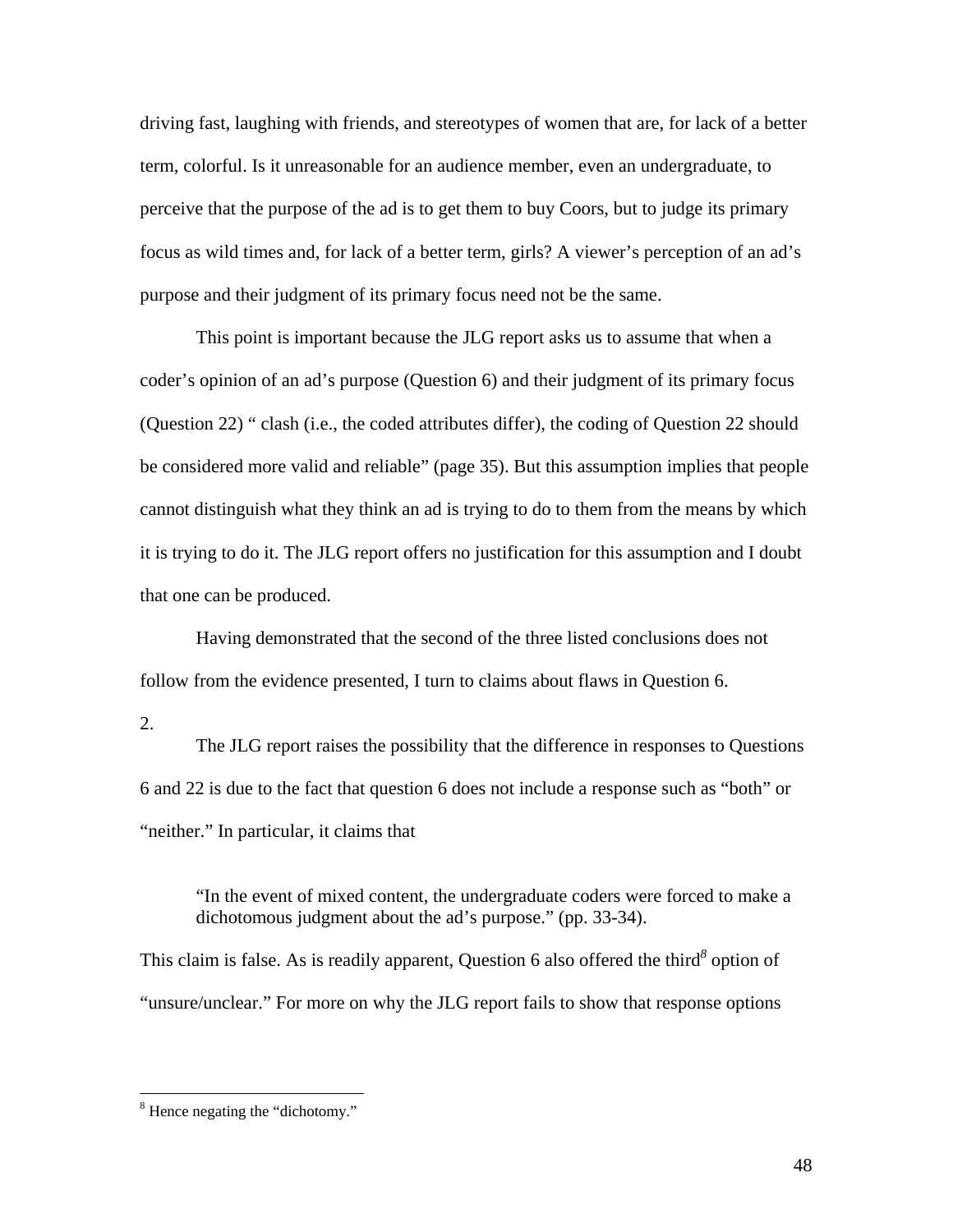such as "both" or "neither" affect the *Buying Time*/Goldstein results, see my point 4 of this section.

#### 3. The JLG report also alleges that Question 6

"provides no guidance whatsoever as to how to code mixed-content ads."

This claim is true. A relevant question, however, is "Does this fact affect the results?" About this matter, the JLG report only speculates. Indeed, the JLG report provides no direct evidence that any other way of asking this question would generate different or "better" results. In addition, if instructions were given to the coders, it could be argued that they would bias the coders towards particular response options, which would make the questionnaire less effective in recording viewer impressions of the ads.

Finally, as I have noted above, it would not have been difficult to replicate this study – in light of the groundwork done by Dr. Goldstein. The experiment would give one group the questions as written and another group the questions rewritten as the JLG report suggests. If everything else about the presentation is held constant and adheres as closely as possible to Dr. Goldstein's procedures, then the experiment would provide direct evidence about how changing the questions changes the answers. The choice to speculate rather than replicate in this circumstance is surprising.

4.

"In contrast, the construction and coding of Question 22 is an improvement over Question 6 in a number of respects. First, the question allows the coders options of "3. Both" and "4. Neither". Thus, the problem of forcing a choice between different parts of the manifest content of the ad is resolved by allowing a coding of "mixed" content."

That Question 22 "resolves" such a problem, if it exists, is speculative and where it is not speculative it is incorrect. Suppose, for example, that instead of thinking that an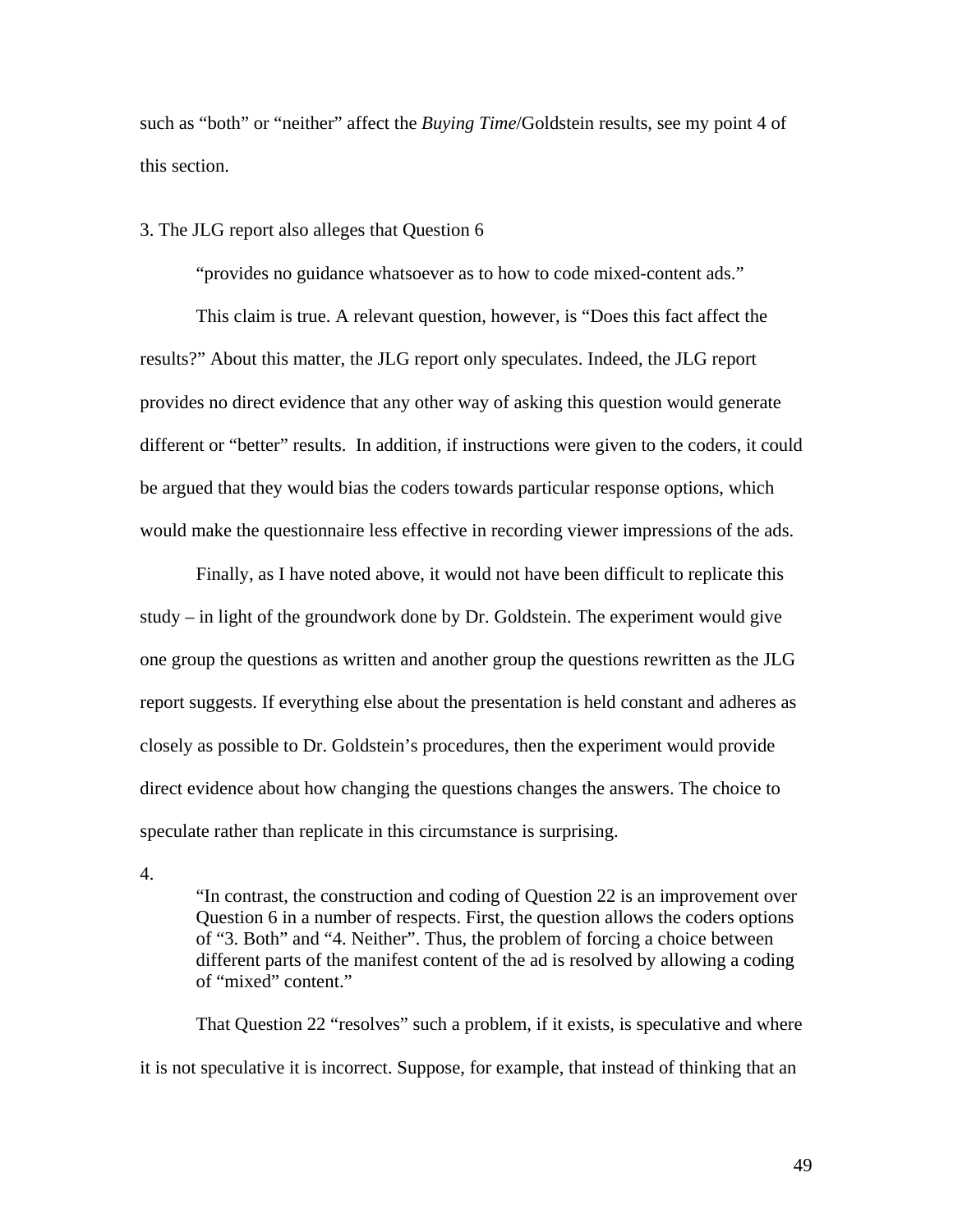ad's primary focus is both policy and electioneering or "neither of the two," the coder is unsure or unclear about their judgment. Question 22 forces the coder into a category that describes them less well than the third category, "unsure/unclear," offered in Question 6. The JLG report therefore mischaracterizes Question 22's alleged resolving powers.

Moreover, the JLG report offers no direct evidence on how answers to the questions would have changed had we allowed the responses "both" and "neither" in Question 6 or the response "unsure/unclear" in Question 22. Again, the Plaintiff's experts could run a simple and very standard question wording experiment of the type described in my point 3 of this section. Therefore, the JLG report can only speculate about whether Question 22 or Question 6 is an improvement on the other.

And to the extent that the notion of "improvement," depends on the assumption that both questions must be measuring the same phenomena, I refer to my point 1 of this section – if you want a person's opinion of an ad's purpose, a question asking for a judgment of its primary focus is not an improvement.

5.

"Second, the question provides at least some guidance for how to make the judgment required, telling the coder to consider the "primary focus" of the ad."

Here, the emphasis is on the word primary. The claim is that since Question 6 did not explicitly ask about a *primary* purpose it is less reliable than Question 22. I would first note that, as established above, these questions are written to seek different kinds of information. Therefore, the notion that the questions' reliability can be measured on a common scale is based on faulty premise. Henceforth, I focus on the role of the word "primary" in questions such as Question 6.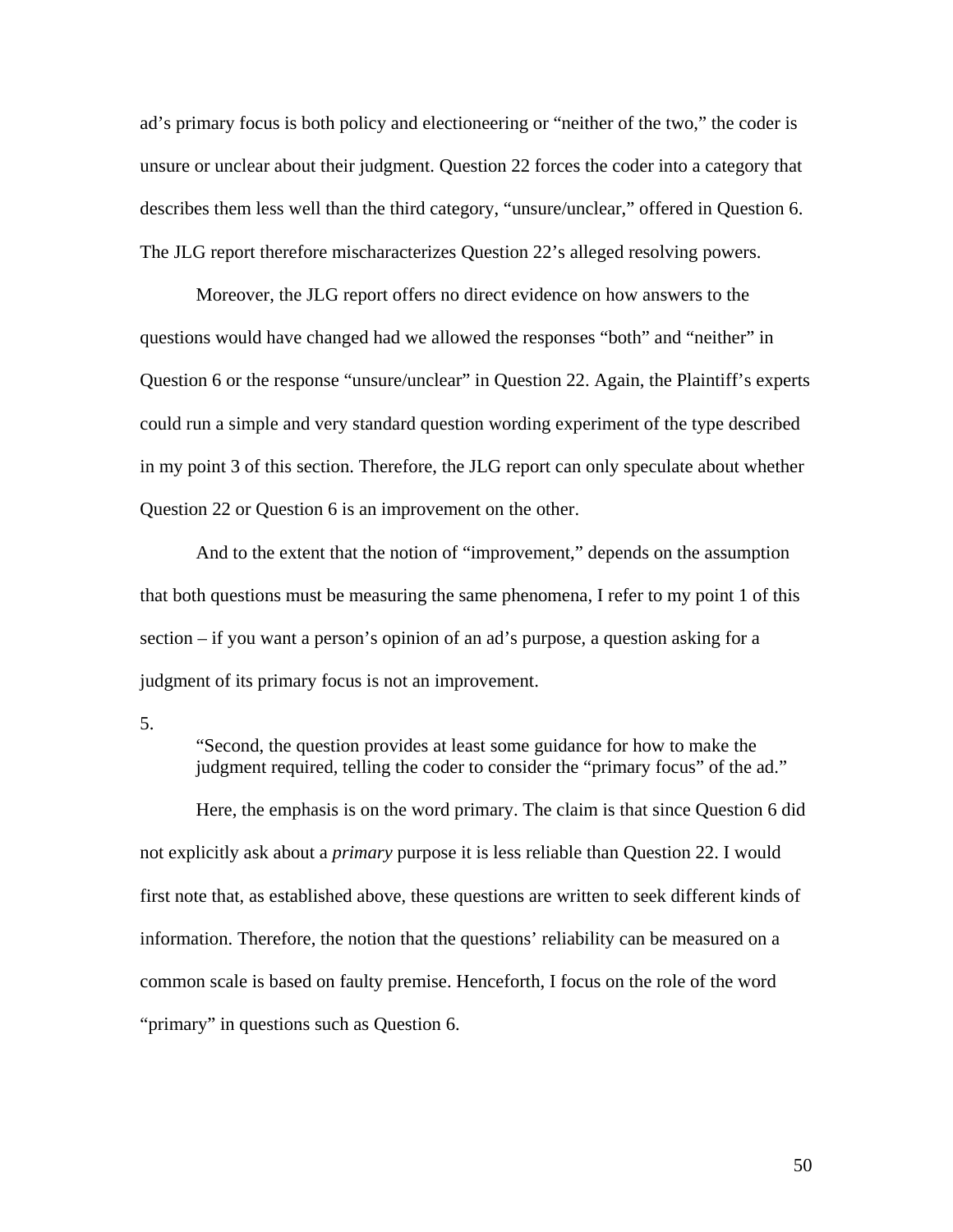Adding the qualifier "primary" to Question 6 may or may not clarify matters for coders. The JLG report presents no evidence to this effect. Alternatively, we may ask whether treating the coder's opinion of the ads "purpose" as a measure of the coder's opinion of its "primary purpose" is standard practice in Political Science. To this end, I reintroduce "Social Identities and Political Intolerance: Linkages within the South African Mass Public" by James L. Gibson and Amanda Gouws, which appears in the April 2000 edition of the *American Journal of Political Science* on pages 278 to 292.

The critical variable in the study, on group identity, itself a mental state, is drawn from responses to the following questions (p. 281, fn 6):

"The respondents were asked: "People see themselves in many different ways. Using this list, which of these best describes you? Please take a moment to look at all of the terms on this list." The respondents were then asked: "Still looking at the card, do you think of yourself in any of the other terms as well?" The next question was "Still looking at the card which would you say most strongly does NOT describe you."

The footnote continues:

""Primary" social identities are the initial responses given."

But the word "primary" appears nowhere in the question. The authors of this article do not ask readers to be wary of their results as a consequence of their choosing not to include the word "primary" in the question. And nowhere in the article do they attempt to defend this choice of wording. Indeed, they regard their choice to be so innocuous and inconsequential that they talk about it only in a brief footnote.

 In fact, Gibson and Gouws proceed as if subjects understood that their first answer would be treated as their "primary" allegiance. They report no attempt to run an experiment testing whether inserting the word "primary" in the question or explaining beforehand to respondents that the authors "will treat your first answer as primary and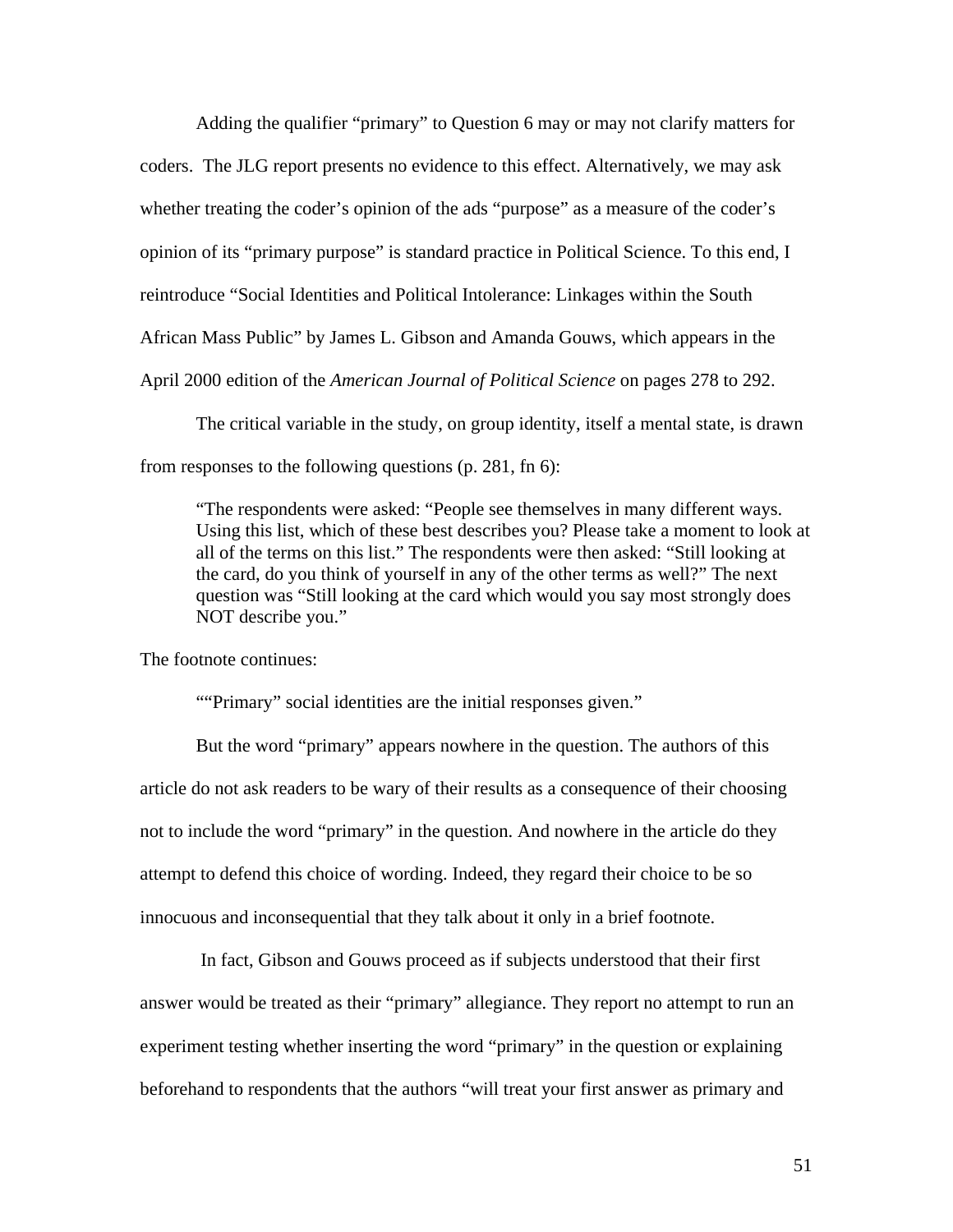most important to you, your second response as secondary and less important than the first, and so on" would change their results.

What Gibson and Gouws are doing is standard practice. With Question 6, Goldstein follows this same practice. The JLG report provides no tangible evidence or scholarly reference that Question 6 is inconsistent with standard scientific practice.

8.

Recall from the beginning of Section II that I left one of the four items from "Conclusions-Buying Time 1998" to be answered at a later time. The item was as

follows.

"4. The 1998 data provided by the Brennan Center/Professor Goldstein not only do not support the conclusions announced in the Report, but they in fact lead to exactly the opposite conclusion: The vast majority of ads broadcast within 60 days of the 1998 election, which depicted one candidate or the other, had as their primary focus issue advocacy."

My evaluation of this statement has two parts. First, consider the claim that the

data leads to the conclusion "The vast majority of ads broadcast within 60 days of the

1998 election, which depicted one candidate or the other, had as their primary focus *issue* 

*advocacy*." Is the claim *true* or *false*?

The claim is drawn from coders' responses to Question 22, which reads:

22. In your judgment, is the primary focus of this ad on the personal characteristics of either candidate or on policy matters? 1. Personal characteristics 2. Policy matters

- 3. Both
- 4. Neither

In this question, the coders' response options are "personal characteristics" and "policy matters." "Issue advocacy" is nowhere mentioned in the question. The *claim is false*.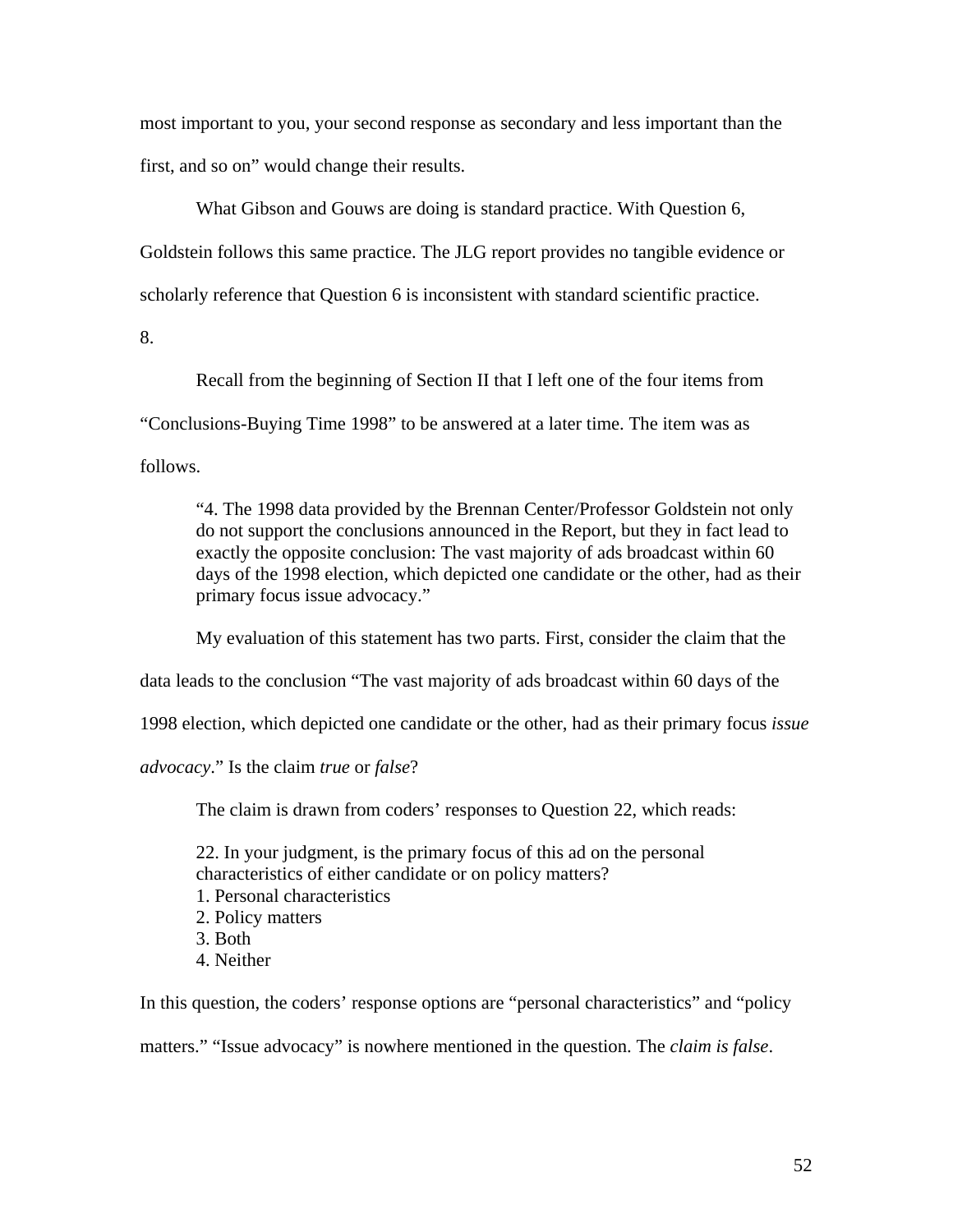Perhaps, however, this claim in the JLG report was supposed to end "had as their primary focus policy matters." I introduce this possibility, as it is more consistent with the argument the JLG report actually contains. Given this interpretation, *the claim is still false*.

To see why, note that the claim that the 1998 data lead to "exactly the opposite conclusion" of *Buying Time* refers to the conclusion that some coders perceived issue ads as having electioneering as their purpose. The JLG report's conclusion follows from the false assumption that we must ignore a coder's opinion of an advertisement's purpose (culled from a completely different question, as I describe in Section II.d above) if it conflicts with their Question 22 judgment of its primary focus (see my point 3 of section I). This assumption is a red herring. While the data does show that "[t]he vast majority of ads broadcast within 60 days of the 1998 election, which depicted one candidate or the other, had as their primary focus *policy matters*," this fact does not contradict coders' reports of their opinions about an ad's "purpose." *Buying Time* finds that coders are able to make this distinction with respect to ads that mention or depict a candidate, and JLG report provides no evidence to the contrary.<sup>[9](#page-50-0)</sup> Therefore, the "exactly the opposite" conclusion" claim follows not from Goldstein's data but – as Section II.d has shown – from a flawed assumption in the JLG report's attempt to characterize this data.

 $\overline{a}$ 

<span id="page-50-0"></span> $9<sup>9</sup>$  It also finds that they can make this distinction with respect to candidate ads.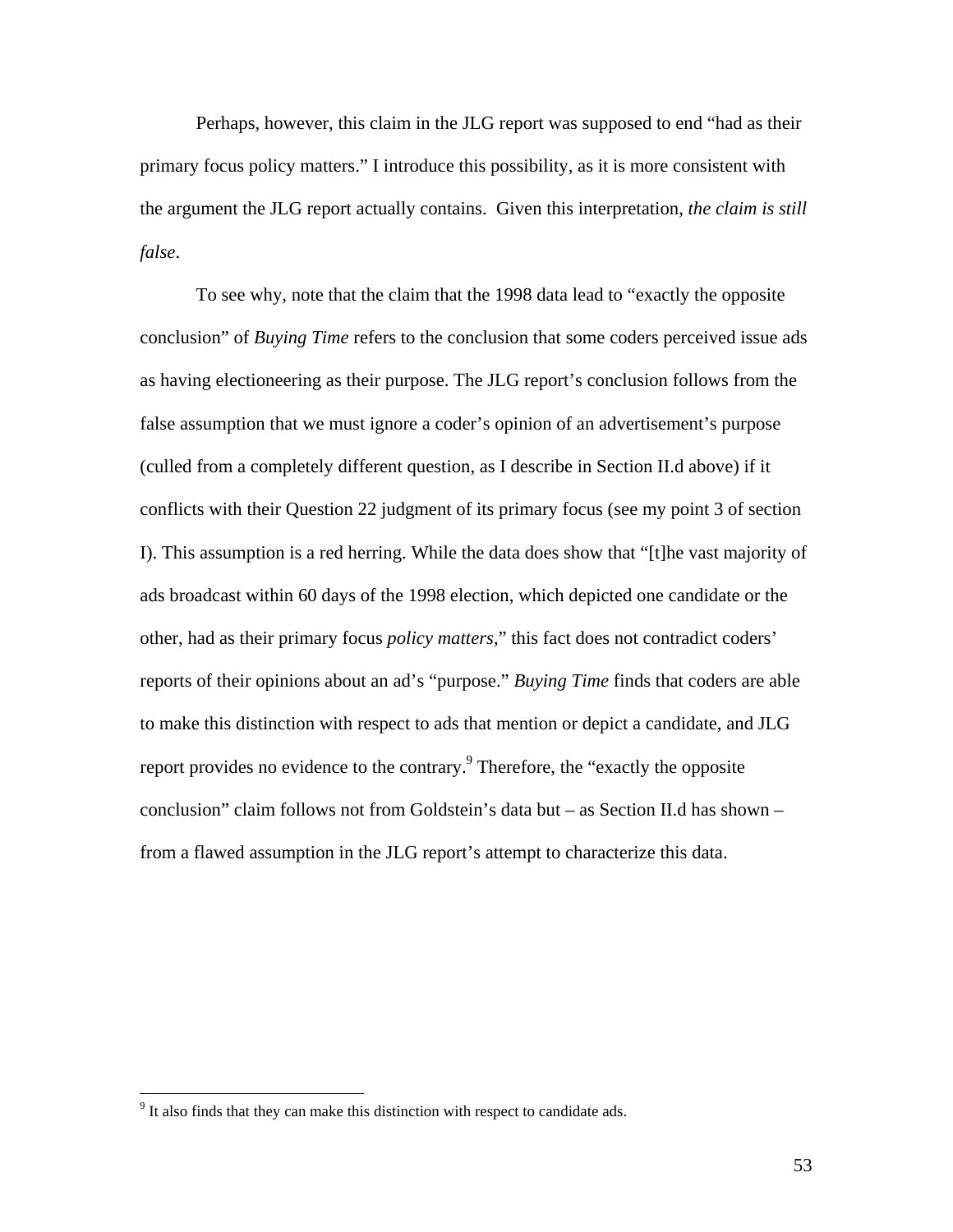#### **SECTION III. Evaluating "Conclusions-Buying Time 2000."**

The main emphasis of the section of the JLG report devoted to *Buying Time 2000* is that it shares many *Buying Time 1998*'s faults. As Sections I and II of my evaluation show, many of the JLG report's claims on these matters are false or speculative. In this section, I will show that claims pertaining to the 2000 *Buying Time* study suffer a similar fate. Like the part of the JLG report that focuses on *Buying Time 1998*, these claims are often based on confounding the concepts of "replicable" and "replicated", a failure to replicate particular claims in an unstated but perhaps limited number of attempts, complaints about outcomes and procedures that Dr. Gibson could have attempted to replicate but did not, claims about Goldstein's intent regarding the management of his database whose basis in fact is questionable, and the JLG report's insistence that an opinion question about an advertisement's "purpose" must be treated as an inferior attempt to measure its "primary focus" despite presenting no logically coherent justification for such treatment.

Indeed, a great deal of attention is again paid to the "purpose" and "primary focus" questions, with the report drawing the conclusion that only the latter is credible. It remains true, however, that coders were asked for their "opinion" of the ad's "purpose." The question is quite explicit in not asking for an exclusive physical characteristic of the ad, rather it seeks a mental impression – a verbal report of an internal physical characteristic of the person. It asks about a person's thoughts after seeing an ad, it does not ask about the ad itself. It is standard scientific practice to ask people questions of this nature and to treat their responses as sufficient measures of their mental impressions.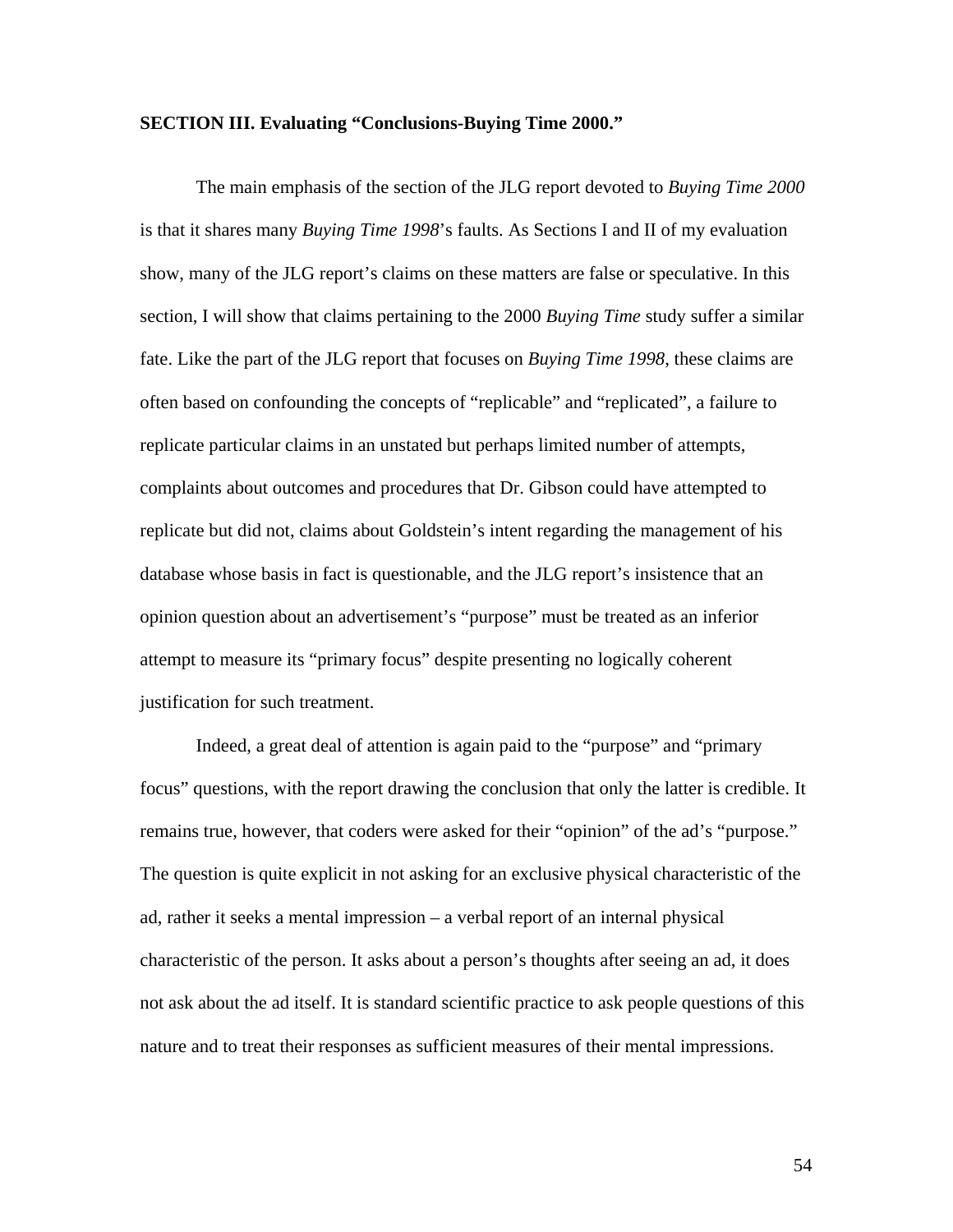Henceforth, I will not revisit these issues. Instead, I will focus on claims in the JLG report that are unique to the 2000 study.

1.

"I adduce evidence that the *Buying Time 2000* data base produces such wildly divergent estimates of the number of airings with certain characteristics (such as issue ads that are aired within 60 days of the election and which depict a candidate), that the data cannot be used to provide useful conclusions about the characteristics of such ads and airings." Pp. 44-45.

"many specific findings from *Buying Time 2000* cannot be replicated." Pp. 47-48. This claim "cannot be used to provide useful conclusions" is analogous to claims seen earlier in the JLG report. It is based on demonstrations such as the one at pages 47 and 48. There, it is reported, "many specific findings from *Buying Time 2000* cannot be replicated." The JLG report's only evidence on this matter, however, is a brief and vague description of a failed attempt to reconcile a difference in the number of airings between two versions of the dataset. Like the JLG report's claim about the irreplicability of the 1998 study (see my point 6 of Section I), the JLG report does not divulge aspects of the replication attempt that would render it transparent and replicable (e.g., on procedures used or number of replication attempts). The JLG report also provides no evidence as to whether and the few differences in data that it identifies affects the substance of *Buying Time* 2000's major claims. Therefore, the claim that such data "cannot be used to provide" useful conclusions" is speculative and the claim that "findings cannot be replicated" is not even close to proven.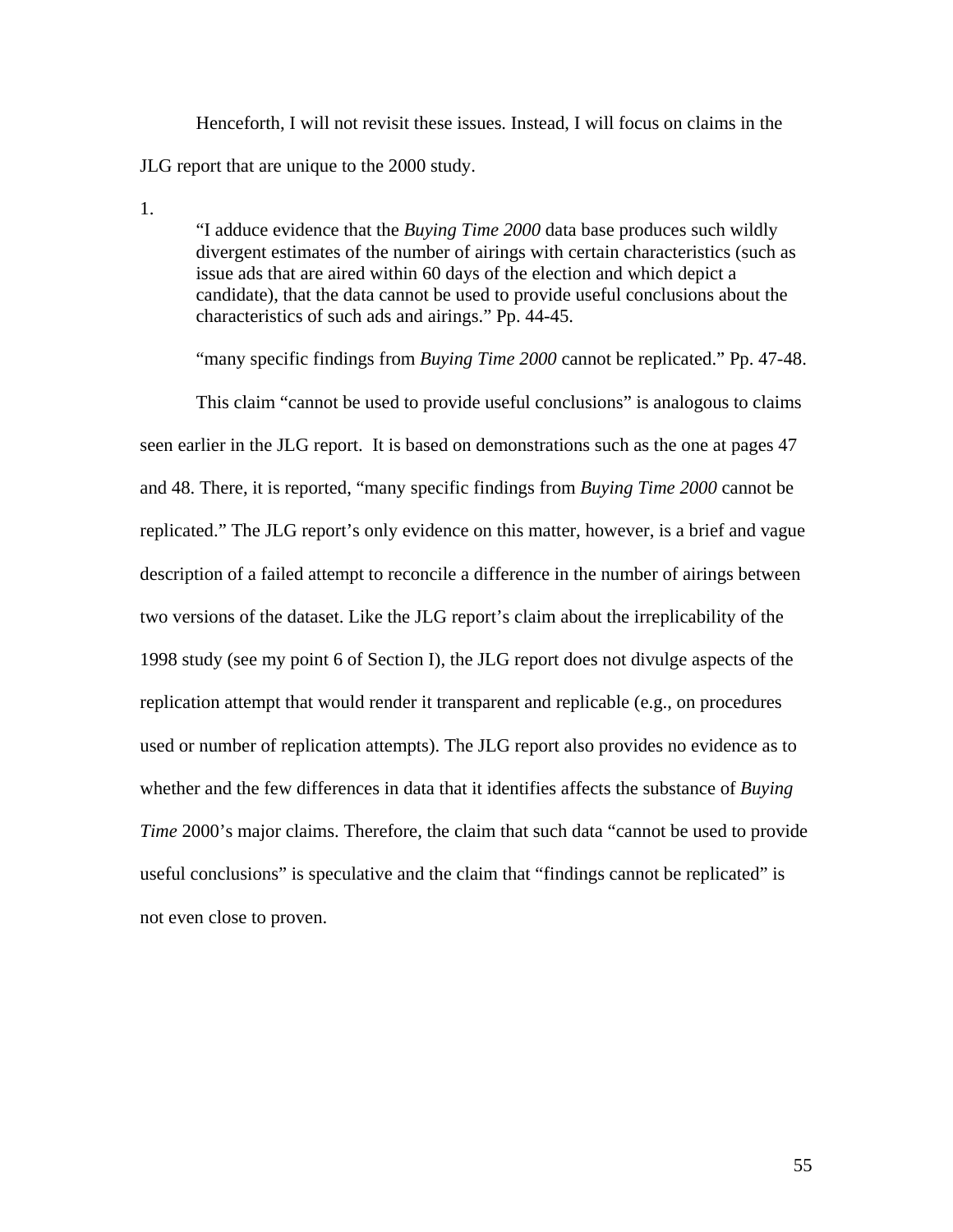"I have adduced in this report indirect logical and empirical evidence indicating that the student coders over-reacted to the appearance of a politician in these ads, often falsely coding issue advocacy ads as electioneering ads." Pp. 55-56.

"Indeed, the results I produce are entirely logical given the artificial nature of the coding decision required by Question 11. Question 11 produces the results it produces because (a) the coders failed to code mixed content ads, since Professor Goldstein provided them no coding category with which they could record mixedcontent ads, and (b) they also over-reacted to the presence of politicians in the ads when they coded Question 11." Pp. 57-58.

"Surely the coders judged the "purpose" of this ad to be candidate promotion because they over-reacted to the mentioning of a candidate and because they were not allowed to code such ads as having mixed content." Page 60.

I include these quotes because they are stated differently than in the earlier

sections of the report and may be interpreted as new claims. As I showed in my points 5 and 6 of Section II.c, the "indirect logical and empirical evidence" is actually several empirically unsupported speculations about the impact of question wording joined by a wild supposition about the coders' psychology for which the JLG report offers no tangible evidence or scientific reference. Moreover, given the possible interest of participants in this case about what people think of political advertisements, Question 11 in the 2000 study (which is parallel to Question 6 in the 1998 study) is entirely appropriate. The coding decision it requires – it asks coders to choose their opinion using a small number of discrete categories – is not only consistent with standard practices, it is also common.

3.

"Just as important as the accuracy or inaccuracy of the data cited in the 2000 Report, however, is the extent to which changes in a relatively small number of the highly subjective codings can affect the results reported and the conclusions reached. To make this point, let us consider 30 specific ads from the 2000 data base. These ads are: 676, 704, 1270, 1367, 1381, 1422, 1552, 1648, 1757, 1761,

2.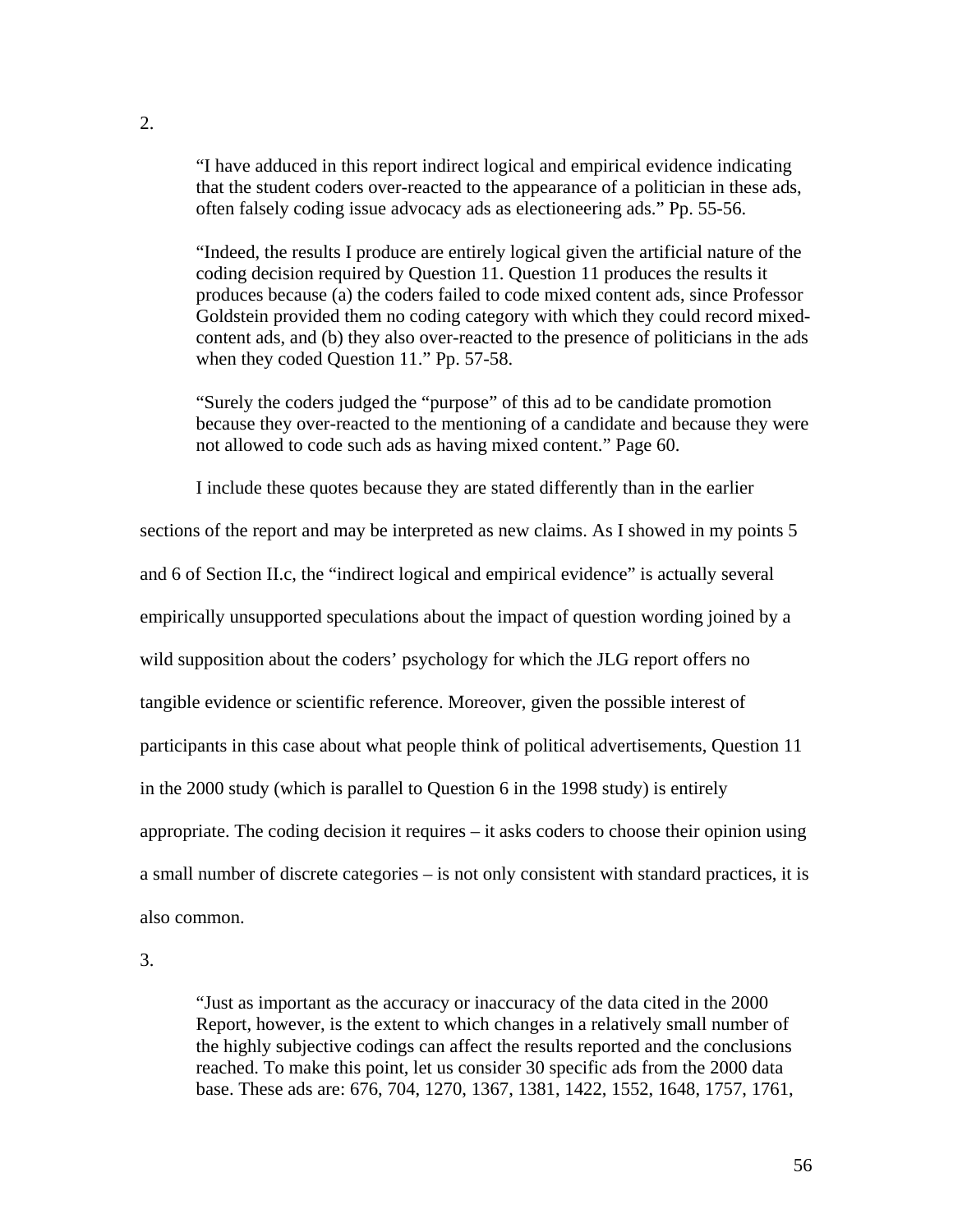1844 2065, 2088, 2089, 2107, 2158, 2301, 2344, 2502, 2558, 2588, 2695, 2712, 2810, 2900, 2935, 3158, 3170, 3220, 4001." Page 62.

A footnote follows this sentence:

"This list of 30 ads was provided to me by counsel. The storyboards for these 30 ads are attached as Exhibit 15 to this report."

How should we judge the credibility of the claim that "changes in a relatively small number of highly subjective codings" can affect ... the conclusions reached?" Having countered the "highly subjective" status of the codings in my point 6 of Section II.b, I turn to the rest of the claim.

As was true in my point 11 of Section II, I begin with an assessment of the transparency and replicability of the reported procedure. As was the case earlier, the JLG report does not fare well on these grounds. Its claim is based on an examination of 30 storyboards. We are not told why 30 storyboards and not more or less were examined.

In this case, however, we are told that these cases were *provided by counsel*. How did counsel select these cases? The JLG report does not reveal whether counsel selected cases at random or whether they simply chose cases that are biased towards a conclusion that they favor. If the storyboards are not sampled in an unbiased way, then we must have less confidence that the inaccuracies identified in the JLG report represent the quality of the database as a whole. Indeed, the JLG report provides no basis for rejecting the hypothesis that the alleged inaccuracy is an artifact of the cases being selected in a way that is biased towards this generating this particular result.

4.

"The conclusion one draws from a review of this e-mail is that the investigators were committed to drawing a particular set of substantive conclusions from the data. When the conclusions were not forthcoming, the data were scrutinized further and alterations were made in the data base. … Such strong *apriori*